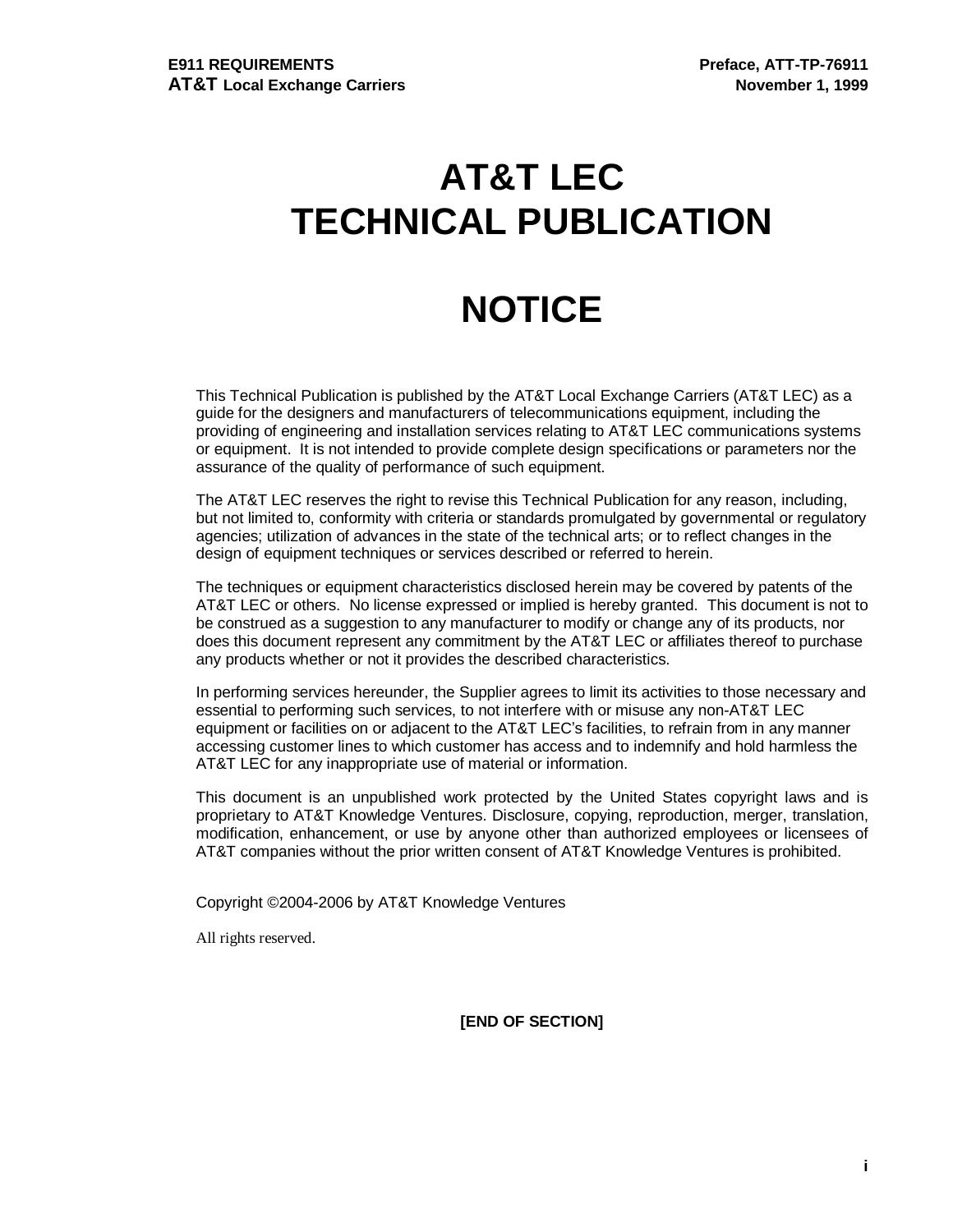# **TABLE OF CONTENTS**

| <b>CONTENTS</b> |                                                                               | <b>PAGE</b> |
|-----------------|-------------------------------------------------------------------------------|-------------|
|                 |                                                                               |             |
| 1 <sub>1</sub>  |                                                                               |             |
| 1.1.            |                                                                               |             |
| 1.2.            |                                                                               |             |
| 1.3.            |                                                                               |             |
| 1.4.            |                                                                               |             |
| 1.5.            |                                                                               |             |
|                 |                                                                               |             |
| 1 <sub>1</sub>  |                                                                               |             |
| 1.1.            |                                                                               |             |
| 2.              |                                                                               |             |
|                 |                                                                               |             |
| 2.1.<br>2.2.    |                                                                               |             |
| 2.3.            |                                                                               |             |
| 2.4.            |                                                                               |             |
| 2.5.            |                                                                               |             |
| 2.6.            |                                                                               |             |
| 2.7.            |                                                                               |             |
| 2.8.            |                                                                               |             |
| 2.9.            |                                                                               |             |
|                 |                                                                               |             |
|                 |                                                                               |             |
|                 |                                                                               |             |
| 1.              |                                                                               |             |
| 1.1.            |                                                                               |             |
| 2.              |                                                                               |             |
| 2.1.            |                                                                               |             |
| 2.2.            |                                                                               |             |
| 2.3.            |                                                                               |             |
| 2.4.            |                                                                               |             |
|                 |                                                                               |             |
| 2.6.            |                                                                               |             |
| 2.7.            |                                                                               |             |
| 2.8.            |                                                                               |             |
|                 | 2.10. Grounding and Bonding Information, Recommendations and Requirements C-7 |             |
|                 |                                                                               |             |
|                 |                                                                               |             |
|                 |                                                                               |             |
|                 |                                                                               |             |
| 1.              |                                                                               |             |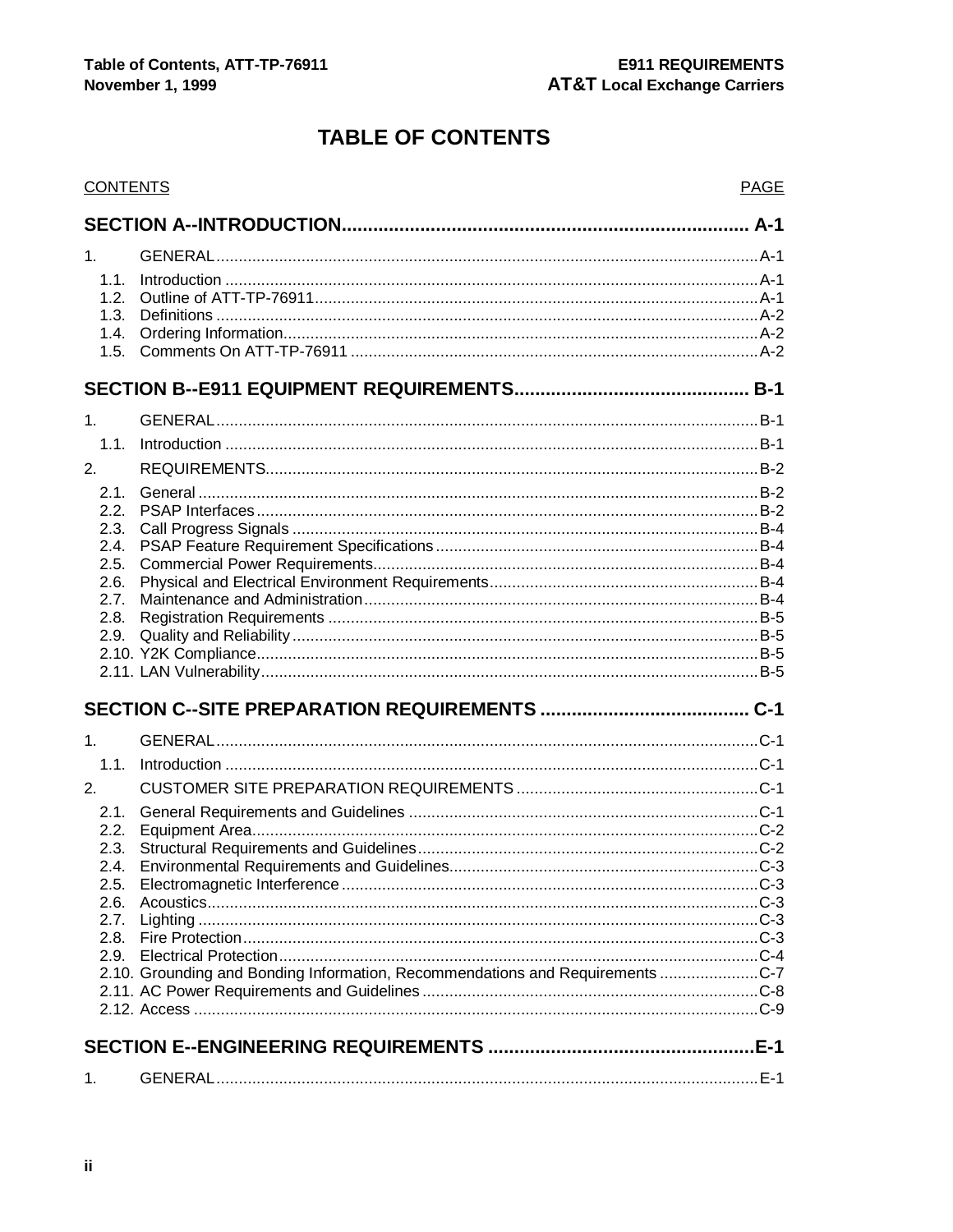# **E911 REQUIREMENTS**

# **AT&T Local Exchange Carriers**

| 1.1.<br>1.2.<br>1.3.<br>2.                   |  |
|----------------------------------------------|--|
| 2.1.<br>2.2.                                 |  |
| 3 <sub>1</sub>                               |  |
| 3.1.<br>3.2.<br>3.3.<br>3.4.<br>3.5.<br>3.6. |  |
|                                              |  |
| 1.                                           |  |
| 1.1.<br>1.2.                                 |  |
| 2.                                           |  |
| 2.1.                                         |  |
| 2.2.                                         |  |
| 2.3.<br>2.4.                                 |  |
| 2.5.                                         |  |
| 2.6.                                         |  |
| 2.7.                                         |  |
| 3.                                           |  |
| 3.1.                                         |  |
| 3.2.<br>3.3.                                 |  |
| 3.4.                                         |  |
| 3.5.                                         |  |
| 3.6.                                         |  |
| 3.7.                                         |  |
| 3.8.                                         |  |

# [END OF SECTION]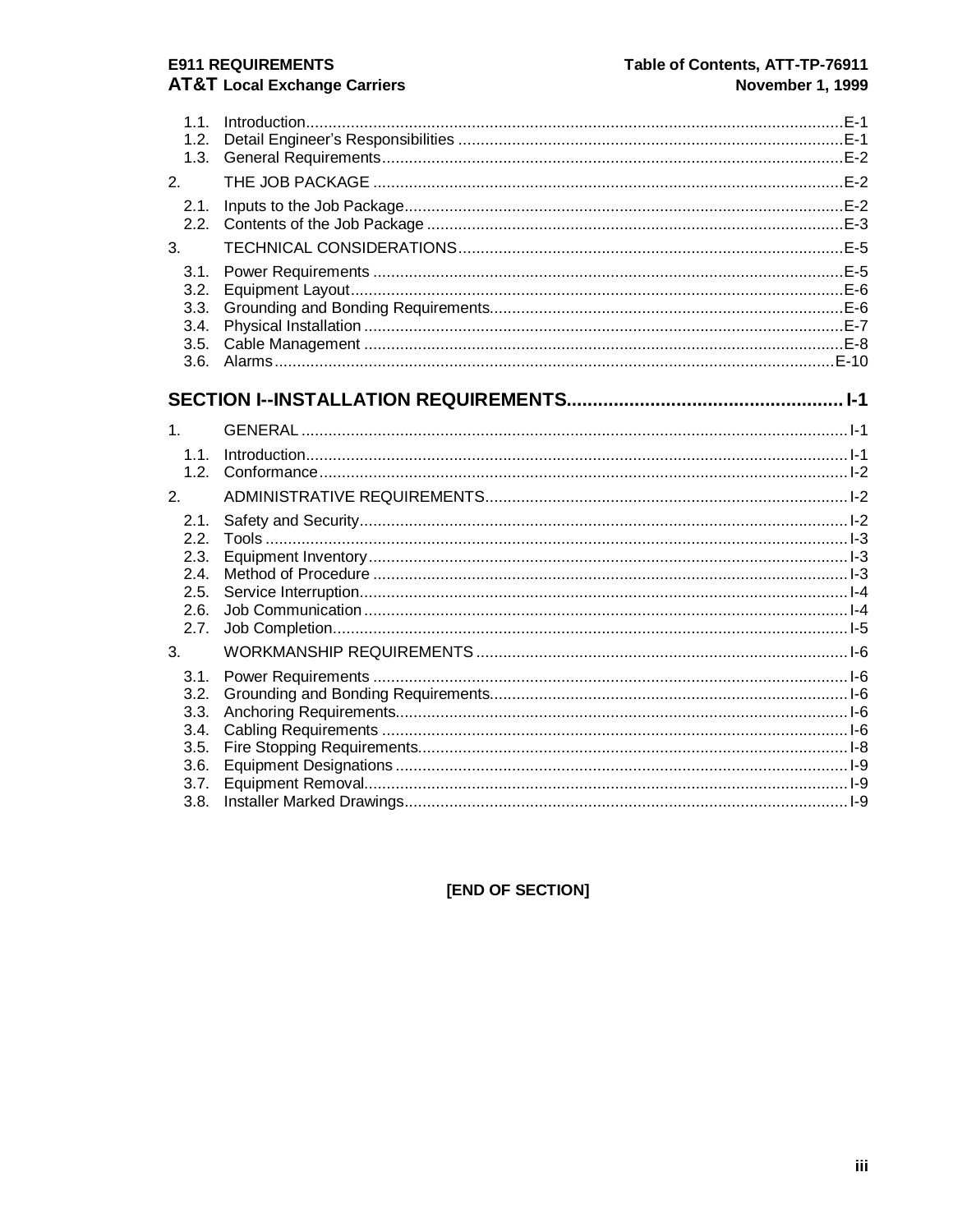# **SECTION A--INTRODUCTION**

#### CONTENTS PAGE

#### **1. GENERAL**

#### **1.1. Introduction**

- 1.1.1 ATT-TP-76911 provides equipment selection, site preparation, engineering, and installation requirements for placement of E911 Customer Premise Equipment (CPE) in the networks of the AT&T Local Exchange Carriers (LECs).
- 1.1.2 Changes in future issues of this section will be summarized in this paragraph.
- 1.1.3 The AT&T LEC's entire liability to any person for interruption or failure of 911 service shall be limited by the terms set forth in the AT&T LEC's applicable tariff.
- 1.1.4 The AT&T LEC reserves the right, without prior notice, to revise this technical publication for any reason.
- 1.1.5 Conformance to all requirements delineated in this document does not constitute a guarantee of acceptance of a given provider's product for use in the AT&T LEC.
- 1.1.6 ATT-TP-76911 is effective as of date of issue.

#### **1.2. Outline of ATT-TP-76911**

- 1.2.1 ATT-TP-76911 is divided into five major parts:
	- a) Section A of ATT-TP-76911 contains introductory material and definitions.
	- b) Section B provides information of particular interest to potential providers of E911 CPE. Therein are minimum requirements that E911 CPE must meet to be submitted for placement approval in the AT&T LEC's network.
	- c) Section C provides requirements for preparing a customer site for an E911 equipment installation.
	- d) Section E provides detail engineering requirements for the development of job specifications to be used by an installer of E911 CPE.
	- e) Section I provides administrative and workmanship requirements for the installation of E911 CPE.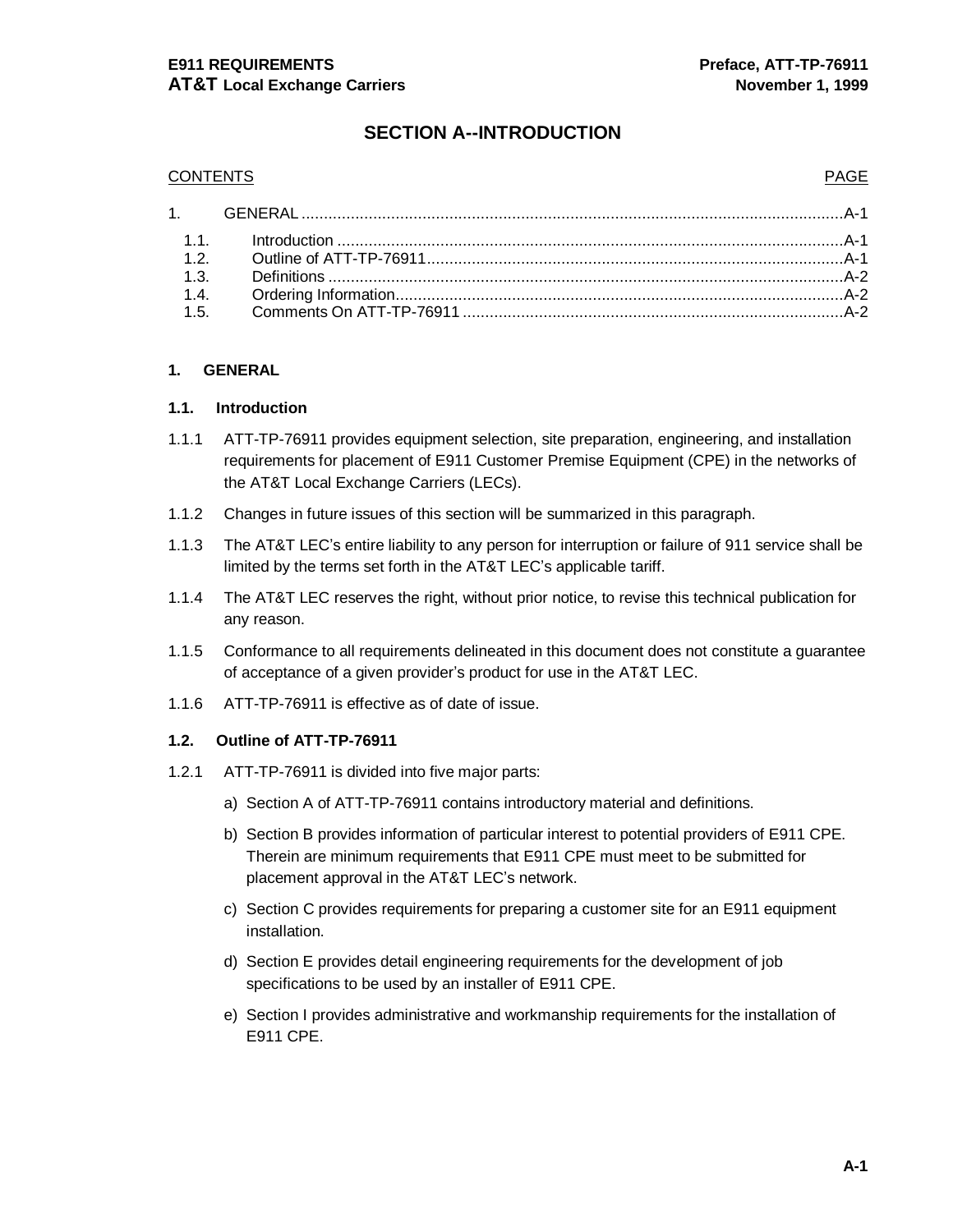### **1.3. Definitions**

- 1.3.1 Definitions of certain terms used in ATT-TP-76911 are as follows:
	- a) **Public Safety Answering Point (PSAP)** An agency or group of agencies designated and authorized to receive and respond to emergency calls requiring one or more public services (Police, Fire, EMS or all three).
	- b) **AT&T LEC** AT&T Communications Inc Local Exchange Carrier.
	- c) **Shall** The word "shall" indicates a requirement.
	- d) **Should** The word "should" indicates a recommendation.

#### **1.4. Ordering Information**

1.4.1 Internet access is available to approved E911 equipment, engineering and installation suppliers, for downloading electronic copies of ATT-TP-76911 and other AT&T LEC references. Information concerning internet access can be obtained from:

> Vickie Jefferson 111 S 3rd AVE, 1st Floor Madill, OK 73446 vj6542@att.com

- 1.4.2 Non-AT&T LEC publications referenced herein should be obtained from the originator of the publication.
- 1.4.3 All proprietary documents referenced in ATT-TP-76911 are available to contracted suppliers through signed nondisclosure agreements or as detailed in current contracts between the AT&T LEC and the supplier.
- 1.4.4 A summary of references in ATT-TP-76911 can be found in Table A-1.

#### **1.5. Comments On ATT-TP-76911**

1.5.1 Comments on ATT-TP-76911 should be submitted by e-mail or in writing to:

Area Manager - Network Engineering Centralized Support Laurie Gustin Area Manager 102 Cross St., Room 201 San Luis Obispo, CA 93406 lg1376@att.com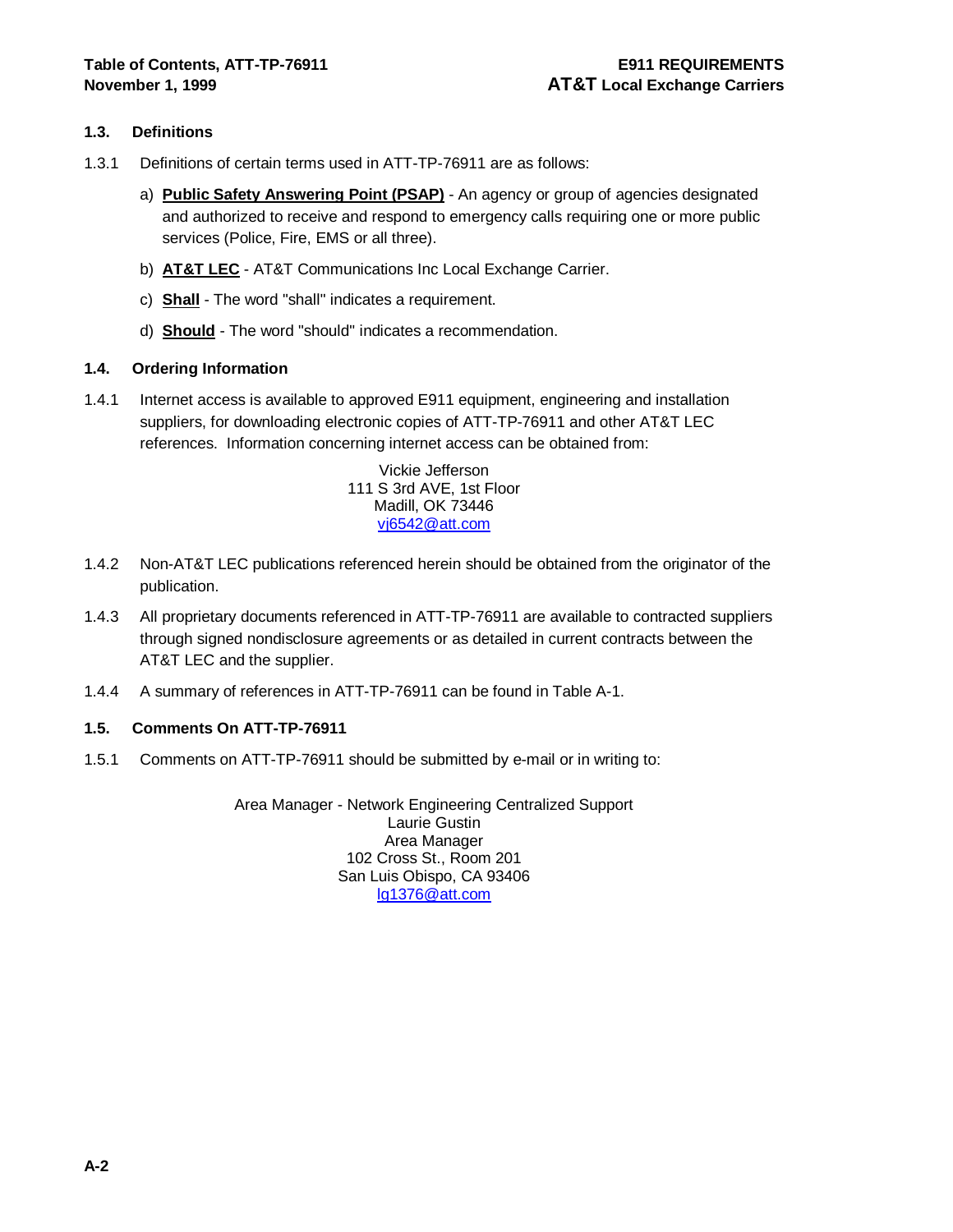# **E911 REQUIREMENTS Preface, ATT-TP-76911 AT&T Local Exchange Carriers November 1, 1999**

# **TABLE A-1 – REFERENCES IN ATT-TP-76911**

| <b>Reference</b>                        | <b>Title</b>                                                                                                                               | ATT-TP-76911<br><b>Section</b> |
|-----------------------------------------|--------------------------------------------------------------------------------------------------------------------------------------------|--------------------------------|
| <b>NENA 04-001</b>                      | Generic Standards for E9-1-1 PSAP Equipment                                                                                                | B, E                           |
| <b>NENA 03-002</b>                      | Recommendation for the implementation of<br>Enhanced MF Signaling, E9-1-1 Tandem to PSAP                                                   | B, E                           |
| <b>NENA 04-002</b>                      | Recommended PSAP Master Clock Standard                                                                                                     | B, E                           |
| <b>NENA 04-003</b>                      | Recommended Generic Standards for E9-1-1 ISDN<br>PSAP Equipment Utilizing Basic Rate Interface<br>(BRI)                                    | B, E                           |
| FCC Part 15                             |                                                                                                                                            | B, C                           |
| FCC Part 68                             |                                                                                                                                            | B                              |
| BSP 800-006-151MP                       | <b>Network Facility Cable Rack Requirements</b>                                                                                            | E                              |
| BSP 802-001-180MP                       | <b>Grounding and Bonding Requirements -</b><br>Telecommunications Equipment, Power Systems,<br><b>Central Offices and Other Structures</b> | Е                              |
| BSP 800-000-104MP                       | Bracing Requirements For Network And Data<br>Equipment On Raised Floor System                                                              | Е                              |
| TP 76200                                | Network Equipment Power, Grounding,<br>Environmental, and Physical Design Requirements                                                     | B, E                           |
| ATT-TP-76300                            | <b>Installation Requirements</b>                                                                                                           | E                              |
| ATT-TP-76400                            | <b>Engineering Requirements</b>                                                                                                            | Е                              |
| ATT LEC 911 CPE Y2K<br><b>Test Plan</b> |                                                                                                                                            | B                              |
| <b>GR-2945-CORE</b>                     | Year 2000 Generic Requirements: Systems and<br>Interfaces                                                                                  | B                              |
| GR-209-CORE (Telcordia<br>Technologies) | Generic Requirements for Product Change Notices                                                                                            | B                              |
| GR-63-CORE (Telcordia<br>Technologies)  | Network Equipment Building System<br>Requirements: Physical Protection                                                                     | Е                              |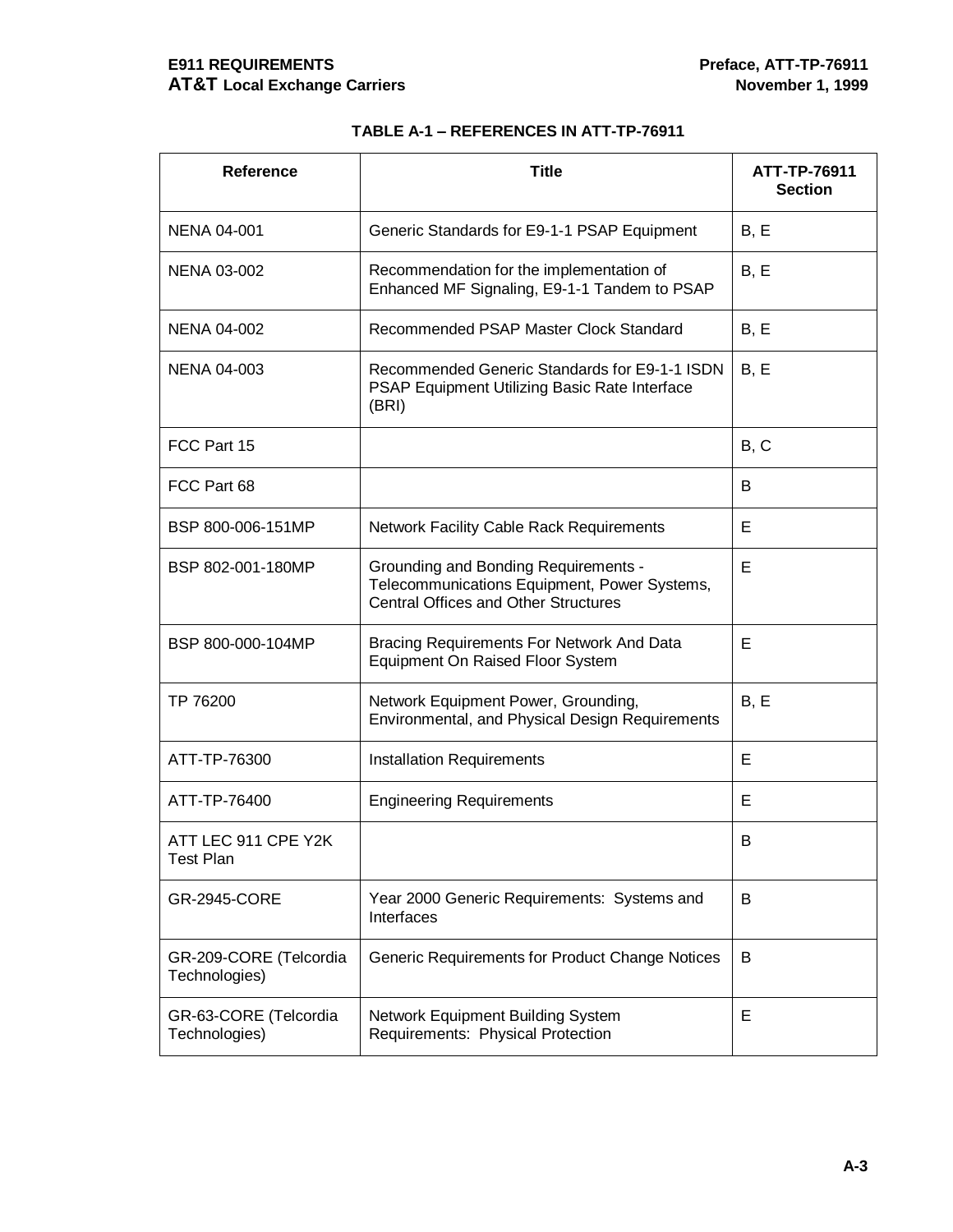# Table of Contents, ATT-TP-76911 **E911 REQUIREMENTS**

# **November 1, 1999 AT&T** Local Exchange Carriers

| <b>Reference</b>                                                             | <b>Title</b>        | ATT-TP-76911<br><b>Section</b> |
|------------------------------------------------------------------------------|---------------------|--------------------------------|
| <b>National Electrical</b><br>Manufacturers Association<br>(NEMA)            | <b>MG1, Part 22</b> | Е                              |
| <b>National Electrical Code</b><br>(NEC)                                     |                     | C, E                           |
| Uniform Building Code<br>(International Conference<br>of Building Officials) |                     | E                              |

**[END OF SECTION]**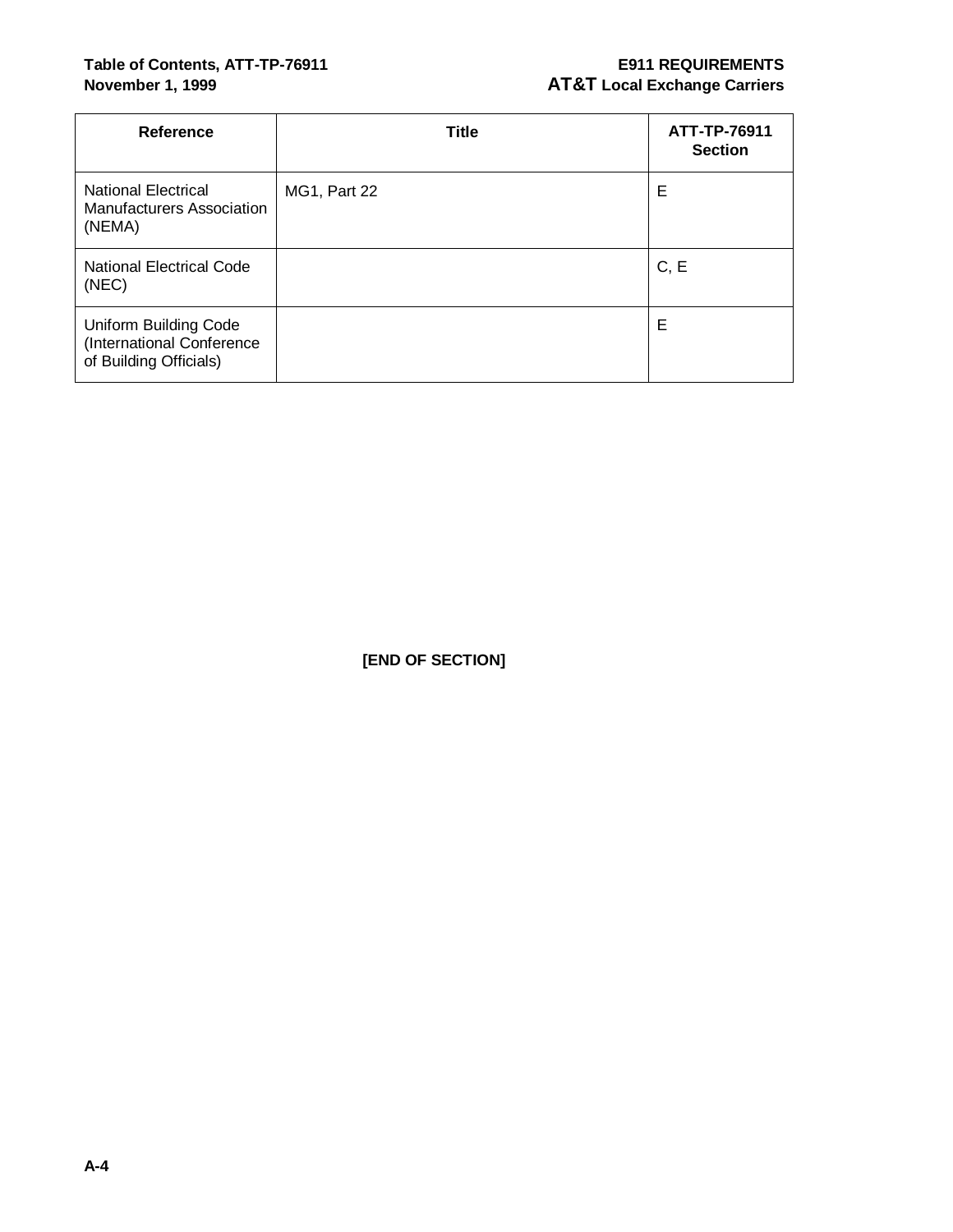# **SECTION B--E911 EQUIPMENT REQUIREMENTS**

#### **CONTENTS PAGE**

| 1.               |       |
|------------------|-------|
| 1.1.             |       |
| $\overline{2}$ . | .B-2  |
| 21               | $B-2$ |
| 22               |       |
|                  |       |
|                  |       |
|                  |       |
| 2.6.             |       |
| 27               |       |
| 2.8.             |       |
|                  |       |
|                  |       |
|                  |       |

#### **1. GENERAL**

#### **1.1. Introduction**

- 1.1.1 This section provides the minimum equipment requirements for E911 Customer Premises Equipment (CPE) to be considered for placement in the networks of the AT&T Local Exchange Carriers (LECs).
- 1.1.2 Changes in future issues of this section will be summarized in this paragraph.
- 1.1.3 The E911 equipment provider is responsible for all costs incurred to conform to this section of ATT-TP-76911.
- 1.1.4 E911 system overview, features and associated definitions can be found in the National Emergency Number Association (NENA) Generic Standards for E911 PSAP Equipment, including, but not limited to:
	- a) NENA 04-001 Generic Standards for E9-1-1 PSAP Equipment
	- b) NENA 03-002 Recommendation for the implementation of Enhanced MF Signaling, E9-1-1 Tandem to PSAP
	- c) NENA 04-002 Recommended PSAP Master Clock Standard
	- d) NENA 04-003 Recommended Generic Standards for E9-1-1 ISDN PSAP Equipment Utilizing Basic Rate Interface (BRI).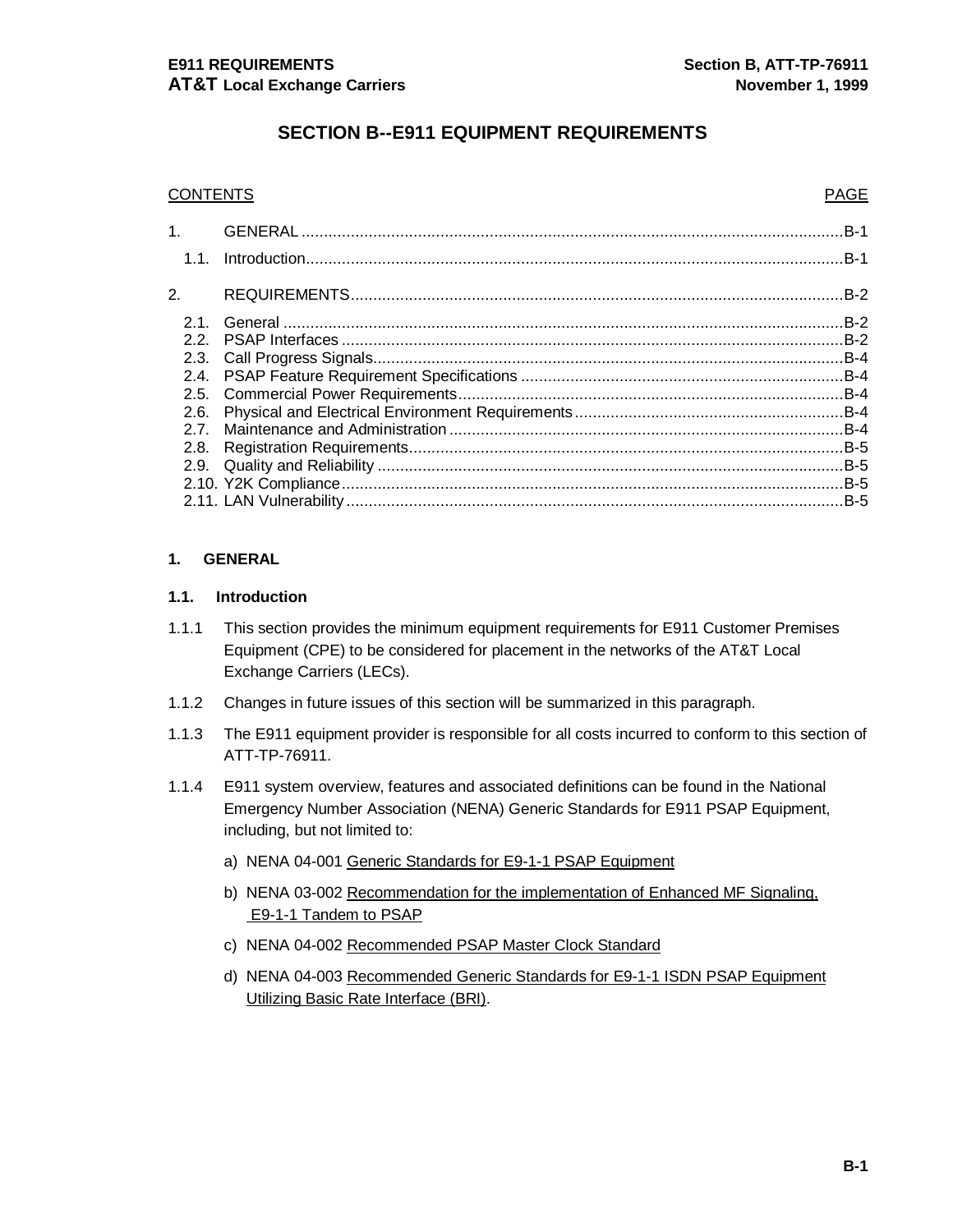#### **2. REQUIREMENTS**

#### **2.1. General**

- 2.1.1 Before the AT&T LEC will begin any equipment evaluation, potential E911 equipment providers shall furnish:
	- a) Test results verifying that the product meets the standards herein
	- b) Documentation in accordance with NENA 04-001
	- c) Documentation that the E911 equipment housing is designed for conditions in high seismic risk locations
	- d) Certification from a Nationally Recognized Testing Laboratory (NRTL) that the E911 equipment complies with UL1459
	- e) Documentation that the E911 equipment meets the regulatory requirements of FCC Part 15 and FCC Part 68.

#### **2.2. PSAP Interfaces**

- 2.2.1 The following PSAP interfaces shall be in accordance with NENA Standards for E911 PSAP Equipment:
	- a) Trunk interface
	- b) Central office based E911 interface
	- c) ANI display interface
	- d) ALI display interface
	- e) PSAP time synchronization interface
	- f) Remote data transfer interface
	- g) 1A2 key telephone system interface
	- h) Telephone analog audio interface
	- i) Radio/telephone headset interface
	- j) Off-hook signal contact pairs
	- k) Handset/headset interfaces
	- l) PBX / Automatic Call Distribution (ACD) interface
- 2.2.2 The **ALI database interface** shall be in accordance with the NENA Standards for E911 PSAP Equipment, with exception of the following:
	- a) In the **physical** interface, loss of carrier greater than 30 seconds must bring in a local and remote alarm.
	- b) For retransmits of **ALI requests**, the trunk number shall be 96. The position number must be the position number of the attendant issuing the request.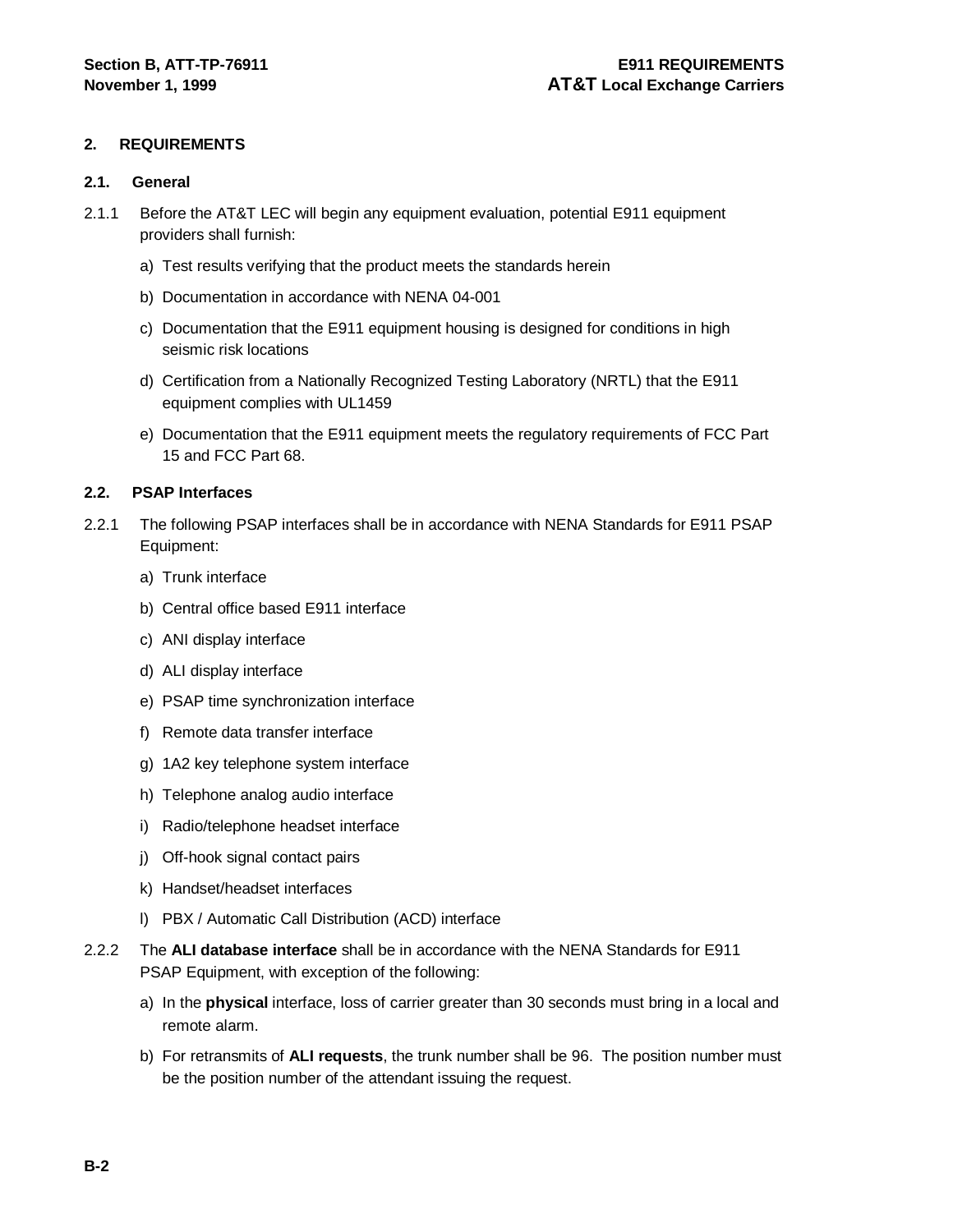- c) The **heartbeat message** shall be every 60 seconds.
- d) For **manual ALI requests**, the trunk number shall be 98. The position number must be the position number of the attendant issuing the request.
- 2.2.3 The **Computer Aided Dispatch (CAD) interface** shall be in accordance with the NENA Standards for E911 PSAP Equipment, with exception of the following:
	- a) For **messages exchange**, the PSAP equipment shall have an option to not expect ACK/NAK from the CAD system and dump the message one time.
	- b) The PSAP equipment shall support the option to disable the transmission of **heartbeat messages**.
- 2.2.4 The **recorders and teleprinters interface** shall be in accordance with the NENA Standards for E911 PSAP Equipment, with exception of the following:
	- a) The **logging and recall recorders** shall connect to at least one of the following audio interfaces:
		- 1. Direct connection to emergency trunks and 7/10 digit emergency lines.
		- 2. The telephone set's analog common tip & ring interface.
		- 3. The telephone set's analog handset interface receiver signal.
	- b) The design of the **connections/interface to printers** shall provide access leads for connections to customer-provided printers. If for any reason the printer in unavailable, alarms shall be generated to local and remote maintenance sites.
	- c) For the **CDR (Call Detail Record) printer interface**, the ANI/ALI controller shall be able to optionally output the ALI record as a part of the CDR printout. The record also should include text of TDD calls. TDD text shall be upper case for the PSAP calltaker and lower case for the caller text.
- 2.2.5 The **PSAP alarms interface** shall be in accordance with the NENA Generic Standards for E911 PSAP Equipment, with the following modifications:
	- a) **Remote alarms** interface shall utilize dedicated facilities and shall be provided in a format that is compatible with and acceptable to the AT&T LEC. The E911 equipment shall have the capability to inhibit the remote alarms. Generally acceptable formats are defined by BSP 801-601-900MP, Section A.03, Items 11.2-11.3.
	- b) **Alarm messages** shall provide PSAP location and date and time stamp.
	- c) **Remote Alarm capability** is not required in all AT&T LEC franchise areas. If the E911 equipment does not have remote alarming capabilities as described above, a supplier may be limited for possible deployment in areas of the AT&T family of companies that do not utilize this feature.
- 2.2.6 The **TDD/TTY interface** shall be in accordance with NENA Standards for E911 PSAP Equipment, with the following modifications:
	- a) If the TDD/TTY is built into the position, it shall be auto-launch.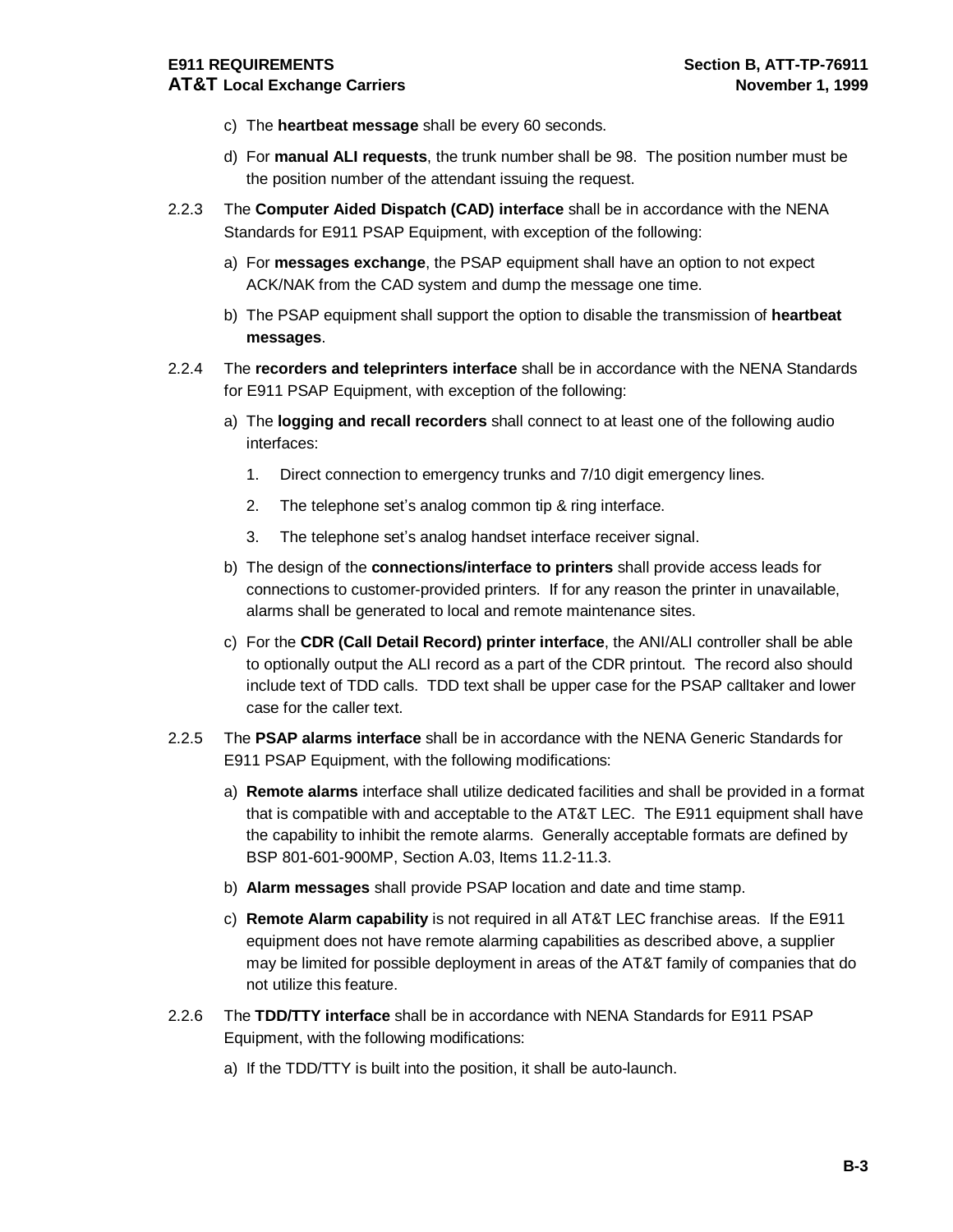b) HVO/VCO is required in addition to the NENA Standards. The TDD/TTY device shall be ADA compliant.

#### **2.3. Call Progress Signals**

- 2.3.1 Call progress signals shall be in accordance with the NENA Standards for E911 PSAP Equipment, with the following modifications:
	- a) For **E911 PSAP To Tandem With 7 Digit ANI**, if an ANI failure occurs between the E911 tandem office and the PSAP, the digits that shall be displayed are 0-000-0000.
	- b) The PSAP shall have **remote maintenance** features that allow the maintenance provider to access the PSAP equipment from a remote test center or location to assist in trouble isolation, resolution and fault clearing.
	- c) For an E911 PSAP equipped with CPE for ANI display, **trunk maintenance test calls**  shall be made from the E911 Tandem Office using encoded ANI. KP-8-ST and KP-48-ST test calls shall return 120 IPM over trunk circuit to tandem without ringing in at the PSAP.

#### **2.4. PSAP Feature Requirement Specifications**

- 2.4.1 PSAP feature requirements shall meet the specifications of the NENA Standards for E911 PSAP Equipment.
- 2.4.2 In addition to the **headset/handset compatibility** requirements, the provider shall provide a list of headsets/handsets that are compatible with the E911 product. These devices shall be carbon compatible to minimize problems with integrating the new equipment with existing PSAP communications systems.

#### **2.5. Commercial Power Requirements**

2.5.1 The E911 equipment shall meet commercial power requirements specified in the NENA Standards for E911 PSAP Equipment.

#### **2.6. Physical and Electrical Environment Requirements**

- 2.6.1 The E911 equipment shall be compatible with the physical and electrical environment requirements of the NENA Standards for E911 PSAP Equipment, except that grounding and bonding shall conform to the requirements of TP 76200MP, Sections 6.
- 2.6.2 Data cabinet doors shall have positive latches and keyed locks to prevent door from accidentally swinging open.

#### **2.7. Maintenance and Administration**

- 2.7.1 The maintenance and administration requirements of the NENA Standards for E911 PSAP Equipment shall be met.
- 2.7.2 The E911 equipment supplier shall demonstrate compliance with Telcordia document GR-209-CORE, Generic Requirements for Product Change Notices.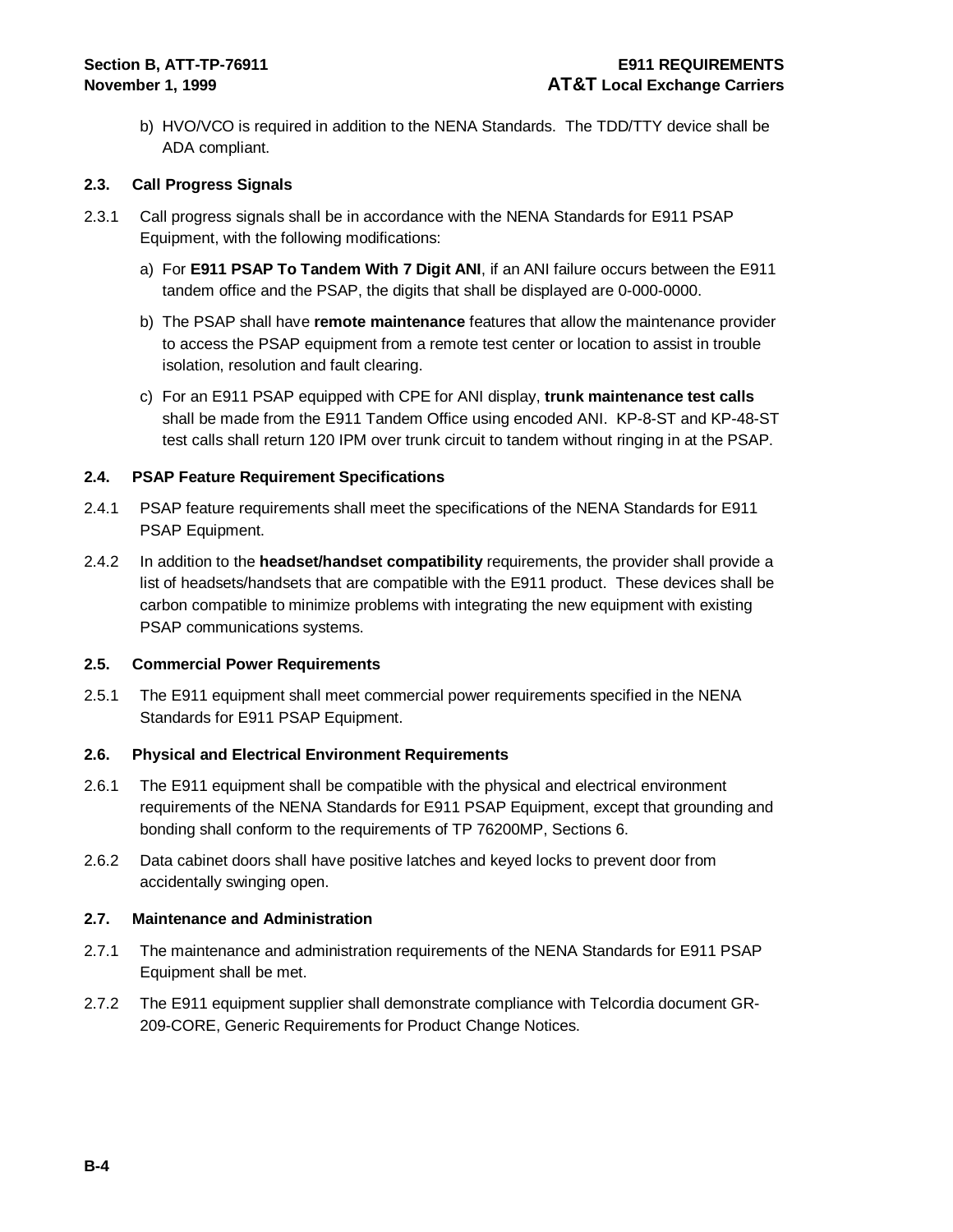## **2.8. Registration Requirements**

2.8.1 The E911 equipment shall meet and be registered in accordance with the NENA Standards for E911 PSAP Equipment.

#### **2.9. Quality and Reliability**

2.9.1 The E911 equipment shall meet the quality and reliability requirements of the NENA Standards for E911 PSAP Equipment. In addition, if protection switching is utilized to meet these requirements, no in progress calls shall be dropped when switching occurs.

#### **2.10. Y2K Compliance**

2.10.1 The E911 equipment must be Y2K compliant as outlined in Telcordia document GR-2945- CORE, Year 2000 Generic Requirements: Systems and Interfaces, and pass the AT&T LEC's 911 CPE Y2K Test Plan, which will be provided to the potential supplier.

#### **2.11. LAN Vulnerability**

2.11.1 All local area network system components (hubs, NICs, media, etc.) shall be disconnected one at a time from the system and impact of their removal documented in the system test results. The LAN cabling (media) shall be shorted and the result of this action documented in system test results also. All alarms generated by these actions shall be described in the documentation package when requesting a system evaluation.

**[END OF SECTION]**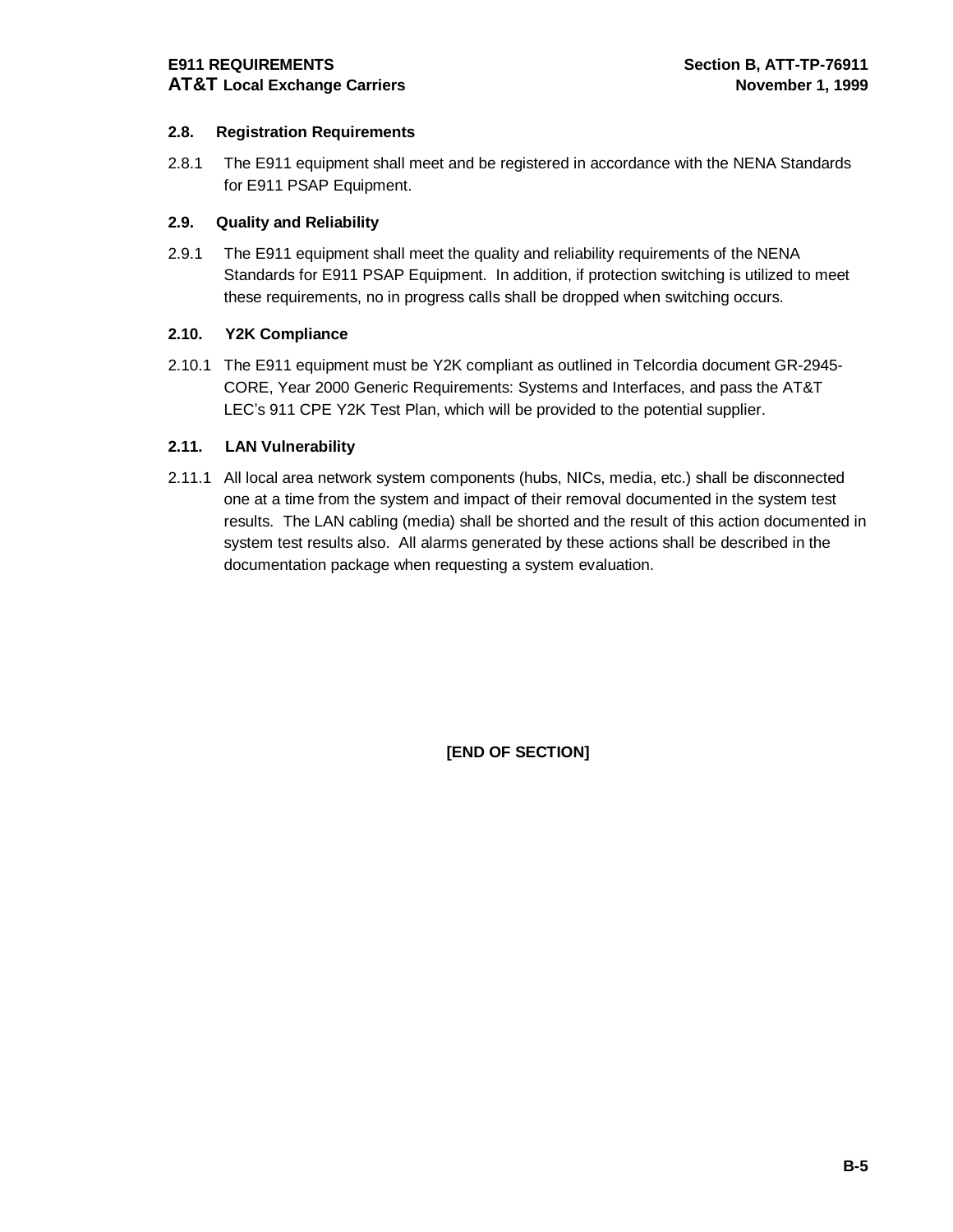# **SECTION C--SITE PREPARATION REQUIREMENTS**

| <b>CONTENTS</b> |                                                                               |        |
|-----------------|-------------------------------------------------------------------------------|--------|
| 1 <sup>1</sup>  |                                                                               |        |
| 1.1.            |                                                                               |        |
| 2.              |                                                                               |        |
| 2.1.            |                                                                               | $.C-1$ |
| 2.2.            |                                                                               |        |
| 2.3.            |                                                                               |        |
| 2.4.            |                                                                               |        |
| 2.5.            |                                                                               |        |
| 2.6.            |                                                                               |        |
| 2.7.            |                                                                               |        |
| 2.8.            |                                                                               |        |
| 2.9.            |                                                                               |        |
|                 | 2.10. Grounding and Bonding Information, Recommendations and Requirements C-7 |        |
|                 |                                                                               |        |
|                 |                                                                               |        |
|                 |                                                                               |        |

#### **1. GENERAL**

#### **1.1. Introduction**

- 1.1.1 The following information will assist the customer in preparing the PSAP site for E911 equipment installation. These requirements and guidelines are given to promote a safe environment for customer and installation personnel and to ensure a reliable E911 system.
- 1.1.2 Changes in future issues of this section will be summarized in this paragraph.

#### **2. CUSTOMER SITE PREPARATION REQUIREMENTS**

#### **2.1. General Requirements and Guidelines**

- 2.1.1 The customer is responsible for costs associated with adhering to the requirements in this section of ATT-TP-76911.
- 2.1.2 Any deviations from these requirements will require a review by AT&T LEC personnel.
- 2.1.3 The customer shall inform its architect or contractor of this section of ATT-TP-76911 and ensure that the requirements are met and applicable local ordinances and regulations are followed.
- 2.1.4 It is strongly recommended that the customer provide its contractor(s) with the E911 Equipment Area/Room QUIK-CHEK List (Figure C-1) and the Electrical Contractor QUIK-CHEK List (Figure C-2). The QUIK-CHEK Lists can then be signed and dated by the respective contractor or delegated authority as a permanent record of the customer's preparation.
- 2.1.5 When all items on the QUIK-CHEK Lists are in compliance, the customer should then notify the AT&T LEC Marketing Representative that the E911 equipment location is ready for installation. A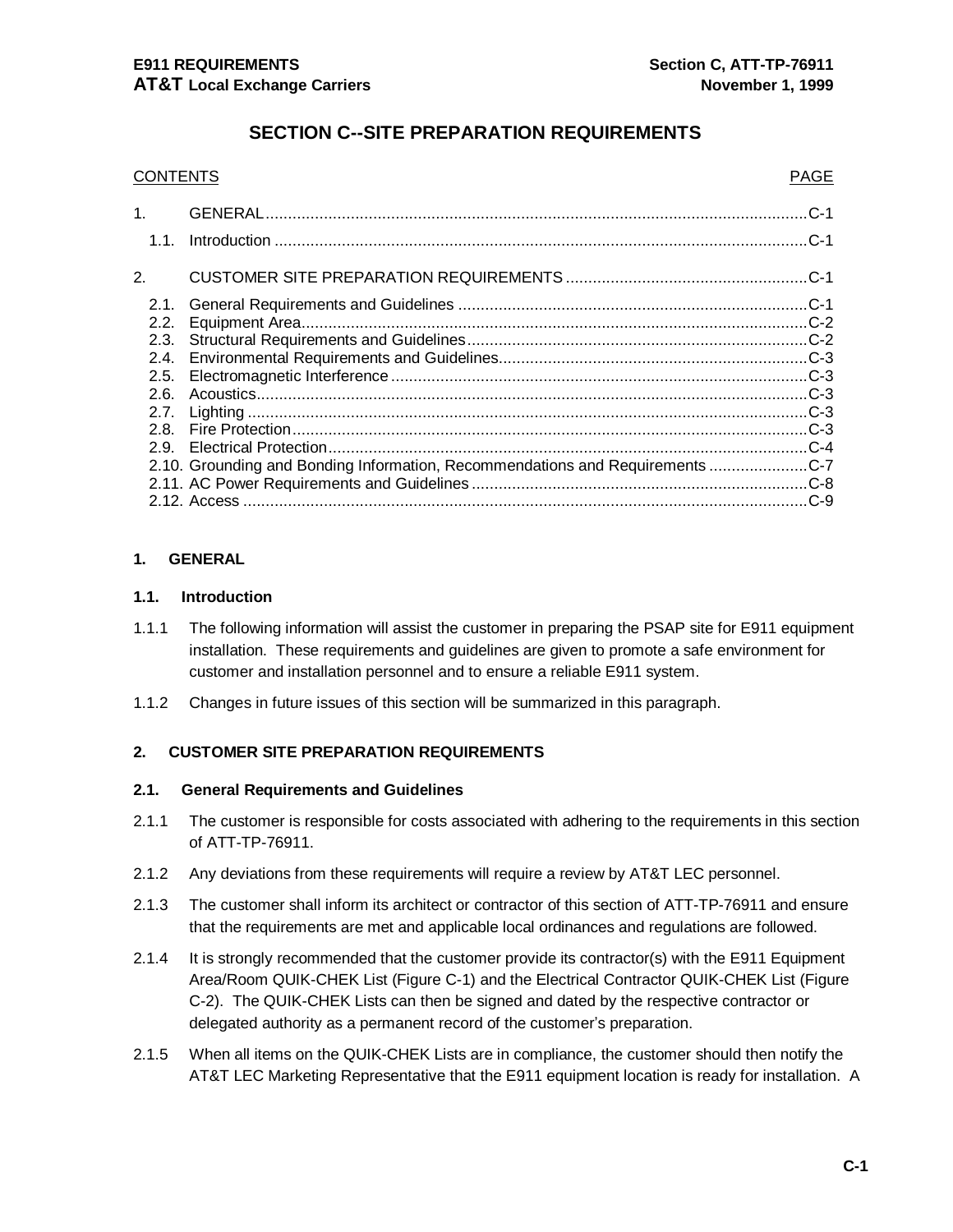copy of the signed QUIK-CHEK lists should be provided to the AT&T LEC Marketing Representative.

- 2.1.6 The E911 equipment should have a program for service monitoring and recovery plan in the event of a service outage. Items to consider in the plan include but are not limited to:
	- a) Transfer of AC power to an alternate power source
	- b) Transfer of E911 service to an alternate PSAP
	- c) Handling of E911 equipment alarms.

#### **2.2. Equipment Area**

- 2.2.1 A maintenance space or access area around the equipment units should be available. This area should remain clear of all desks, machines, shelves, cabinets and storage. AT&T LEC repair personnel will not move customer material to gain access to equipment or backboards.
- 2.2.2 The equipment area should be as dust free as possible during and after installation. The floor should be clean, dry, level and free from vibration. The wall and ceiling finish should be a dust free surface that can be cleaned and will not flake.
- 2.2.3 A minimum clear ceiling height of 7'6" under girders or other obstructions throughout the equipment area should be provided.
- 2.2.4 A sheet of ¾ inch plywood, mounted 2 feet from the floor, shall be provided for mounting cross connect blocks and other E911 equipment. The plywood shall be painted or sealed per local building and fire codes. In general, if the plywood is fastened to gypsum or plaster, total equipment mounted to board should not exceed 75 pounds. If plywood is fastened to concrete, hollow block with embedded anchors, total equipment mounted to board should not exceed 100 pounds. A minimum of eight wall anchors shall be used to secure the plywood to the building wall.

#### **2.3. Structural Requirements and Guidelines**

- 2.3.1 The site floor condition should be checked before installing E911 equipment. Questionable floor construction may require moving equipment to another location or reconfiguring the equipment package.
- 2.3.2 The size of the E911 equipment location should be at least 40 square feet. However, the actual size requirements will be determined and agreed upon during the AT&T LEC's site visit.
- 2.3.3 The desks or tables used for E911 equipment shall be of a design that cannot be easily overturned, i.e. low profile, wide footprint. Workstations with elevated desktops may increase risks of overturning. E911 equipment will not be installed in a customer provided frame unless the frame conforms to the AT&T LEC requirements.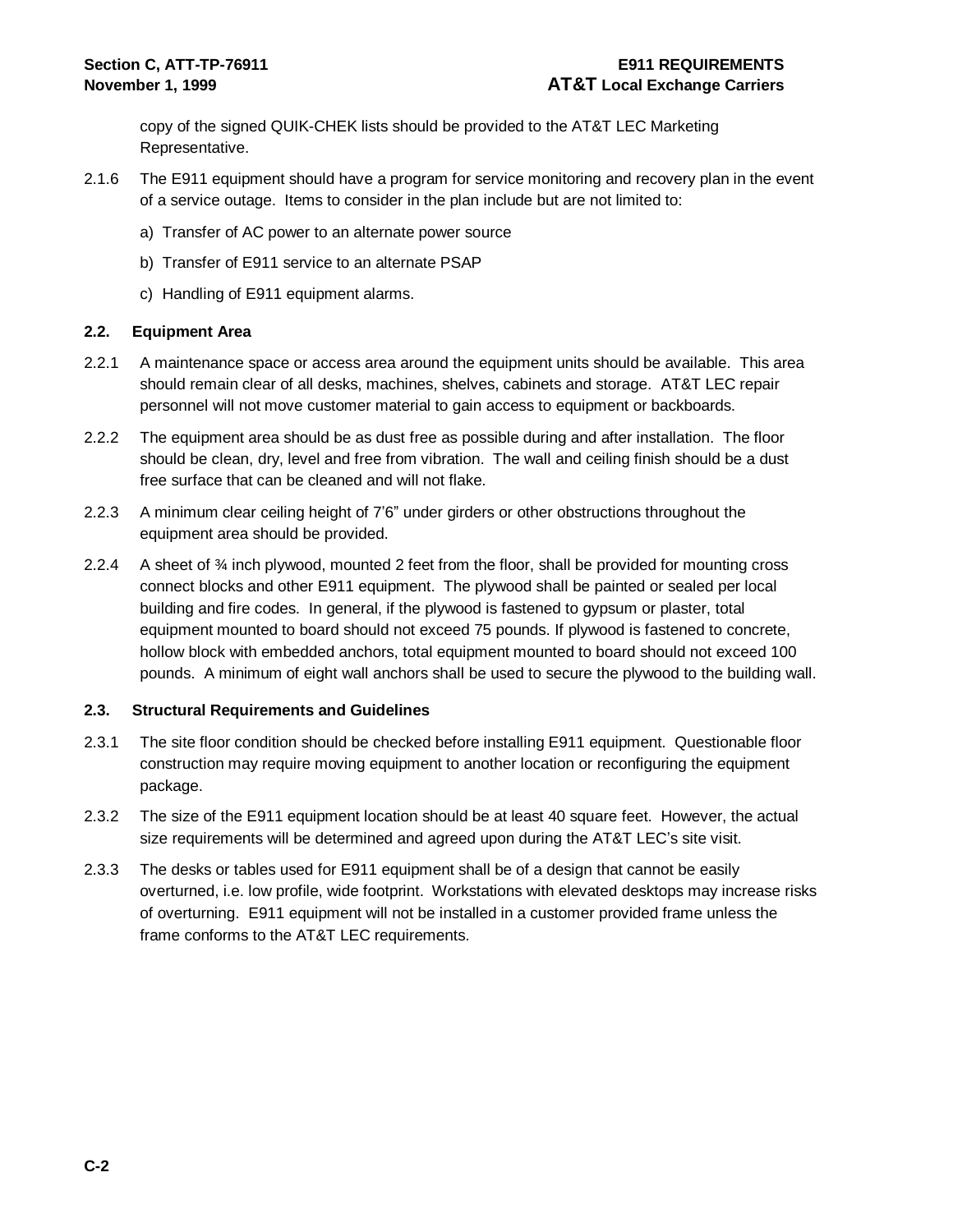## **E911 REQUIREMENTS Section C, ATT-TP-76911 AT&T Local Exchange Carriers November 1, 1999**

#### **2.4. Environmental Requirements and Guidelines**

- 2.4.1 The ambient temperature and relative humidity in the E911 equipment area should be maintained in a range of 55 to 85 degrees Fahrenheit with relative humidity in the range of 20 to 55 percent.
- 2.4.2 The E911 equipment location should be an air-conditioned space, with adequate airflow and no condensation.
- 2.4.3 E911 equipment shall not be installed in rooms in which a major heat source (i.e., boiler room, furnace room) can affect the ambient room temperature significantly.
- 2.4.4 E911 equipment should not be installed in a flood-prone space or area with high risk of water damage.
- 2.4.5 To avoid contamination by any process or condition involving silicone based lubricants, inks, dust, solvents or other airborne contaminants, the E911 equipment shall not be located in the same room with copying machines, printing presses and card punch machines, asbestos materials and/or wet cell batteries.

#### **2.5. Electromagnetic Interference**

- 2.5.1 The E911 equipment shall be located in an area that meets the following objectives:
	- a) Interference from electromagnetic fields less than 2 volts per meter.
	- b) No interference from licensed radio communication equipment, such as in FCC Rule 15 equipment.
	- c) No interference from electromagnetic noise, such as might be generated by electric motors with commutators.

#### **2.6. Acoustics**

- 2.6.1 The sound levels in the E911 equipment area shall comply with OSHA requirements.
- 2.6.2 The sound level in the calltaker location should not exceed 55 dBa, as measured on a sound level meter.

#### **2.7. Lighting**

2.7.1 A light intensity of 30 to 100 foot-candles shall be provided around the E911 equipment cabinet for maintenance activities.

#### **2.8. Fire Protection**

- 2.8.1 The customer shall provide chemical fire protection equipment at the E911 equipment location. Water or fire extinguishers not rated for use on electrical fires shall not be used.
- 2.8.2 Fire stopping, per Section I of ATT-TP-76911, of wall, floor and ceiling penetrations required for the E911 equipment installation is recommended. The customer should discuss arrangement for fire stopping with the SBE LEC Marketing Representative.
- 2.8.3 If an overhead sprinkler system exists in the equipment area, the E911 equipment should be protected from water damage.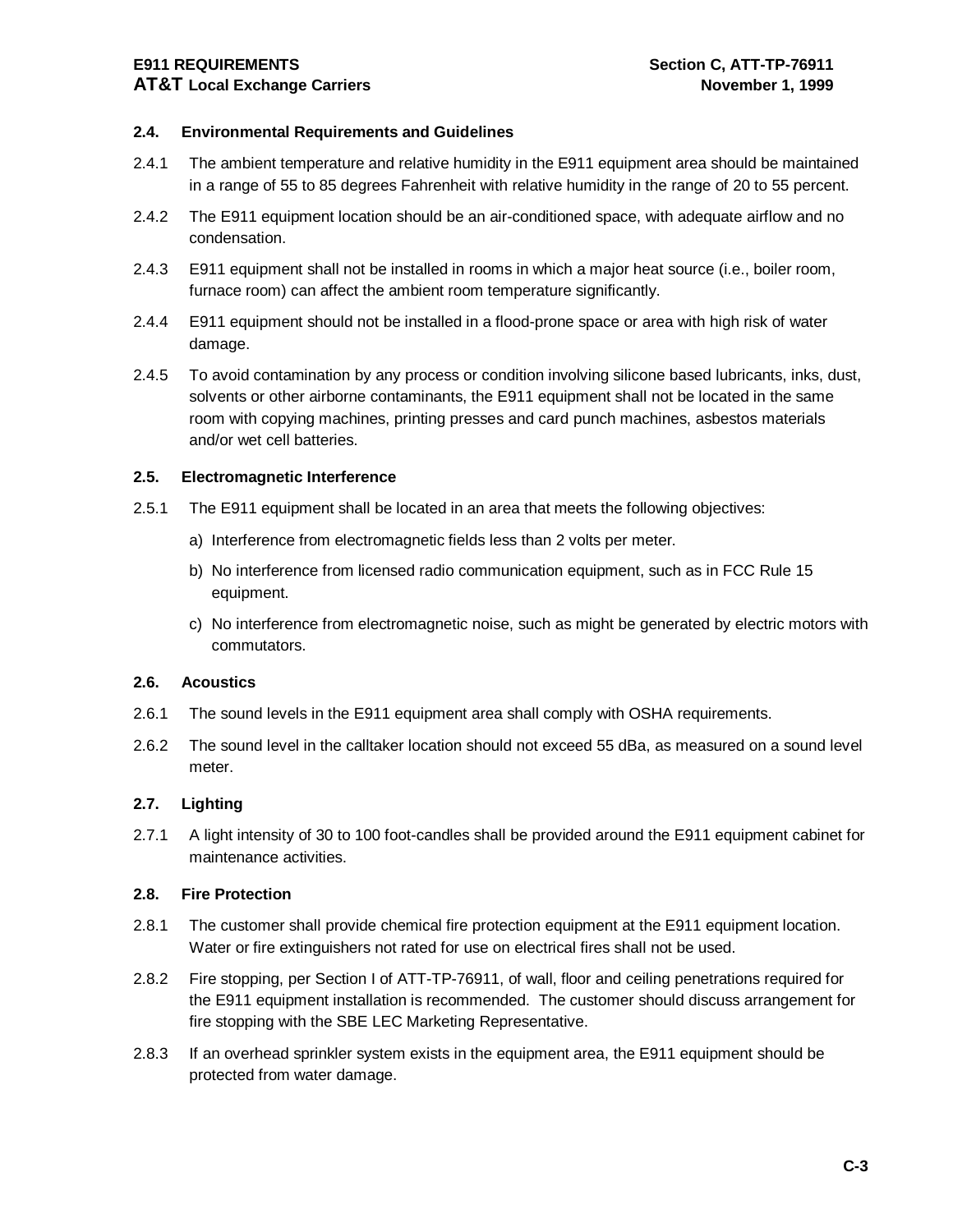#### **2.9. Electrical Protection**

- 2.9.1 For satisfactory performance of the E911 system, the customer shall arrange for the outside plant distribution cable entrance to be checked for proper electrical protection. Discrepancies noted should be forwarded to the Outside Plant (OSP) Telephone Cable Installation Company for correction.
- 2.9.2 Protection considerations for a specific cable installation should include all the exposures encountered, whatever the source, and the protection measures should be coordinated to reduce the effects of these exposures. Lightning protection, for example, is primarily a voltage-limiting task requiring bonding and grounding of metallic sheath components and metallic strength members, and the application of protectors to metallic pairs at specified locations. Power protection includes current-limiting that requires a fusible link in addition to the application of protectors and bonding and grounding. Fusible links, however, are not effective for lightning protection or sneak current protection and are not a substitute for protectors.
- 2.9.3 Good construction, including adequate mechanical strength and proper spacing between power and telephone facilities is the first line of defense against power contacts. Even with proper construction, power contacts can and do occur; this necessitates a coordinated protection plan. Such a plan should provide paths to ground on the telephone plant sufficient to prevent excessive voltage rise, and to conduct enough power line fault current to ground either to rapidly operate fuses or breakers on the faulted power line or to cause line conductors to fuse open at the fault point.
- 2.9.4 Low impedance paths to ground are an effective aid for lightning mitigation and are achieved by the following:
	- a) Establishing and maintaining continuity of metallic cable components (shield, strength member, vapor barrier) in cables
	- b) Bonding metallic sheath components and strength members of cables to metallic support strands as required
	- c) Bonding the metallic sheath components, strength members and strands of separate cables together
	- d) Bonds to Multi-Grounded Neutrals (MGN)
	- e) Proper grounding at buildings.
- 2.9.5 Telecommunications cables entering a PSAP location shall have all metallic components, such as the shield, strength member, or vapor barrier grounded.
- 2.9.6 All working and nonworking telecommunications pairs exposed to power and/or lightning that are terminated in the building shall have protectors. This applies to cable pairs contained in both paired conductor cable and optical fiber cable.
- 2.9.7 Exposed unterminated pairs within a building must be either grounded or isolated from ground within a closure. Fuse cable or a fuse link is required if the building is served by pairs larger than 24 gauge that are exposed to power.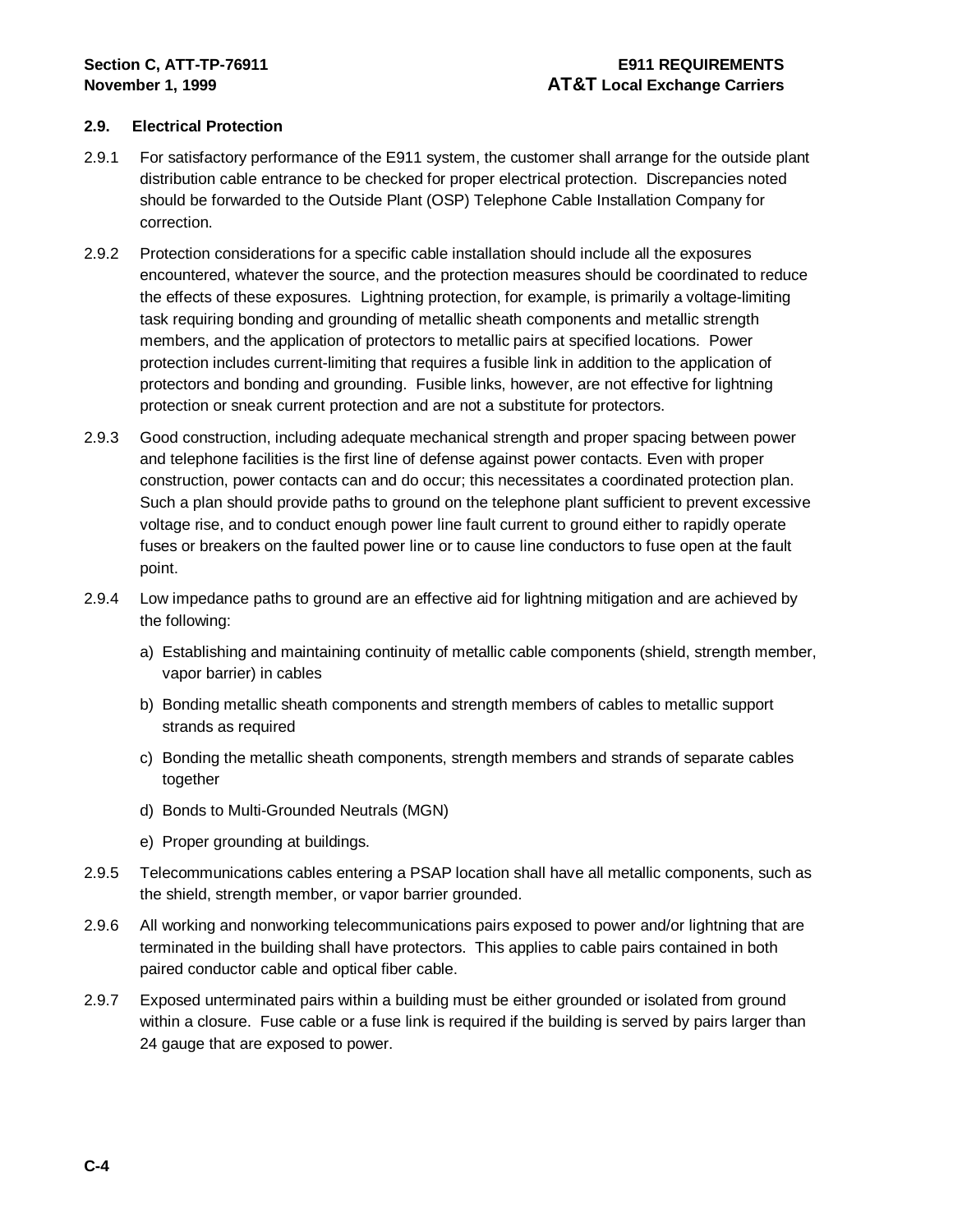### **E911 REQUIREMENTS Section C, ATT-TP-76911 AT&T Local Exchange Carriers November 1, 1999**

- 2.9.8 Where ac powered equipment is located at the customer's location, protectors are required if the power is exposed to lightning, even though the telecommunications cable may be classified as unexposed.
- 2.9.9 The National Electrical Code (NEC), Articles 770 and 800, covers the installation of telecommunications facilities at customer locations.
- 2.9.10 If the PSAP site is served by 19 or 22 gauge paired conductor distribution cable, a fuse cable (or fusible link) shall be installed between the protector at the site and the exposed plant. The fusible link may consist of any of the following:
	- a) A 24 or 26 gauge cable having a minimum length of 2 feet under the cable's shield; or
	- b) The 24 or 26 gauge cable stub of a terminal block or building entrance protector.
- 2.9.11 The fusible fink may be located within the customer's location, provided that it is under the metal shield of a grounded cable.
- 2.9.12 Where an optical fiber cable containing metallic pairs is exposed to power a protector with an associated fuse link shall be installed for each metallic pair. The fuse link may be one of the following:
	- a) The 24 or 26 gauge tip and ring pairs contained in the optical fiber cable
	- b) The 24 or 26 gauge conductors in the input cable stub of a multiple pair station protector
	- c) A minimum two foot section of 24 or 26 gauge, metallic shielded cable placed in series with the optical fiber cable pairs between the power exposure and the customer location.
- 2.9.13 Where the optical fiber cable pairs themselves are to serve as the fuse link, that portion of the optical fiber cable routed within the customer's building should have a full circumferential metallic shield. If the cable does not have this shield, the cable within the building should be contained in a conduit appropriate for the purpose.
- 2.9.14 If a protector stub cable is to serve as the fuse link, the stub cable pairs must be contained under a metallic shield and the protector should have no exposed backplane wiring. The optical fiber cable to stub cable splice should be contained in a grounded metallic splice case.
- 2.9.15 When a fuse link such as a protector stub cable or fuse cable is used, the optical fiber cable shall coordinate with the 24 or 26 gauge fuse link conductors. If not, the optical fiber cable must have a full circumferential metallic shield, or be run in a conduit appropriate for the purpose, where it is routed inside a building.
- 2.9.16 Approved fuseless protectors shall be installed in all cases.
- 2.9.17 The building entrance facility protector(s) shall always be connected to an approved ground via the shortest and straightest practical route. See Table C-1 to determine the size of the Protector Ground Wire.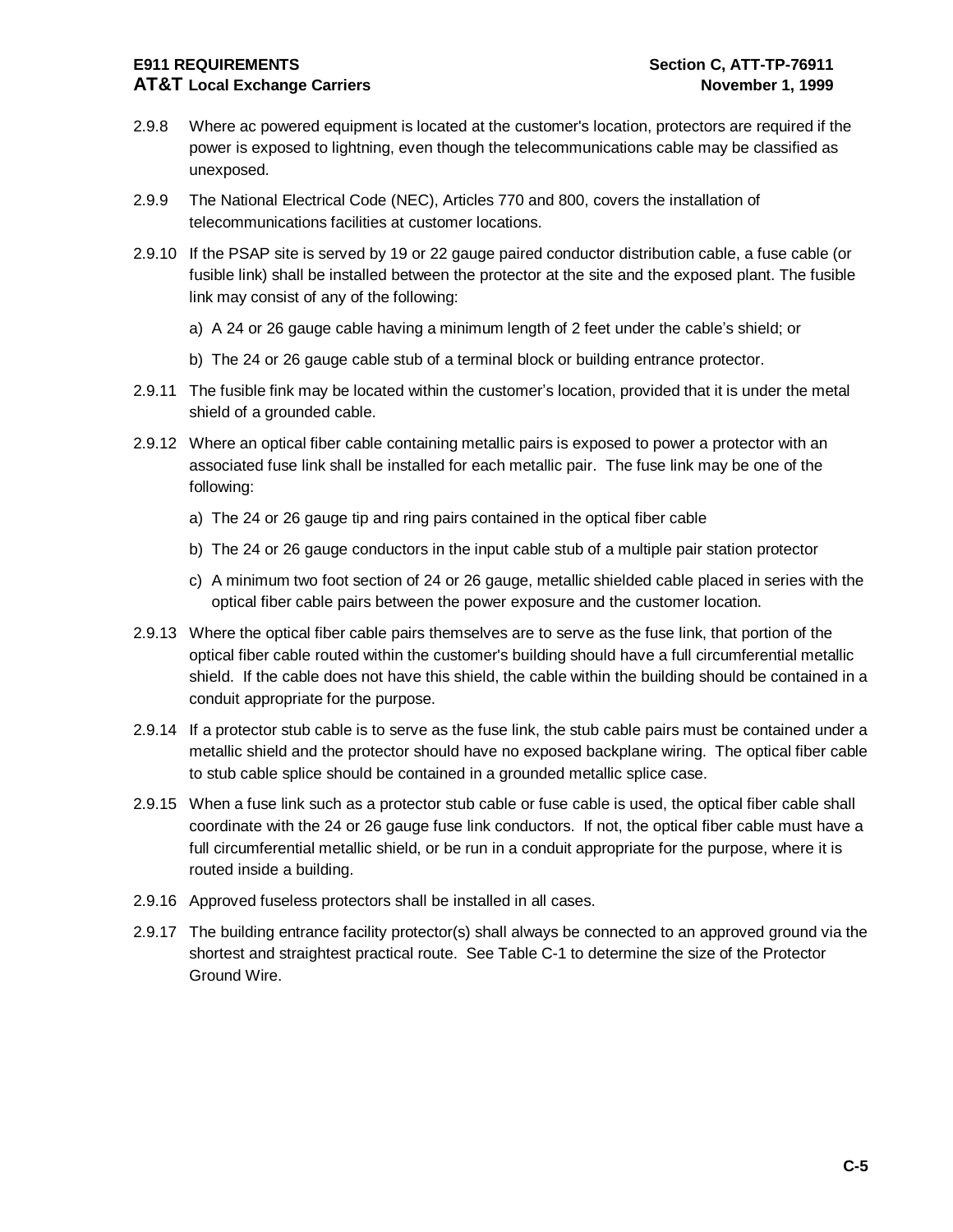#### **Table C-1 - Ground Wire Capacity**

| <b>Ground Wire Size (AWG)</b> | <b>Max. No. Protected Circuits</b> |  |  |
|-------------------------------|------------------------------------|--|--|
| No. 12                        | b                                  |  |  |
| No. 10                        | 6                                  |  |  |
| No. 6                         | or more                            |  |  |

Note: The ground wire between protectors shall be the same size as the ground wire between the protector and the grounding electrode.

- 2.9.18 The NEC requires the bonding together of all available electrodes into a grounding electrode system and the preferential choice for grounding the electric power is to any point on that system. The system consists of a bonded assembly of all of the following electrodes if available at the premises or structure:
	- a) The metal frame of a building where effectively grounded.
	- b) Concrete encased electrode as defined by the NEC
	- c) A buried ground ring as defined by the NEC
	- d) A metal underground public or private water pipe with at least 10 feet of metal pipe in direct contact with the earth.
- 2.9.19 The first choice for a station protector ground is the nearest accessible location on the power grounding system. For new construction, the NEC, in Article 250, requires an accessible means be provided (as part of the power service installation) for bonding and grounding other systems (such as the telephone) to the power ground. This may consist of the following:
	- a) A metallic service entrance conduit
	- b) A power grounding conductor
	- c) An external connector provided on the electric power service equipment or service raceway.
- 2.9.20 The power grounding system for grounding the protector shall result in the shortest run of grounding conductor. A gas pipe shall not be used as the grounding electrode for the protector.
- 2.9.21 The NEC requires that the power and telephone grounds be bonded. This is accomplished automatically when the station protector is grounded to the power grounding system. In installations where the power ground is inaccessible, the power is not grounded or there is no power present at the premises, a ground rod should be used to ground the station protector. The ground rod should be bonded to the interior metallic water system. Where the power ground is inaccessible or the power is not grounded, the customer should be notified that an unsafe condition might exist.
- 2.9.22 The AT&T LEC Equipment Engineer shall be contacted if the power ground is found to be defective.
- 2.9.23 Water pipes and gas pipes shall not be used as a grounding electrode or bonding conductor.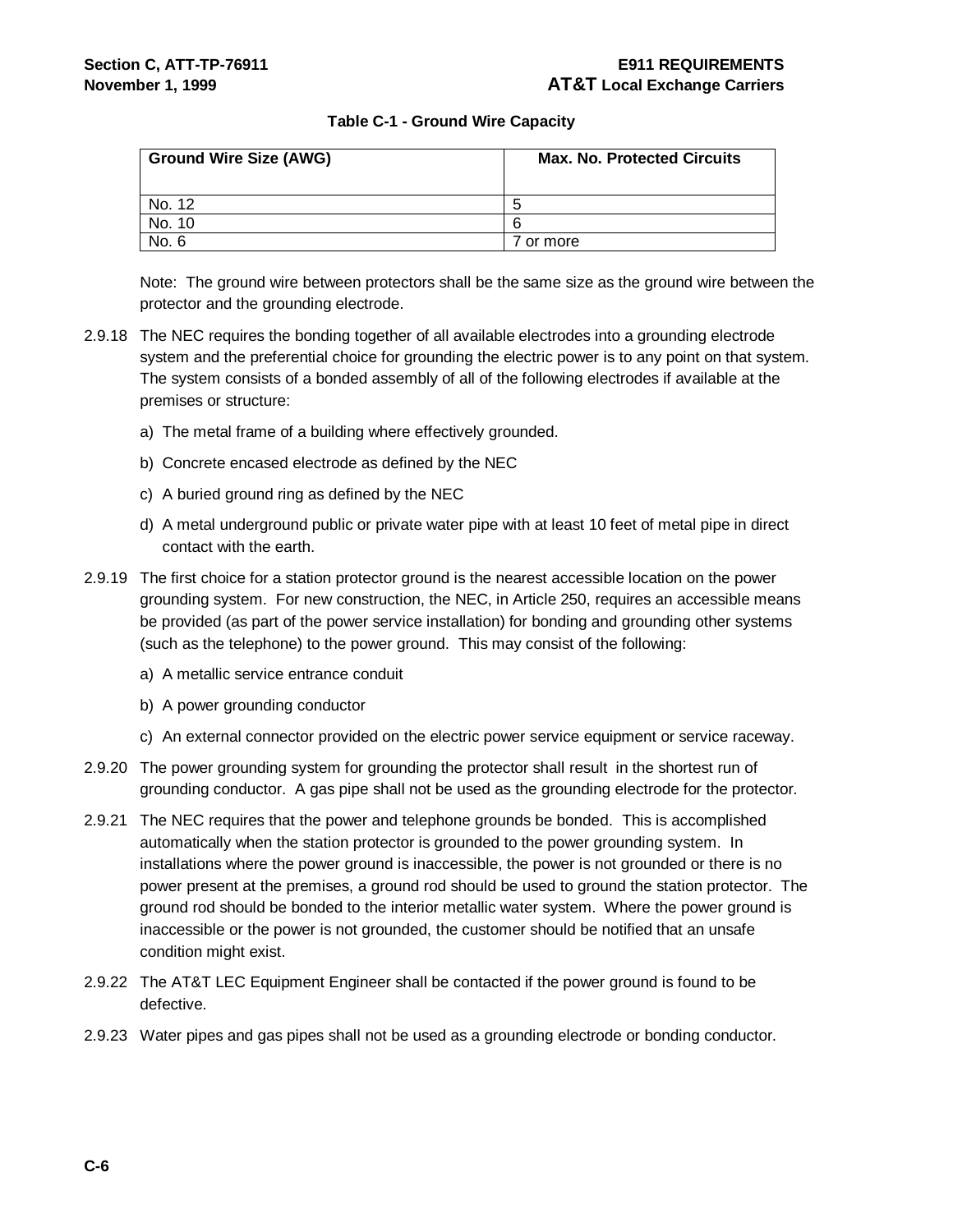#### **E911 REQUIREMENTS Section C, ATT-TP-76911 AT&T Local Exchange Carriers November 1, 1999**

- 2.9.24 If the elements of the grounding system are present at the location, the flow chart in Figure C-3 may be used to select and acceptable protector ground.
- 2.9.25 The power and protector grounds shall be common.
- 2.9.26 Grounded metallic structures (such as uncoated buried tanks, pipes, conduits, and building steel) may be used for protector grounds when such structures will provide a better ground than a driven electrode. If the electric service is grounded to a buried metallic structure, the telephone protector ground shall be connected to the same structure.
- 2.9.27 Where none of the previously described grounding electrodes are available, standard E Station ground rods must be used for grounding station protectors. When an E Station ground rod is used, the interior metallic water pipe shall be bonded to the ground rod.
- 2.9.28 The metallic sheath components and strength members of cable shall be grounded as close to the entrance to the customer's building as practical but not more than 50 feet from the entrance. Protectors should be placed as close as practical to the entrance. The point of entrance is considered to be the point of emergence through an exterior wall, a concrete floor slab, or from a rigid metal conduit or an intermediate metal conduit that is grounded to the approved protector ground.

#### **2.10. Grounding and Bonding Information, Recommendations and Requirements**

- 2.10.1 Care must be taken at PSAP sites to avoid the creation of grounding arrangements that are above and beyond those needed to provide adequate fault current paths and reliable equipment operation. Unwarranted arrangements may result in undesirable conditions, including violations of electrical codes. Engineering requirements for grounding and bonding of E911 equipment can be found in Section E.
- 2.10.2 Isolated ground type AC receptacles are not recommended for any equipment unless required by the equipment manufacturer.
- 2.10.3 If the PSAP site is equipped with radio equipment and one or more radio antennas, it is strongly recommended that the site, including the building, the equipment within the building, each antenna and/or antenna support structure and other external and internal objects are equipped with a grounding system that, at minimum, conforms with the applicable requirements for radio sites in BSP 802-001-180MP.
- 2.10.4 All AC receptacles serving E911 equipment shall be grounded type receptacles.
- 2.10.5 AC equipment grounding (ACEG) conductors serving receptacles for E911 equipment shall meet all applicable requirements in Article 250 of the NEC and all other applicable codes. The ACEG conductor serving the E911 circuit breaker box shall be electrically continuous from the source of the AC system.
- 2.10.6 Where new feeders, distribution panels, branch circuits, etc., are installed to serve E911 equipment, it is strongly recommended that a separate ACEG conductor be installed in every added conduit and/or other raceway.
- 2.10.7 The E911 equipment area may be equipped with a bus bar and/or a system of grounding conductors connected to the site's earth electrode system. If so equipped, the customer shall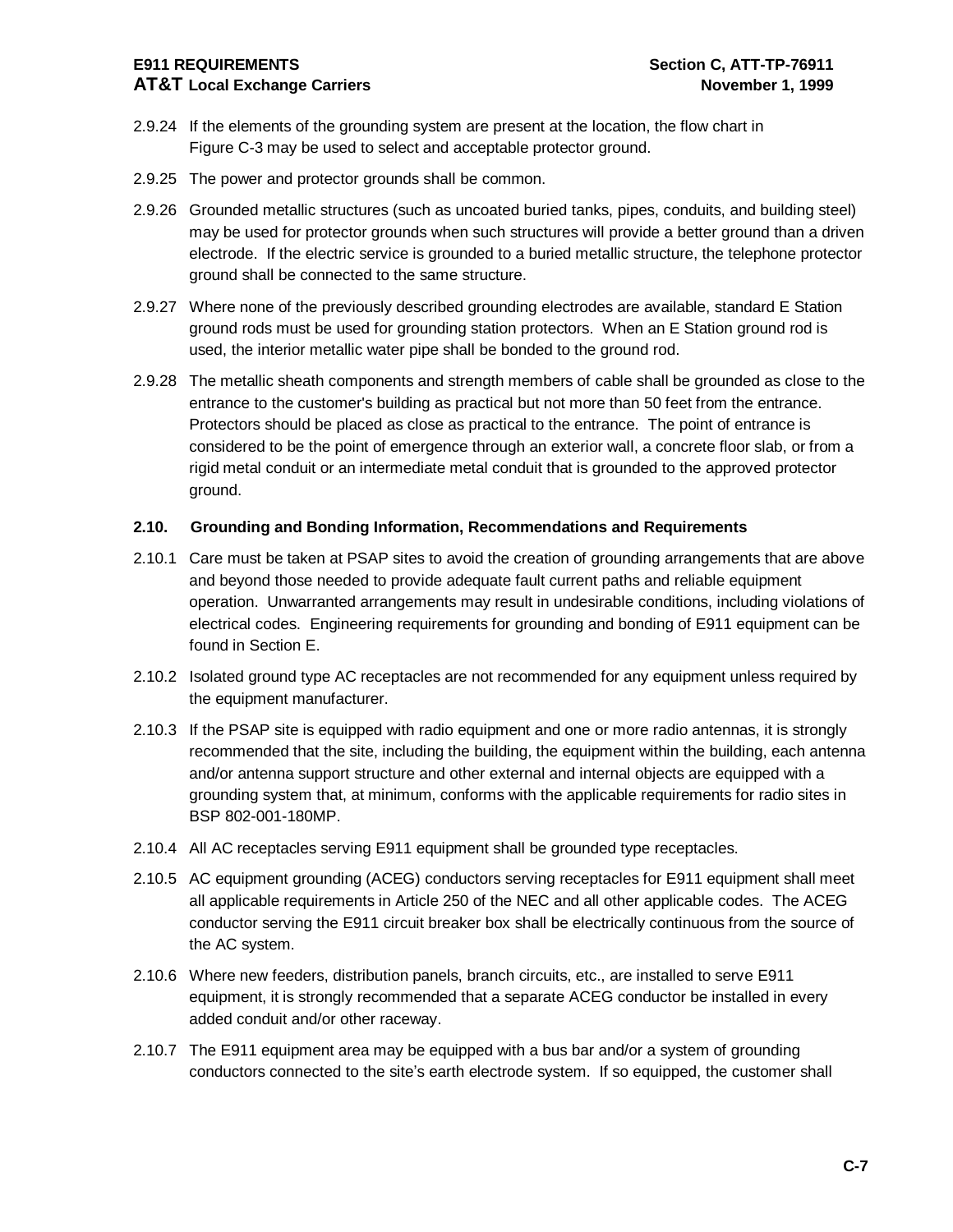allow access to the bus bar and/or grounding conductors for connection of grounding conductors serving E911 equipment, when required.

- 2.10.8 When required by the E911 equipment manufacturer or when E911 equipment contains a DC power source, a point of connection to the PSAP site's earth electrode system shall be furnished by the customer in the area where the E911 equipment is located. The preferred means of providing this point of connection is a small bus bar (Square D PK7GTA or equivalent). When a point of connection is required, a minimum #6 AWG bond shall be made from this point, in order of preference, to one or more of the following:
	- a) Dedicated grounding conductor extended from the site's earth electrode system
	- b) Building structural steel, provided it is bonded to the site's earth electrode system
	- c) Continuous metallic water pipe, provided it is accessible along its entire length to the point where it is bonded to the site's earth electrode system
	- d) Metallic conduit, raceway or panel containing service conductors
	- e) Metallic shield of a copper or fiber cable that has been bonded to the site's earth electrode system at the cable entrance
	- f) If it furnishes a continuous metallic path to the site's earth electrode system, a metallic conduit, raceway or panel containing feeder conductors
	- g) If it furnishes a continuous metallic path to the site's earth electrode system, a metallic conduit, raceway or panel containing branch circuit conductors

NOTE 1: The locations in f) and g) should only be used when no other location is available.

NOTE 2: Any conduit bonding hardware (bushings, clamps, etc.) must be listed for the purpose.

#### **2.11. AC Power Requirements and Guidelines**

- 2.11.1 AC surge protection should be provided at all electrical outlets providing power to customer owned equipment, such as displays and printers that interface with E911 equipment.
- 2.11.2 All customer provided AC power circuitry shall comply with the NEC and local codes.
- 2.11.3 The electrical load center shall be provided as follows:
	- a) The main E911 circuit breaker box shall be wired from the commercial AC load center or UPS with an appropriately sized circuit.
	- b) The feeder breaker shall be designated "E911 Panel."
- 2.11.4 The circuit breaker box shall be surface mounted to the wall in the E911 equipment location. The circuit breaker box shall be dedicated and used exclusively for E911 equipment.
- 2.11.5 The dedicated E-911 AC power service cabinets shall be designated with name, number, voltage and type of service, e.g., "PWR DISTG SERVICE CAB 001 208V AC 60 HZ 3PH 4W. E-911 Circuits Only."
- 2.11.6 The conduit serving the E911 circuit breaker box shall have a permanent tag attached that identifies the physical location of the serving load center. Example: From Panel A in Room l04.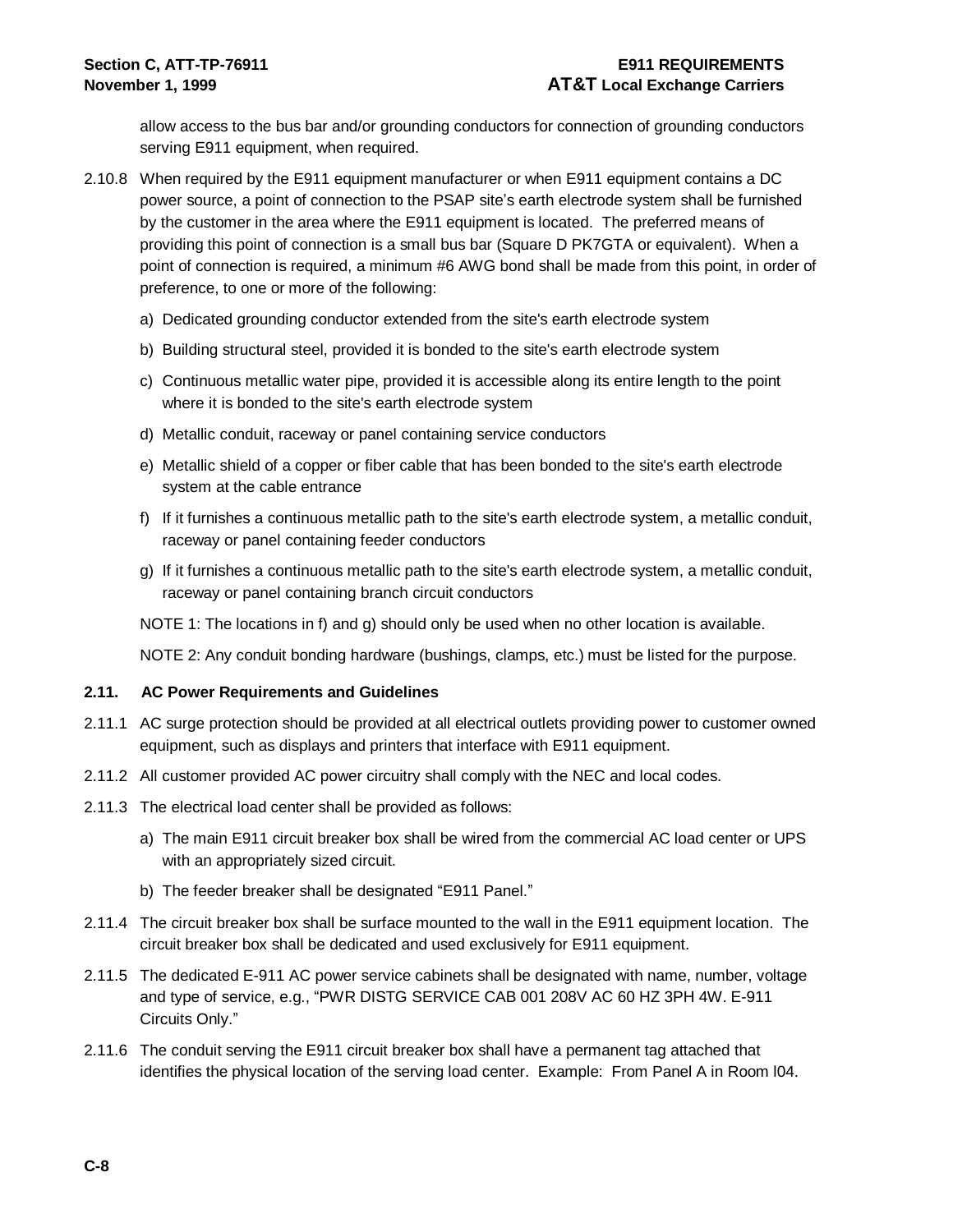#### **E911 REQUIREMENTS Section C, ATT-TP-76911 AT&T Local Exchange Carriers November 1, 1999**

- 2.11.7 The "serving load center" for the E911 circuit breaker box shall be connected to the local emergency generator bus, to provide continued electrical service in the event of a commercial power failure.
- 2.11.8 To prevent E911 equipment failure caused by the loss of commercial power source, an Uninterruptable Power Supply (UPS) is strongly recommended. The UPS should provide a minimum of 15 minutes of emergency power for full functionality of the following listed elements of the E-911 system:
	- a) Operator positions (both telephone sets and displays)
	- b) ANI and ALI controllers
	- c) ALI link modems and Network interfaces
	- d) Telephone common equipment
	- e) TDD/TTY devices
	- f) Recording devices.

The UPS shall be equipped with a manual by-pass switch to allow maintenance.

- 2.11.9 Each receptacle serving E911 equipment shall be dedicated to E911 equipment and shall be on a separate circuit breaker.
- 2.11.10 The electrical outlets shall be wired from the E911 circuit breaker box with conductors sized per NEC or local prevailing codes. Label the dedicated E-911 circuit breaker with the location of the circuit being served.
- 2.11.11 Extension power cords shall not be used in permanent installation for power to E911 equipment.
- 2.11.12 When power strips are used, the total load shall not exceed the capacity of the over-current protection device for the circuit.
- 2.11.13 Each answering position shall have a duplex outlet for the CRT and telephone set. However, different applications may require additional outlets.
- 2.11.14 The AC service provided for the E911 recording devices (tape drives/printers, etc.) may be served by a different AC load center than was provided for the E911 equipment location. However, these circuits also should be transferable to the emergency bus.

#### **2.12. Access**

- 2.12.1 The customer shall provide suitable access for movement of equipment into and out of the building. Such arrangements may be discussed with the AT&T LEC Marketing Representative during the site visit .
- 2.12.2 The customer shall provide a suitable route, per local ordinances, for installing cable:
	- a) From the E911 equipment location to the room in which the attendants are located
	- b) From the cable entry of the building to the 911 equipment area/room.
- 2.12.3 The customer should provide parking facilities for installation and maintenance personnel.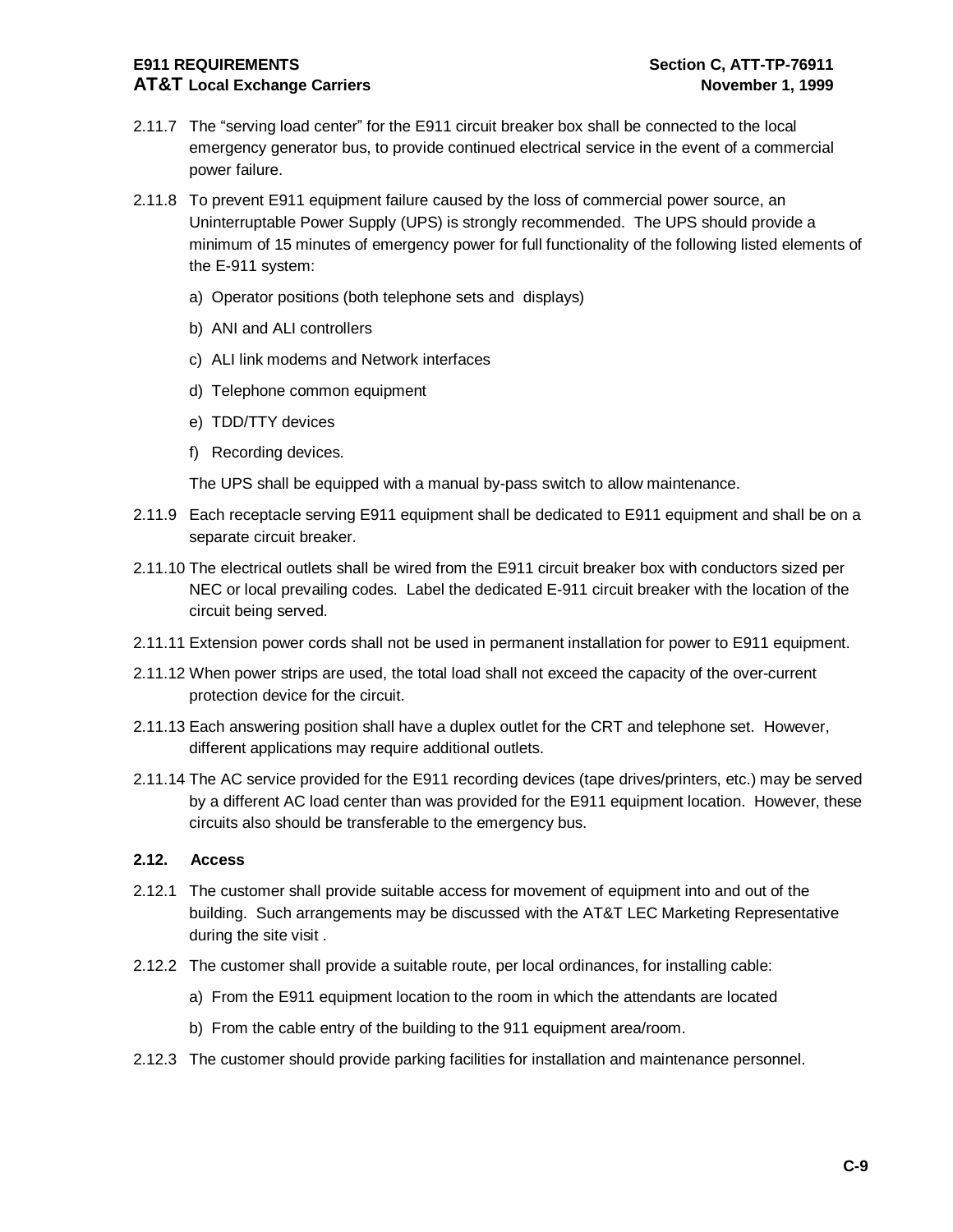# **Section C, ATT-TP-76911 E911 REQUIREMENTS November 1, 1999 AT&T Local Exchange Carriers**

- 2.12.4 Washroom and toilet facilities should be available to installation personnel during the installation and testing period.
- 2.12.5 If the customer provides telephone set, printers and/or ALI displays, the customer shall allow the AT&T LEC to provide and designate a demarcation terminal strip.
- 2.12.6 The E911 equipment location should be secured from access by unauthorized personnel. However, access to AT&T LEC installation and maintenance personnel should be provided on a 24-hour basis.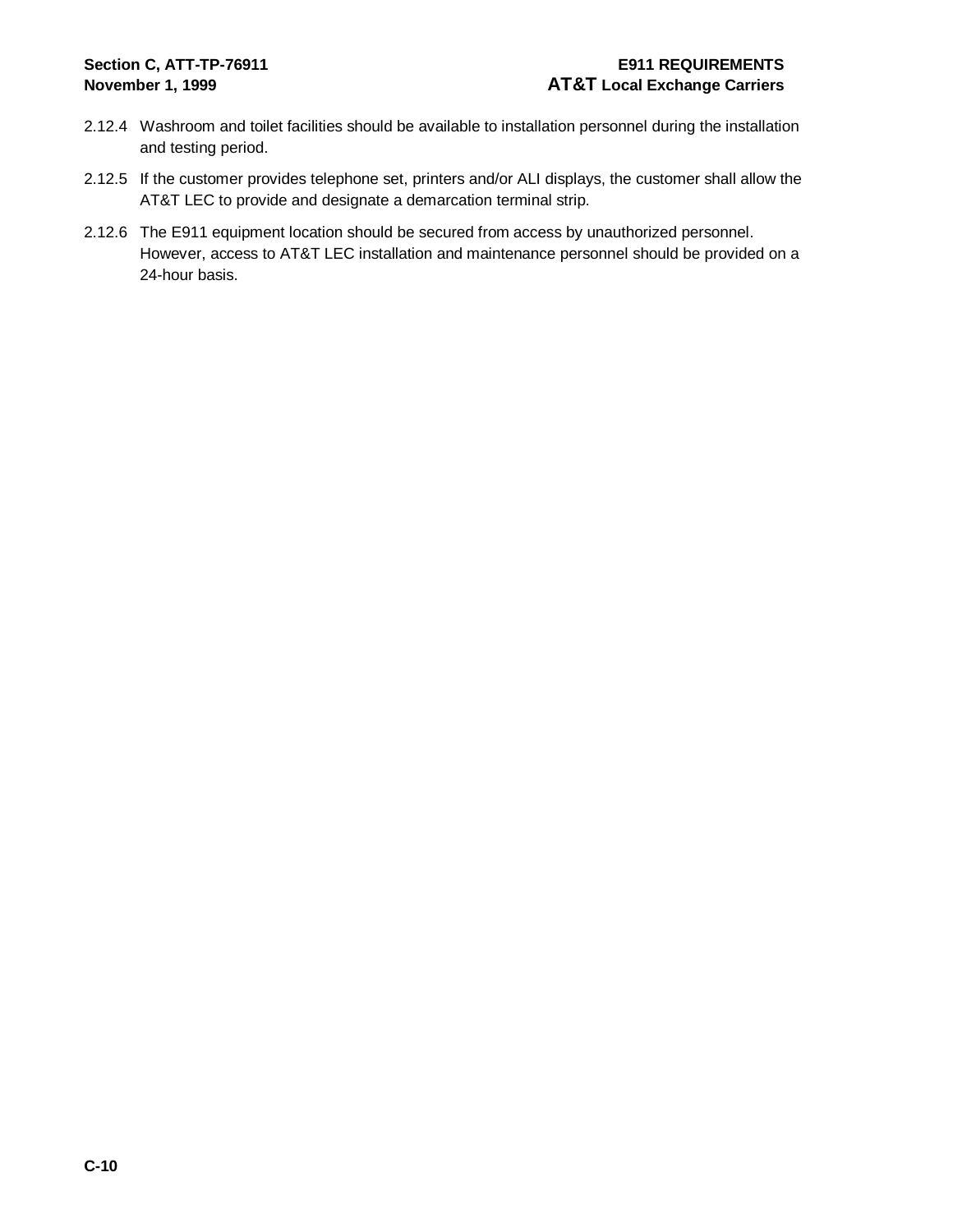# **FIGURE C-1 – E911 EQUIPMENT AREA/ROOM "QUIK-CHEK" LIST**

| Customer and the contract of the contract of the contract of the contract of the contract of the contract of the contract of the contract of the contract of the contract of the contract of the contract of the contract of t |                                                                                                                                                                                                |            |                              |     |
|--------------------------------------------------------------------------------------------------------------------------------------------------------------------------------------------------------------------------------|------------------------------------------------------------------------------------------------------------------------------------------------------------------------------------------------|------------|------------------------------|-----|
| Location                                                                                                                                                                                                                       |                                                                                                                                                                                                |            |                              |     |
|                                                                                                                                                                                                                                |                                                                                                                                                                                                | <b>Yes</b> | <b>Complied</b><br><b>No</b> | N/A |
| 1.                                                                                                                                                                                                                             | The 911 Equipment is located in a room:                                                                                                                                                        |            |                              |     |
|                                                                                                                                                                                                                                | containing no contaminants.<br>$\bullet$<br>having sufficient maintenance area.<br>that is dust free.<br>$\bullet$<br>where floors are clean, dry, level and free from vibration.<br>$\bullet$ |            |                              |     |
| 2.                                                                                                                                                                                                                             | Suitable routes are accessible for cable and ground wire<br>routing to locations.                                                                                                              |            |                              |     |
| 3.                                                                                                                                                                                                                             | If an overhead sprinkler system exists, E911 equipment has been protected<br>from water damage.                                                                                                |            |                              |     |
| 4.                                                                                                                                                                                                                             | An appropriate type Fire Extinguisher system or unit has been provided.                                                                                                                        |            |                              |     |
| 5.                                                                                                                                                                                                                             | A backboard has been provided, painted/sealed per local codes.                                                                                                                                 |            |                              |     |
| 6.                                                                                                                                                                                                                             | If Customer provides external equipment (telephone sets, printers,<br>displays, etc.), the demarcation terminal strip has been installed.                                                      |            |                              |     |
| 7.                                                                                                                                                                                                                             | There is suitable access for movement of E911 equipment<br>into and out of the building.                                                                                                       |            |                              |     |
| 8.                                                                                                                                                                                                                             | The E911 equipment location is secured from access by<br>unauthorized personnel.                                                                                                               |            |                              |     |
| 9.                                                                                                                                                                                                                             | AC surge protection is provided at all electrical outlets providing<br>power to customer owned equipment, such as displays and<br>printers that interface with E911 equipment.                 |            |                              |     |
|                                                                                                                                                                                                                                | 10. All customer provided AC power circuitry complies with the<br>NEC and local codes.                                                                                                         |            |                              |     |
|                                                                                                                                                                                                                                | 11. The outside plant distribution cable entrance has been checked for<br>electrical protection per the AT&T LEC's recommendations.                                                            |            |                              |     |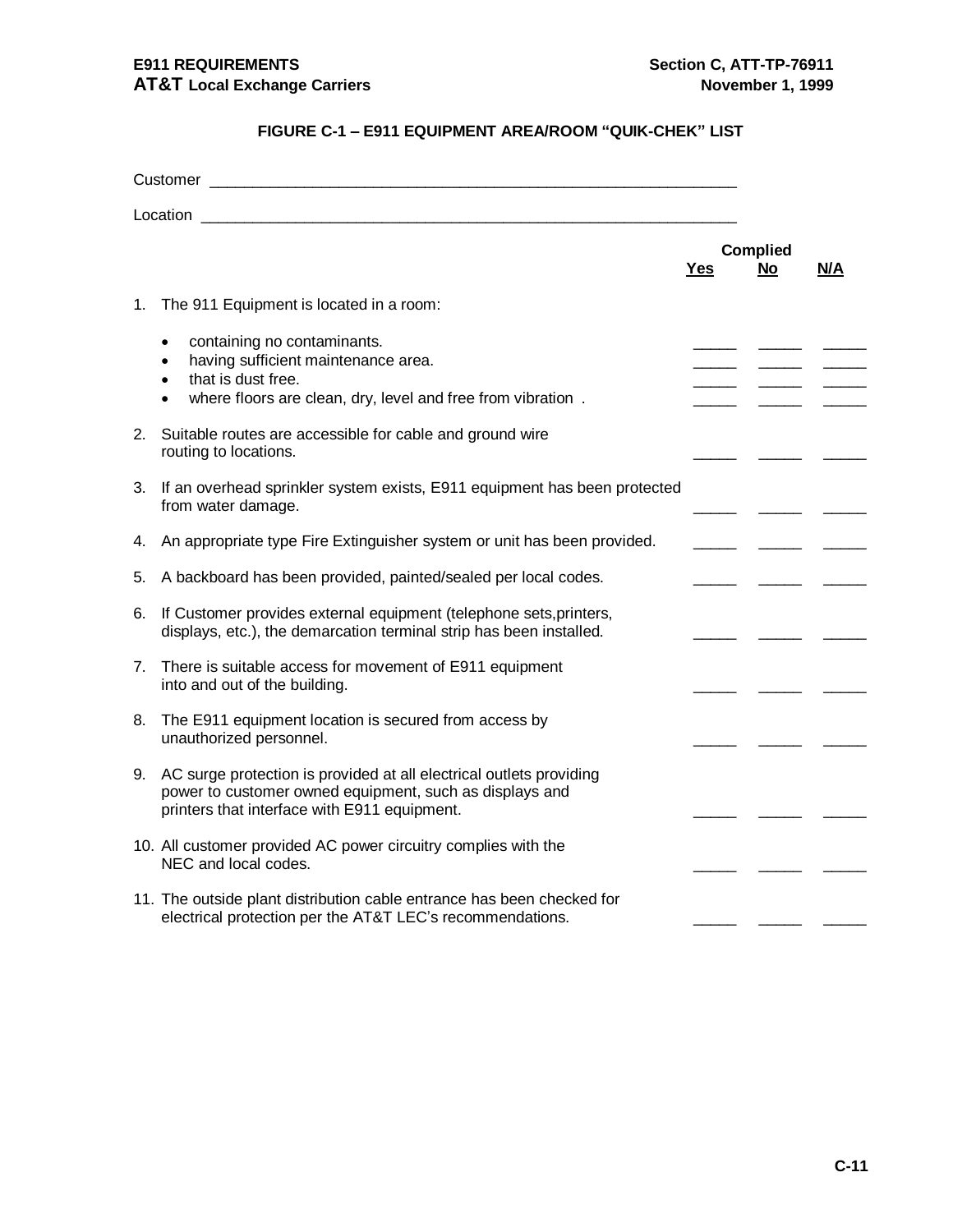# **Section C, ATT-TP-76911 E911 REQUIREMENTS November 1, 1999 AT&T** Local Exchange Carriers

|                                                                                                                                                                                                                                                                                                                                                                                                                                                                                                              |     | <b>Complied</b> |     |
|--------------------------------------------------------------------------------------------------------------------------------------------------------------------------------------------------------------------------------------------------------------------------------------------------------------------------------------------------------------------------------------------------------------------------------------------------------------------------------------------------------------|-----|-----------------|-----|
|                                                                                                                                                                                                                                                                                                                                                                                                                                                                                                              | Yes | No              | N/A |
| 12. The proposed equipment room meets the following environment requirements.                                                                                                                                                                                                                                                                                                                                                                                                                                |     |                 |     |
| Ambient room temperature and relative humidity maintained in a<br>$\bullet$<br>range of 18 to 35 degrees Centigrade (65 to 95 degrees Fahrenheit)<br>with relative humidity in the range of 20 to 60 percent.<br>The E911 equipment location is in an air-conditioned space,<br>$\bullet$<br>with adequate airflow and no condensation.<br>The room does not contain a major heat source (i.e., boiler room,<br>$\bullet$<br>furnace room) which could affect the ambient room<br>temperature significantly. |     |                 |     |
| 13. The floor condition is free from defects. (Questionable floor<br>construction may require moving equipment to another location<br>or reconfiguring the equipment package.)                                                                                                                                                                                                                                                                                                                               |     |                 |     |
| 14. The size of the E911 equipment location is at least 40 square feet.<br>(The actual size requirements will be determined and agreed upon<br>during the AT&T LEC's site visit.)                                                                                                                                                                                                                                                                                                                            |     |                 |     |
| 15. The desks or tables used for E911 equipment are of a design that<br>cannot be easily overturned, i.e. low profile, wide footprint.                                                                                                                                                                                                                                                                                                                                                                       |     |                 |     |
| 16. The proposed equipment rooms meet the following Electromagnetic<br>Interference requirements.                                                                                                                                                                                                                                                                                                                                                                                                            |     |                 |     |
| Interference from electromagnetic fields less than 2 volts per meter.<br>$\bullet$<br>No interference from licensed radio communication equipment.<br>$\bullet$<br>No interference from electromagnetic noise.                                                                                                                                                                                                                                                                                               |     |                 |     |
| 17. The proposed equipment room meets the following acoustic requirements.                                                                                                                                                                                                                                                                                                                                                                                                                                   |     |                 |     |
| The sound levels in the E911 equipment area comply with OSHA<br>requirements.<br>The sound level in the calltaker location does not exceed 55 dBa,                                                                                                                                                                                                                                                                                                                                                           |     |                 |     |
| 18. The proposed equipment room meets the following lighting requirements.                                                                                                                                                                                                                                                                                                                                                                                                                                   |     |                 |     |
| Is a light intensity of 30 to 100 foot-candles provided around the E911<br>equipment cabinet for maintenance.                                                                                                                                                                                                                                                                                                                                                                                                |     |                 |     |
| 19. If the E911 equipment is located near or connected to radio equipment that is directly connected to an<br>outside antenna, the customer's radio equipment has been reviewed per the AT&T LEC's<br>recommendation.                                                                                                                                                                                                                                                                                        |     |                 |     |
| 20. Does the customer want AT&T to handle firestopping?                                                                                                                                                                                                                                                                                                                                                                                                                                                      |     |                 |     |
| 21. Please note any other site unique items that may affect personnel safety or E911 equipment reliability.                                                                                                                                                                                                                                                                                                                                                                                                  |     |                 |     |
| <b>VERIFIED BY:</b><br>DATE:                                                                                                                                                                                                                                                                                                                                                                                                                                                                                 |     |                 |     |

TITLE: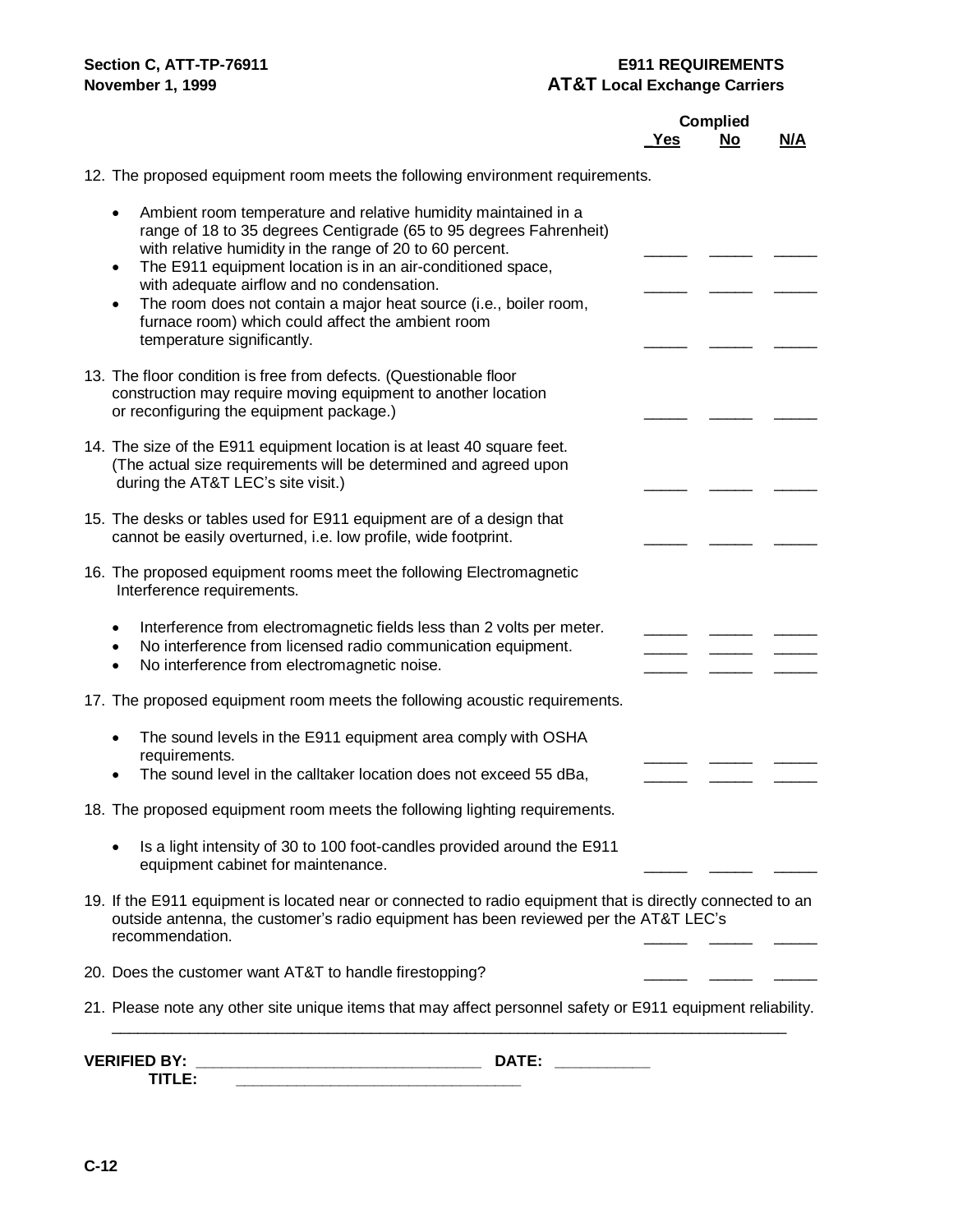# **FIGURE C-2 – E911 ELECTRICAL CONTRACTOR "QUIK-CHEK" LIST**

|    |                                                                                                                                                                                                                                                                             | <u>Yes</u> | <b>Complied</b><br><u>No</u> | <u>N/A</u> |
|----|-----------------------------------------------------------------------------------------------------------------------------------------------------------------------------------------------------------------------------------------------------------------------------|------------|------------------------------|------------|
|    | 1. The main E911 circuit breaker box is wired from the commercial<br>AC load center, transformer or UPS with an appropriately sized circuit.                                                                                                                                |            |                              |            |
| 2. | The feeder breaker in the load center is designated "E911 Panel".                                                                                                                                                                                                           |            |                              |            |
| 3. | The circuit breaker box is surface mounted to the wall in the<br>E911 equipment location.                                                                                                                                                                                   |            |                              |            |
| 4. | The circuit breaker box is dedicated and used exclusively for<br>E911 equipment.                                                                                                                                                                                            |            |                              |            |
|    | 5. The front panel of the breaker box designated is "E911 CIRCUITS"<br>ONLY".                                                                                                                                                                                               |            |                              |            |
| 6. | The conduit serving the E911 circuit breaker box is equipped<br>with a permanent tag that identifies the physical location of<br>the serving load center.                                                                                                                   |            |                              |            |
| 7. | The "serving load center" for the E911 circuit breaker box<br>is connected to the local emergency generator bus.                                                                                                                                                            |            |                              |            |
|    | 8. If a UPS is provided, the UPS is equipped with a manual by-pass<br>switch to allow maintenance.                                                                                                                                                                          |            |                              |            |
| 9. | All 9-1-1 A/C Electrical circuits are wired from the 9-1-1 circuit<br>breaker box and equipped with:                                                                                                                                                                        |            |                              |            |
|    | Conductors sized per NEC or local prevailing codes.<br>Dedicated and separate AC circuit breaker and AC receptacle<br>$\bullet$<br>for each E911 equipment circuit.<br>Non-isolated AC receptacles. (unless required by the<br>manufacturer of company provided equipment.) |            |                              |            |
|    | 10. No extension power cords are used in permanent installation for<br>power to E911 equipment.                                                                                                                                                                             |            |                              |            |
|    | 11. All AC receptacles serving E911 equipment are grounded type<br>receptacles.                                                                                                                                                                                             |            |                              |            |
|    | 12. If required, a point of connection to the PSAP site's earth electrode system has been furnished.                                                                                                                                                                        |            |                              |            |

\_\_\_\_\_\_ \_\_\_\_\_ \_\_\_\_\_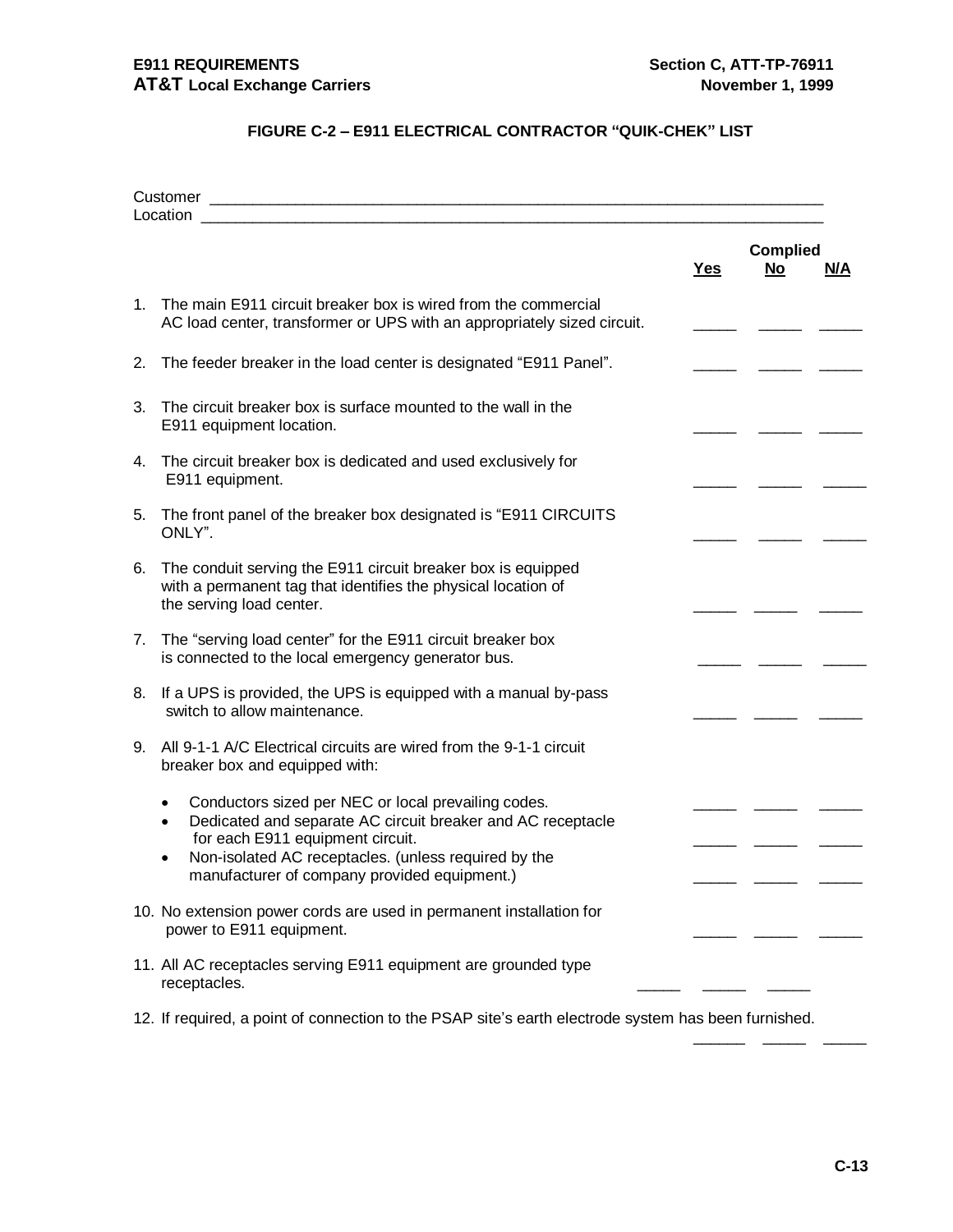**Complied Yes No N/A** 

 $\frac{1}{2}$  ,  $\frac{1}{2}$  ,  $\frac{1}{2}$  ,  $\frac{1}{2}$ 

13. All AC equipment grounding (ACEG) conductors serving receptacles for E911 equipment meet all applicable requirements in Article 250 of the NEC and all other applicable codes.

**VERIFIED BY: \_\_\_\_\_\_\_\_\_\_\_\_\_\_\_\_\_\_\_\_\_\_\_\_\_\_\_\_\_\_\_\_\_ DATE: \_\_\_\_\_\_\_\_\_\_\_ TITLE: \_\_\_\_\_\_\_\_\_\_\_\_\_\_\_\_\_\_\_\_\_\_\_\_\_\_\_\_\_\_\_\_\_**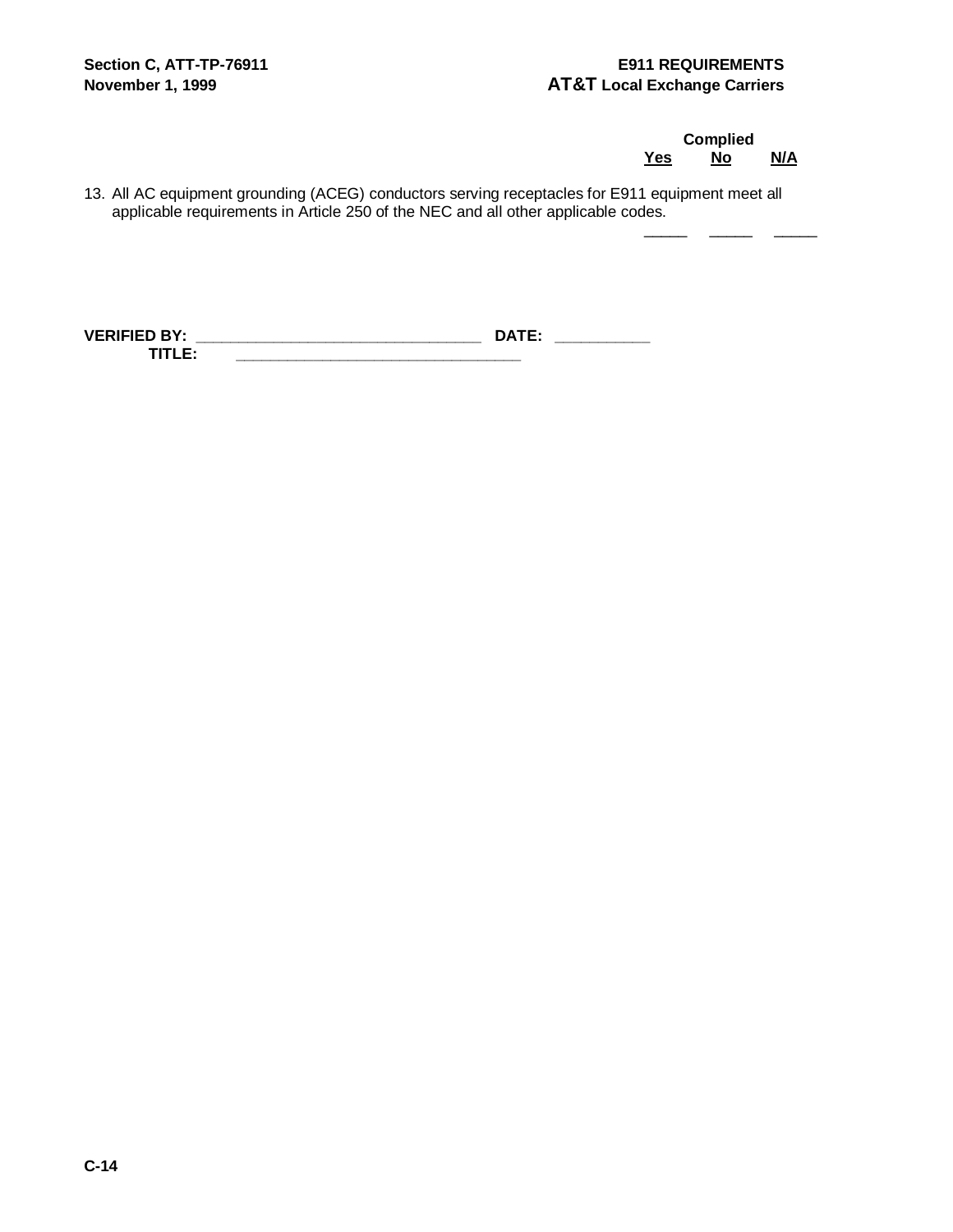

# **FIGURE C-3 – SELECTING AND ACCEPTABLE PROTECTOR GROUND**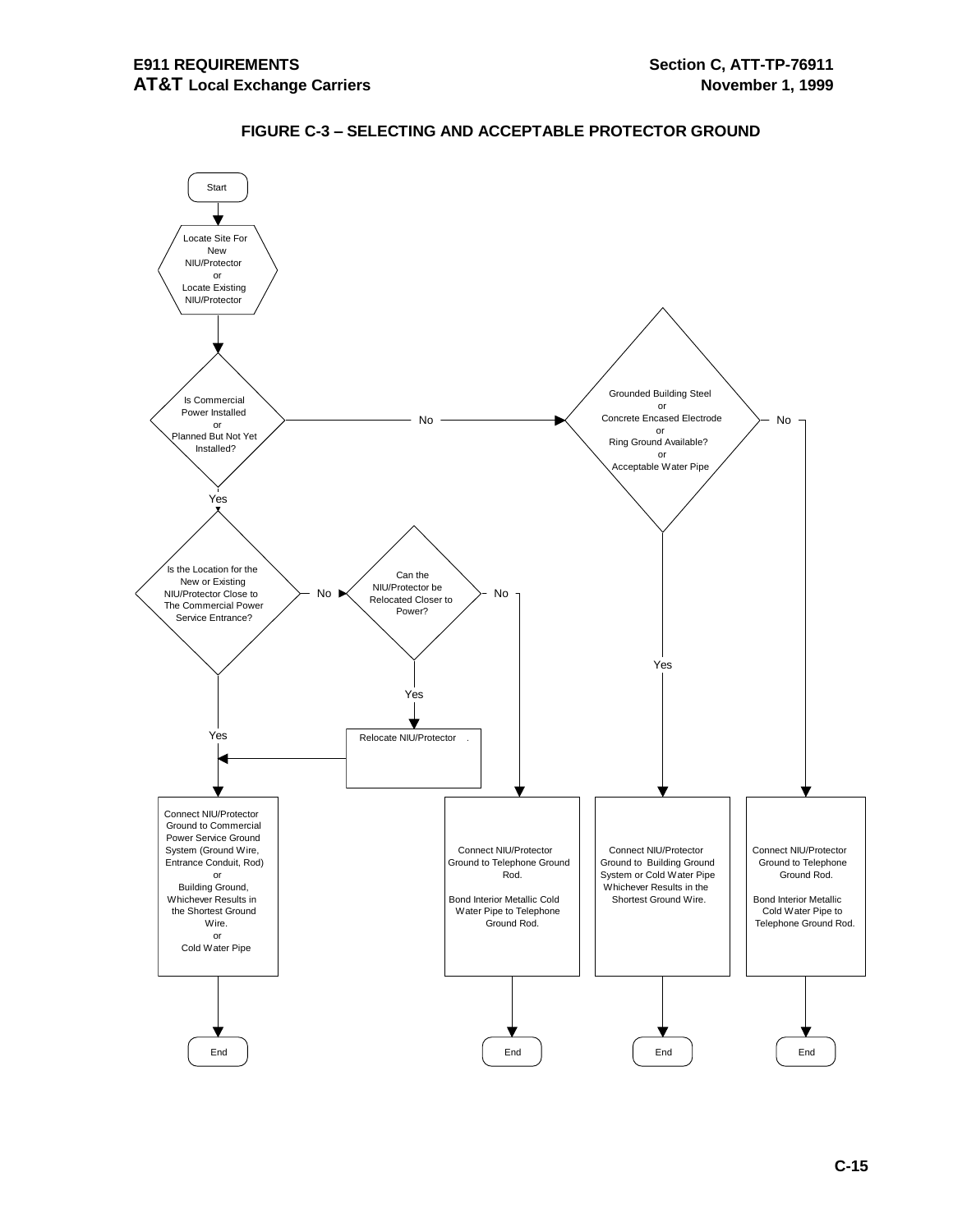**[END OF SECTION]**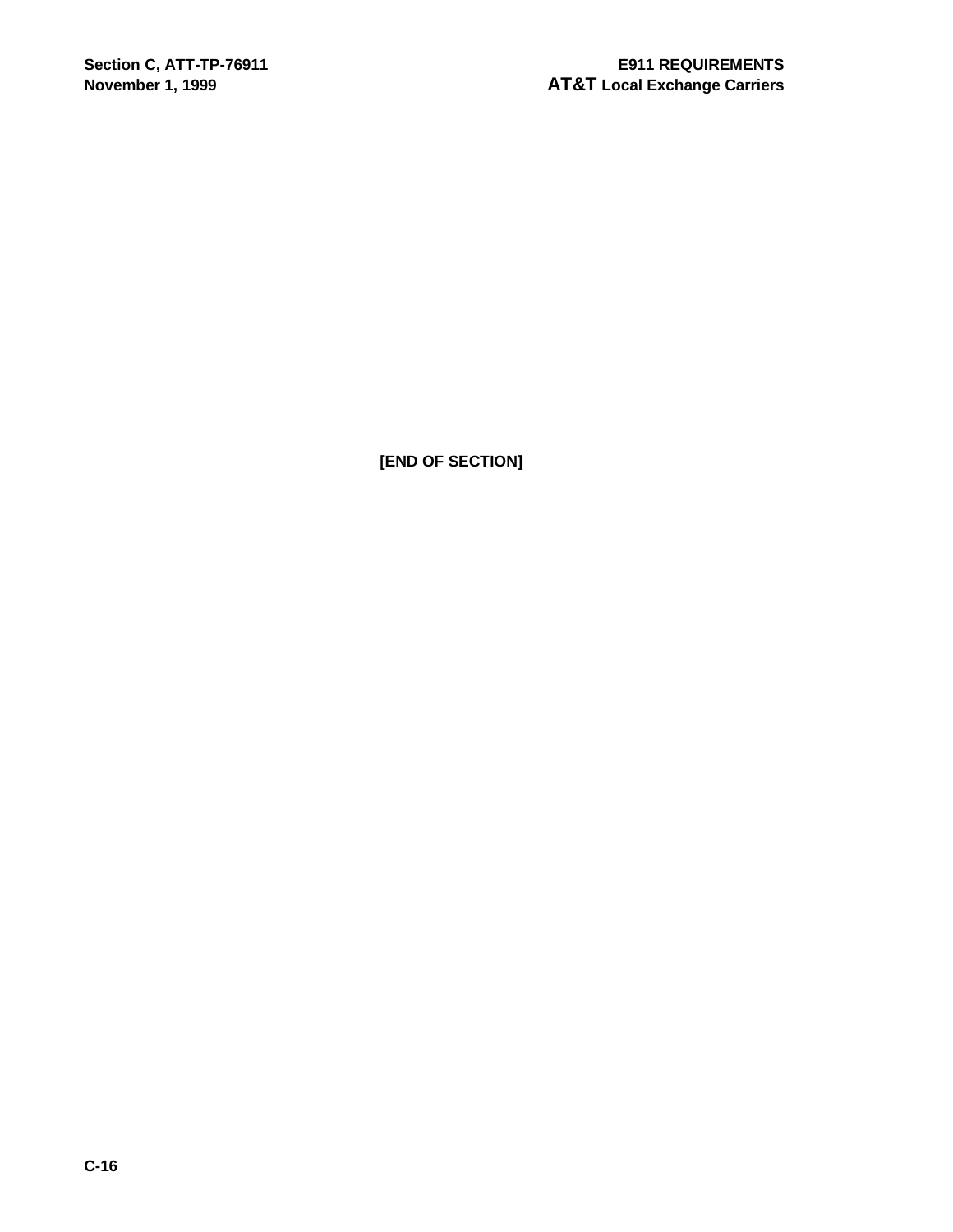# **SECTION E--ENGINEERING REQUIREMENTS**

| <b>CONTENTS</b> |  | <b>PAGE</b> |
|-----------------|--|-------------|
|                 |  |             |
| 1.1.            |  |             |
|                 |  |             |
|                 |  |             |
| 2.              |  |             |
|                 |  |             |
|                 |  |             |
| 3.              |  |             |
|                 |  |             |
|                 |  |             |
|                 |  |             |
| 3.4.            |  |             |
|                 |  |             |
|                 |  |             |

#### **1. GENERAL**

#### **1.1. Introduction**

- 1.1.1 This section provides the engineering requirements for installations of E911 equipment at Public Safety Answering Point (PSAP) locations for the AT&T Local Exchange Carriers (LECs).
- 1.1.2 Changes in future issues of this section will be summarized in this paragraph.
- 1.1.3 The detail engineering service provider for E911 CPE is responsible for all costs incurred to conform to this section of ATT-TP-76911.

#### **1.2. Detail Engineer's Responsibilities**

- 1.2.1 The Detail Engineer is the person or supplier responsible for developing the job package for the installer. The job package contains the installer's instructions, drawings, material lists, etc. for the E911 equipment installation at the PSAP site. The term "Detail Engineer" and the requirements herein apply to AT&T LEC personnel who develop job packages for E911 equipment, as well as to contracted suppliers of detail engineering services.
- 1.2.2 The Detail Engineer is responsible for:
	- a) Ensuring the equipment supplier's installation and interconnection requirements are met.
	- b) Ensuring that engineering is done in accordance with ATT-TP-76911, federal, state, and local requirements, laws, and regulations.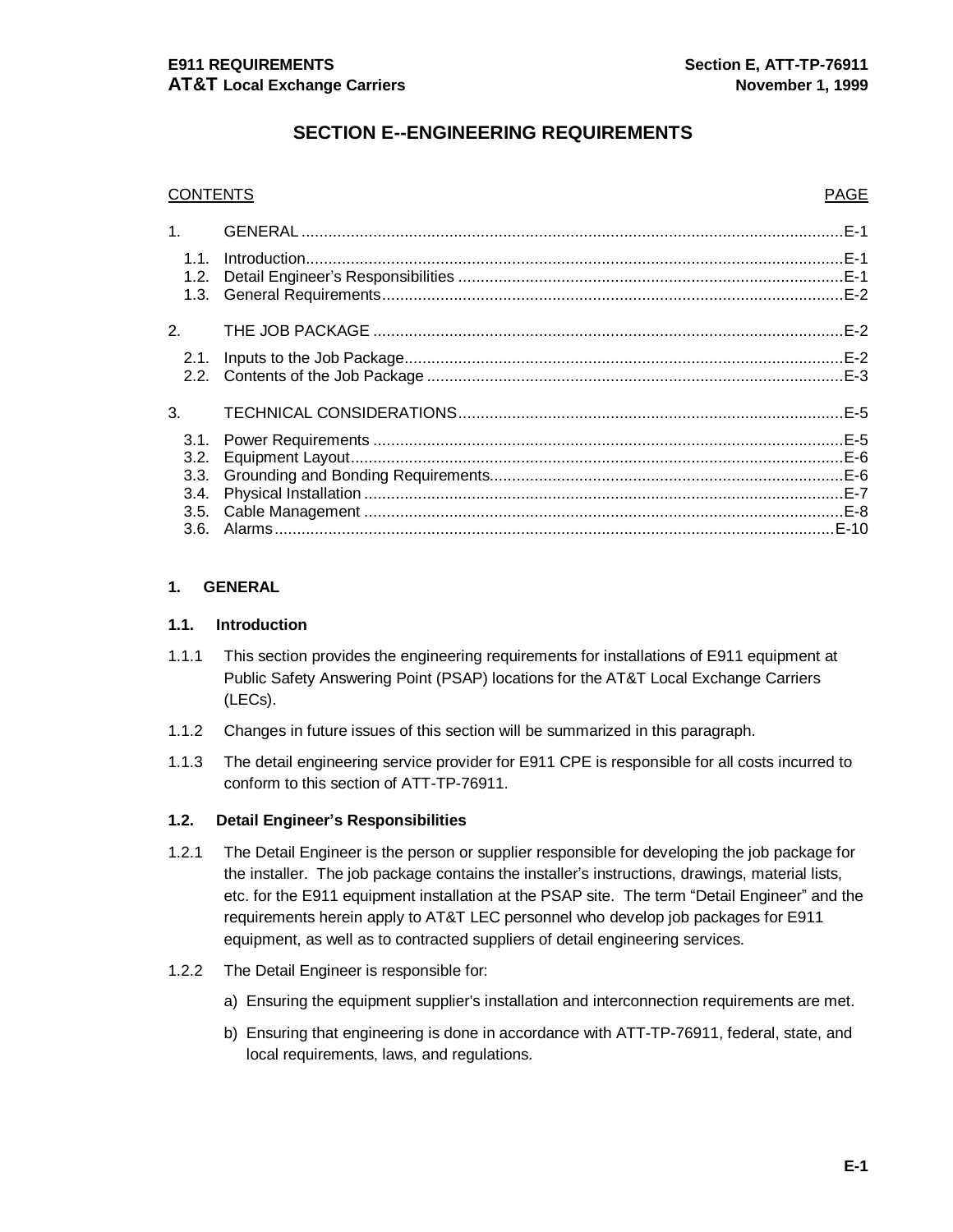- c) Obtaining required documentation to engineer the project.
- d) Ensuring that required licenses, copyrights, or permits are available, if an equipment supplier requires them in the course of engineering.
- e) Providing information and direction to the equipment supplier in accordance with the requirements established by the AT&T LEC practices or requirements.
- f) Providing interpretation and direction to the installer on questions related to the job package.
- 1.2.3 The Detail Engineer should direct questions concerning the E911 project to the AT&T LEC Equipment Engineer.

#### **1.3. General Requirements**

- 1.3.1 The Detail Engineer shall use AT&T LEC approved products. Questions concerning the approved products should be directed to the AT&T LEC Equipment Engineer.
- 1.3.2 The AT&T LEC Equipment Engineer must approve deviations from ATT-TP-76911. The Detail Engineer shall include documentation of the approved deviation in the job package.
- 1.3.3 Along with this section, the Detail Engineer shall refer to Section I of ATT-TP-76911 to develop the job package, to ensure that the E911 equipment installation conforms to the requirements and references provided herein.
- 1.3.4 In addition to the requirements herein, the Detail Engineer shall comply with relevant building codes, national (e.g., NEC) and local electrical codes or other ordinances, statutes, rules, or governmental regulations.

#### **2. THE JOB PACKAGE**

#### **2.1. Inputs to the Job Package**

- 2.1.1 It is assumed that the Detail Engineer has available the following:
	- a) National Electrical Code (NEC) information
	- b) Nationally Recognized Testing Laboratory (NRTL) information
	- c) American National Standards Institute (ANSI) information
	- d) Manufacturer-specific equipment information
	- e) Manufacturer-specific interconnect information
	- f) Manufacturer-specific installation information
	- g) TP 76200MP Network Equipment Power, Grounding, Environmental, and Physical Design Requirements.
	- h) TP 76300MP Installation Requirements
	- i) TP 76400MP Engineering Requirements
	- j) ATT-TP-76911 E911 Requirements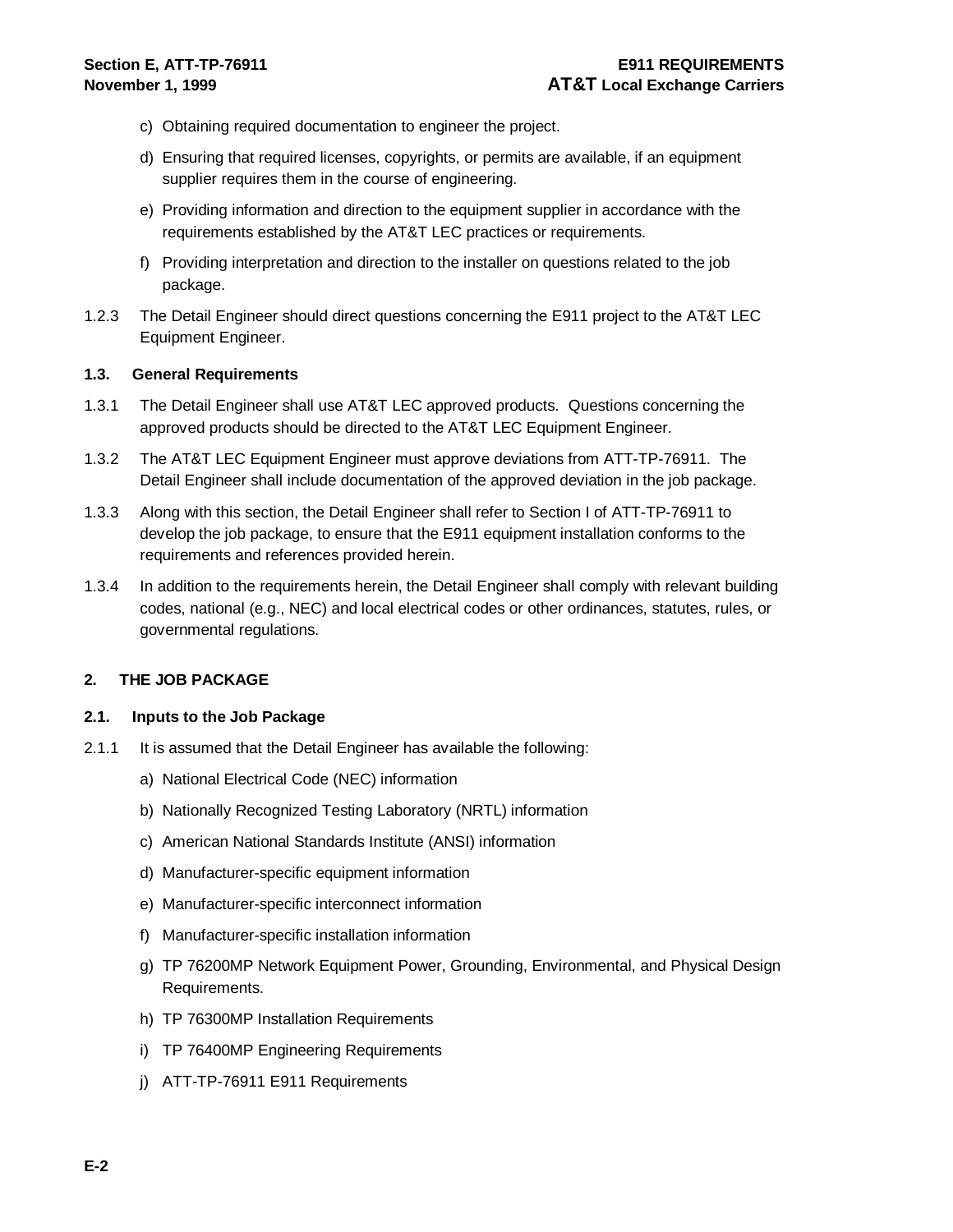- k) AT&T LEC Bell Service Practices (BSPs) referenced in ATT-TP-76200, ATT-TP-76300, ATT-TP-76400 and ATT-TP-76911
- l) National Electrical Manufacturers Association (NEMA) MG1, Part 22
- m) National Emergency Number Association (NENA) Generic Standards for E911 PSAP Equipment
- 2.1.2 The AT&T LEC Equipment Engineer will provide specific project information, such as E911 service requests, site preparation guide, scope of work, etc., to the Detail Engineer.

#### **2.2. Contents of the Job Package**

- 2.2.1 The job package is the Detail Engineer's instruction set to the installer. The Detail Engineer shall provide in the job package all information that meets the requirements for:
	- a) Securing equipment against service risks
	- b) Routing, support and protection of cables
	- c) Maintaining equipment environment standards
	- d) Maintaining building, electrical and fire codes
	- e) Installing the E911 equipment per AT&T LEC requirements.
- 2.2.2 The job package shall include the following, as applicable to the job:
	- a) Cover sheet A face sheet or title page (e.g., Job Control Form, specification cover sheet) containing specific key information about the job. A cover sheet is always required and shall include the following:
		- 1. Job site name and address
		- 2. Material "ship to" address
		- 3. Description of work to be performed
		- 4. Material ship date, installation start and completion date
		- 5. Authorization information
		- 6. Telephone numbers for project contacts

Other information may be included on the cover sheet as needed.

- b) Job summary A narrative summary of the entire job. The Job Summary shall contain the following information:
	- 1. Additions to an existing location
	- 2. A partial or complete removal
	- 3. Listing of associated jobs/orders
	- 4. Job sequencing/coordination requirements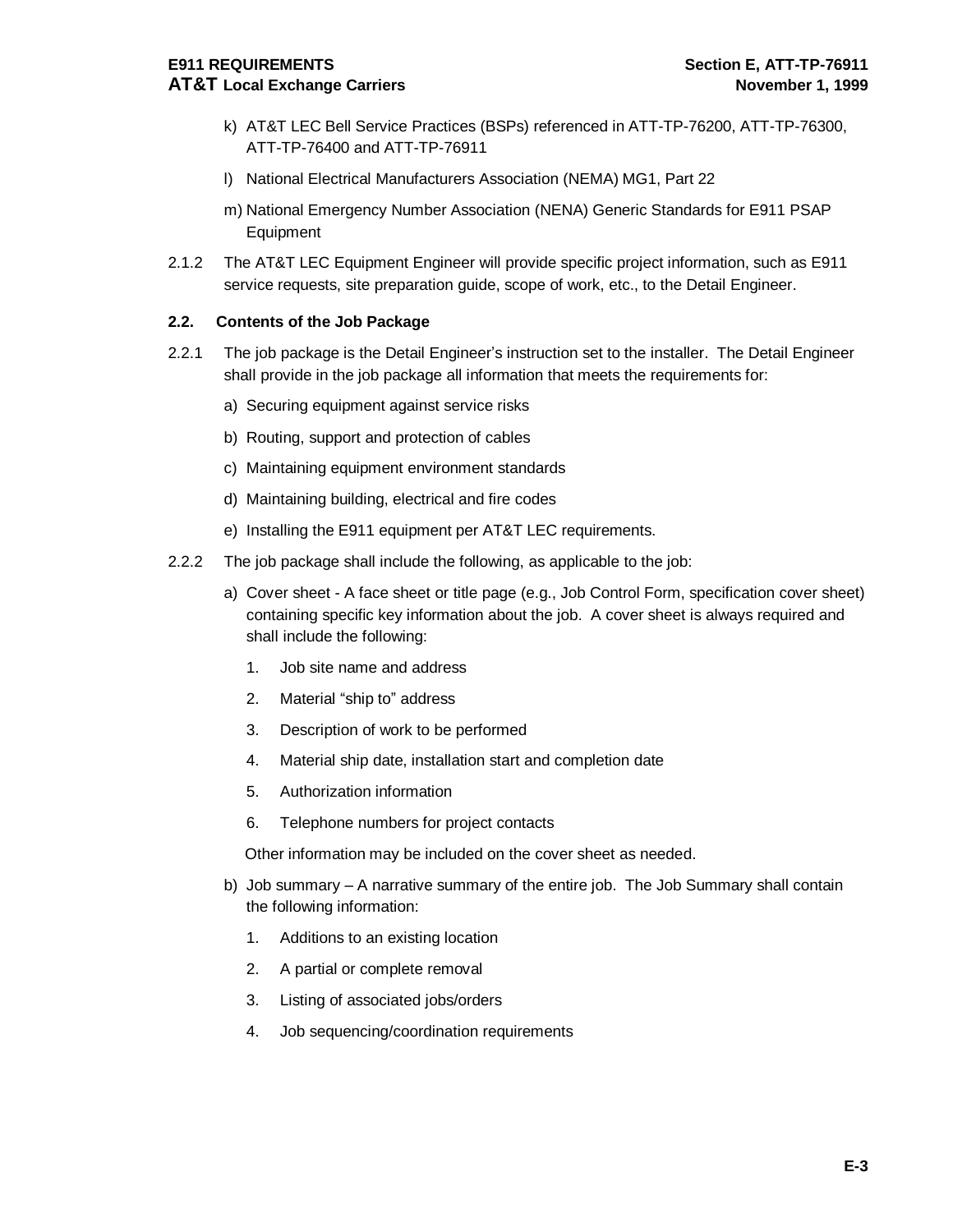- c) Major items of equipment A listing of major material items and activities included in the job summary. It shall contain the following information:
	- 1. Major items of equipment to be added or removed.
	- 2. Listing by major equipment category
	- 3. Listing by quantity and title of the equipment
- d) Installer's general notes Notes that provide direction applicable to the work to be performed. The following general notes shall always be included:
	- 1. The entire installation shall be in compliance with ATT-TP-76911. A copy of ATT-TP-76911 shall be available at the job site during installation.
	- 2. The installer shall have an approved Method of Procedure (MOP), in accordance with Section I of ATT-TP-76911, to begin work.
	- 3. The installer shall make equipment operational tests in accordance with the manufacturer's specifications. The installer shall leave a hard copy of all test records and software parameter settings with the installed equipment.
	- 4. The installer shall ensure that all applicable alarms associated with equipment added or modified in this job package work properly and are received at the local and remote alarm monitoring station.
	- 5. The installer shall leave on-site a copy of the manufacturer's documentation, the job package and the MOP.
	- 6. The installer shall refer engineering questions pertaining to this job package to the Detail Engineer.

Other general installation notes may be included as required by the job.

- e) Installer's job specific notes Notes that provide direction associated with a specific work item. Installer's job specific notes should be used as needed to give clear instruction to the installer.
- f) Material listing The detailed list of all items ordered for the job (Summary of Materials).
- g) Material listing notes Instructions and information about the items ordered. These notes shall be used to indicate the supplier or source, and any special handling requirements.
- h) Material to be removed A listing of material to be removed and instructions for its disposition.
- i) Job site drawings If equipment is frame mounted, job site drawings shall be provided. At a minimum, the following drawings shall be provided:
	- 1. Floor Plan Record includes building details necessary to locate and install the E911 equipment.
	- 2. Grounding Schematic shows the principal ground point location, equipment ground bars, size of grounding conductors, ground terminations, and grounding electrodes.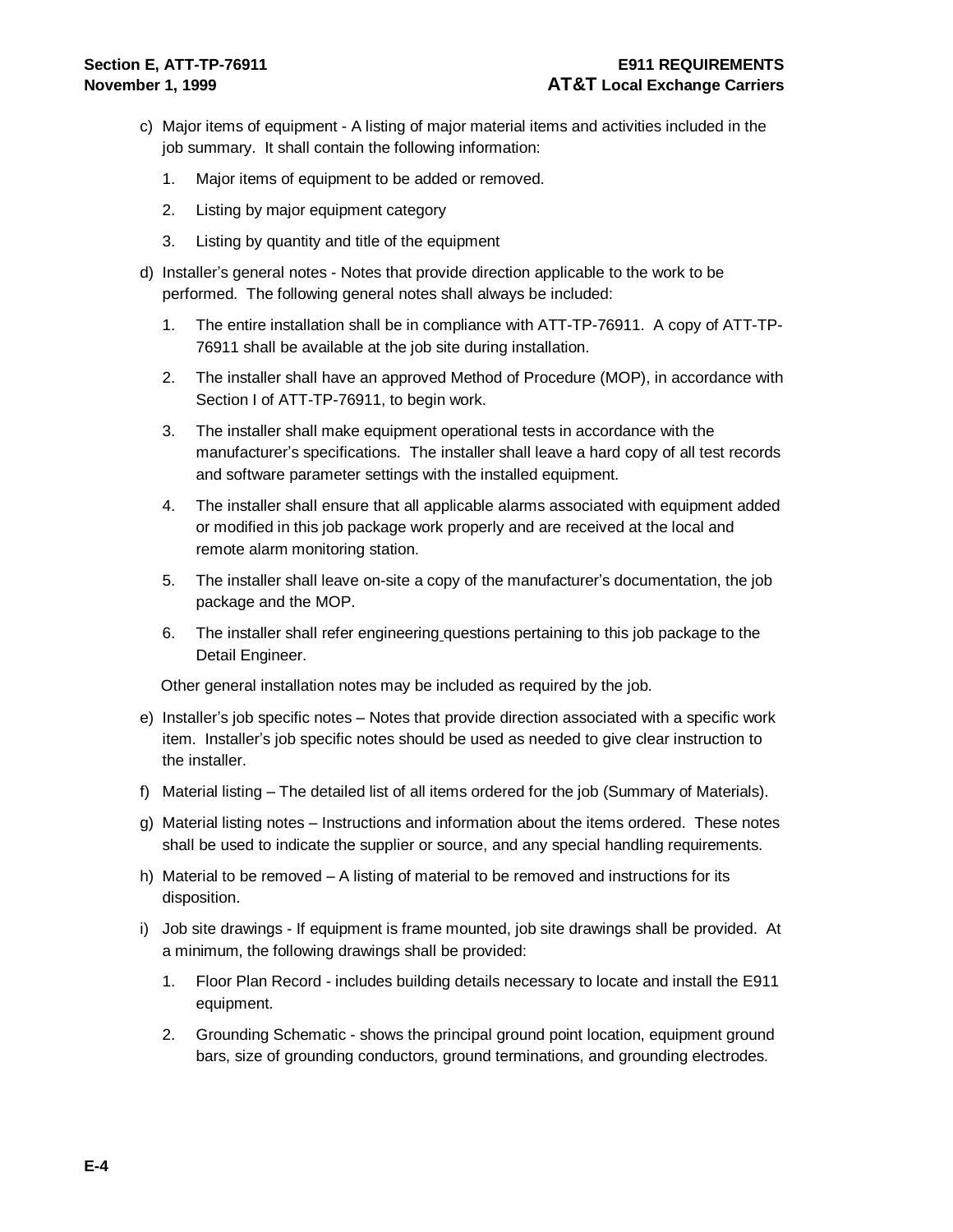## **E911 REQUIREMENTS Section E, ATT-TP-76911 AT&T Local Exchange Carriers November 1, 1999**

- 3. Power Equipment Record includes fuse assignments and details of the equipment used to produce, control and distribute power to the E911 equipment. Power Equipment Records shall be provided if the AT&T LEC provides the associated equipment.
- 4. Front Equipment Record records of the physical location of equipment on various frameworks at the PSAP site.

TP 76400MP, Section 4, may be used as a guide for the content of these drawings.

- j) Manufacturer's documentation All applicable manufacturer provided documentation shall be included in the materials list.
- k) Cable run information Provides details on running cable between units of equipment. The following information shall be included:
	- 1. Run number of each cable
	- 2. A cross-reference to the material listing for the cable
	- 3. The length of the cable run in feet
	- 4. The number of cables to be run
	- 5. The code of the cable being run
	- 6. The cable termination point on the equipment
- 2.2.3 The Job Package shall be completed and distributed to the AT&T LEC Equipment Engineer by the assigned completion date.
- 2.2.4 The Detail Engineer shall issue an Appendix to show supplemental information required to complete the original Job Package, including additions, removals, record changes, or cancellations.

#### **3. TECHNICAL CONSIDERATIONS**

#### **3.1. Power Requirements**

- 3.1.1 The AT&T LEC customer is responsible for providing commercial AC power for the E911 equipment, per Section C.
- 3.1.2 If the AT&T LEC Equipment Engineer requests UPS backup, a reserve battery power supply or UPS (Uninterruptable Power Supply) shall provide a minimum of 15 minutes of emergency power for full functionality of the following listed elements of the E911 system:
	- a) Operator positions (both telephone sets and displays)
	- b) ANI and ALI controllers
	- c) ALI link modems and Network interfaces
	- d) Telephone common equipment
	- e) TDD/TTY devices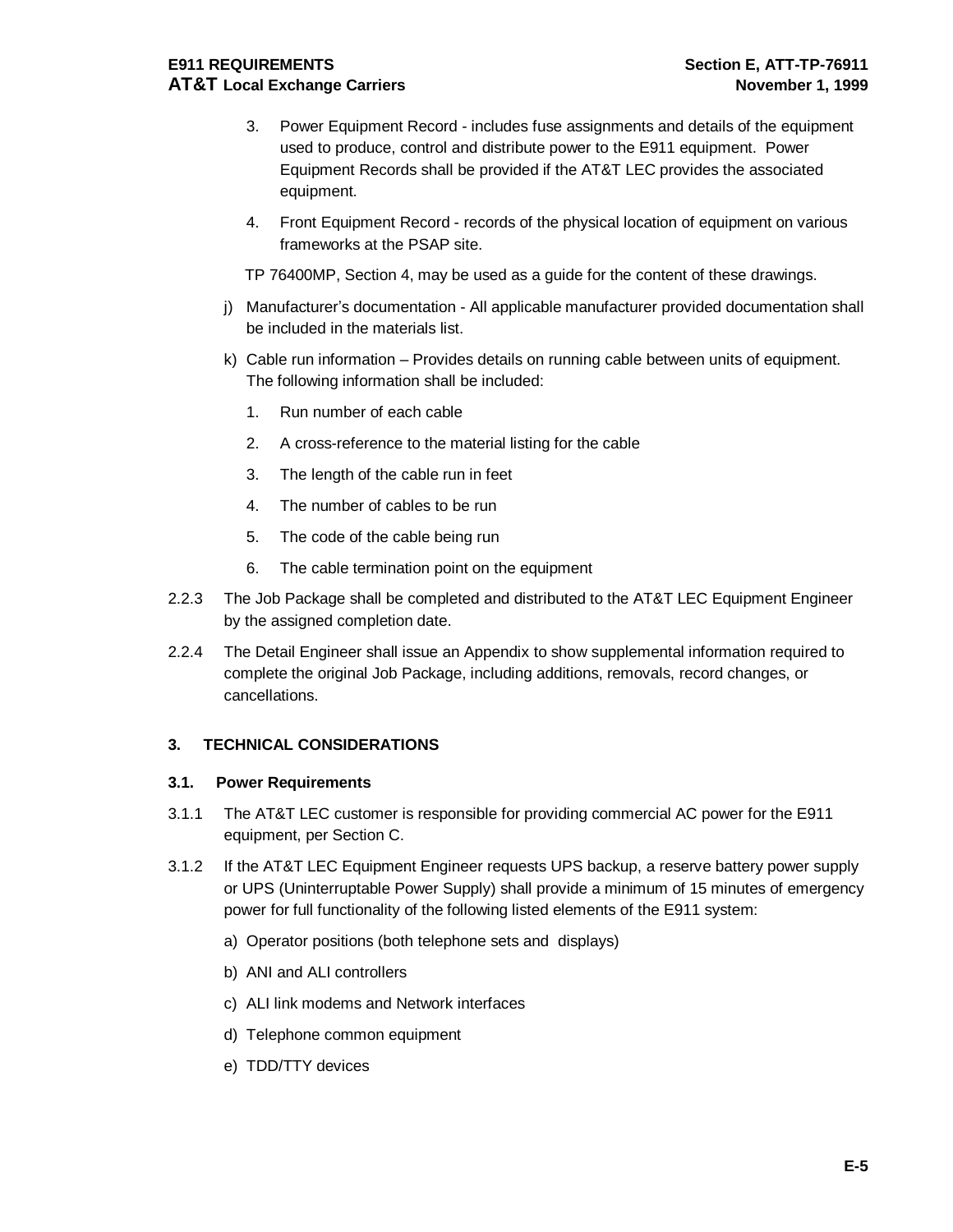- f) Recording devices.
- 3.1.3 The UPS shall be equipped with a manual by-pass switch.

#### **3.2. Equipment Layout**

- 3.2.1 E911 equipment installed in PSAP locations may be installed in various configurations depending on equipment size, application, room size, proximity to connected equipment or space available. The equipment may be installed on desktops, in a floor mounted relay rack, floor mounted data cabinet, wall mounted housing, placed on raised floor system, or fastened directly to a plywood wallboard. In all configurations, the E911 equipment shall be secured as required by these guidelines to reduce risk of service interruptions.
- 3.2.2 The Detail Engineer shall refer to Telcordia GR-63-CORE or the Uniform Building Code (UBC) for seismic risk maps. Equipment requires greater measures of securing when installed in locations of high seismic risk such as in California and parts of Missouri and Arkansas.
- 3.2.3 E911 equipment should be located in an area protected from high foot traffic, water spray, other equipment interference, with easy maintenance access, good ventilation when possible. Minimum of two feet aisle space around equipment is required for service access and ventilation.
- 3.2.4 Equipment shall not be located near heat or electrical interference sources.
- 3.2.5 Horizontal surfaces (e.g., desktops, shelves, desk trays, cabinets, or storage unit) on which E911 equipment will be placed:
	- a) Shall be stable and capable of supporting the weight of the E911 equipment
	- b) Shall be a minimum 2 inches greater than the footprint dimension of the E911 equipment
	- c) Shall be provided with a non-slip rubberized pad under the footprint of the equipment
	- d) In high seismic risk areas, the equipment shall be secured with straps or tie down hardware, e.g. Thumb Lock straps, webbed straps.

#### **3.3. Grounding and Bonding Requirements**

- 3.3.1 Care must be taken at PSAP sites to avoid the creation of grounding arrangements that are above and beyond those needed to provide adequate fault current paths and reliable equipment operation. Unwarranted arrangements may result in undesirable conditions, including violations of electrical codes.
- 3.3.2 The grounding of E911 equipment installed at PSAP customer locations shall conform to the requirements in BSP 802-001-180MP. The equipment at these sites can be separated into four categories, based on the powering arrangements and equipment environment. A description of each category, primary grounding requirements from the BSP, and some explanations are provided below.
- 3.3.3 **Category 1** equipment is described as follows:
	- a) The equipment is powered only from an external AC source.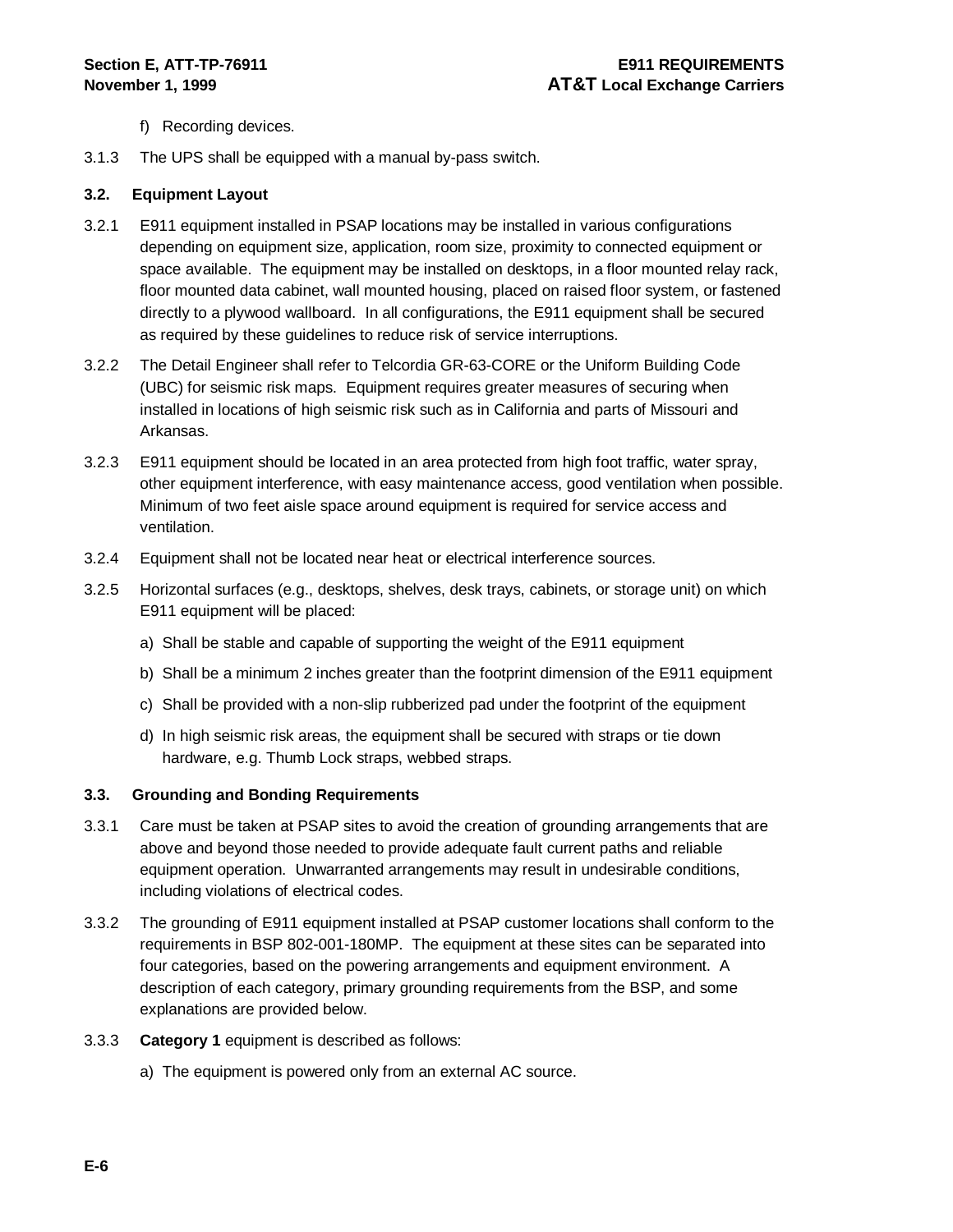#### **E911 REQUIREMENTS Section E, ATT-TP-76911 AT&T Local Exchange Carriers November 1, 1999**

- b) The equipment is not co-located with DC powered equipment.
- c) The equipment does not contain a DC power source that includes batteries.
- 3.3.4 **Category 1** equipment is considered adequately grounded via the AC equipment grounding (ACEG) conductor in the AC power cord or hard wired AC power connection, and does not require additional grounding connections.
- 3.3.5 **Category 2** equipment is described as follows:
	- a) The equipment is powered only from an external ac source.
	- b) The equipment is co-located with dc powered equipment.
	- c) The equipment does not contain a dc power source that includes batteries.
- 3.3.6 For **Category 2** equipment, a minimum #6 AWG framework grounding conductor shall be installed between the chassis of the equipment's frame, cabinet or other enclosure and the grounding system serving the dc powered equipment.
- 3.3.7 **Category 3** equipment is described as follows:
	- a) The equipment is powered from an external dc source.
	- b) The equipment may or may not be co-located with other equipment.
	- c) The equipment may or may not contain a dc power source that includes batteries.
- 3.3.8 For **Category 3** equipment, minimum #6 AWG conductor shall be installed between the chassis of the equipment's frame, cabinet or other enclosure and the grounding system to which the DC source is referenced.
- 3.3.9 **Category 4** equipment is described as follows:
	- a) The equipment may or may not be powered from an external DC source.
	- b) The equipment may or may not be co-located with other equipment.
	- c) The equipment contains a DC power source that includes batteries.
- 3.3.10 For **Category 4** equipment, a minimum #6 AWG conductor shall be installed between the chassis of the equipment enclosure and an appearance of the site's earth electrode system. When a cord-connected enclosure contains batteries as part of a DC power system, a framework ground conductor shall be provided between the enclosure's chassis and an extension of the site's earth electrode system.
- 3.3.11 Requirements for the grounding and bonding of entrance cables, protectors and network interface units are provided in ATT-TP-76911, Section C.

#### **3.4. Physical Installation**

3.4.1 Floor mounted framework and data cabinets shall be secured to building floor with concrete embedded anchors. In general, for low seismic risk locations (Zones 0-2), four ½ inch diameter Hilti HDI style of anchors shall be used to secure the frame. In high seismic risk locations (Zones 3-4), four 12mm Hilti HSL style anchors shall be used to secure the frame.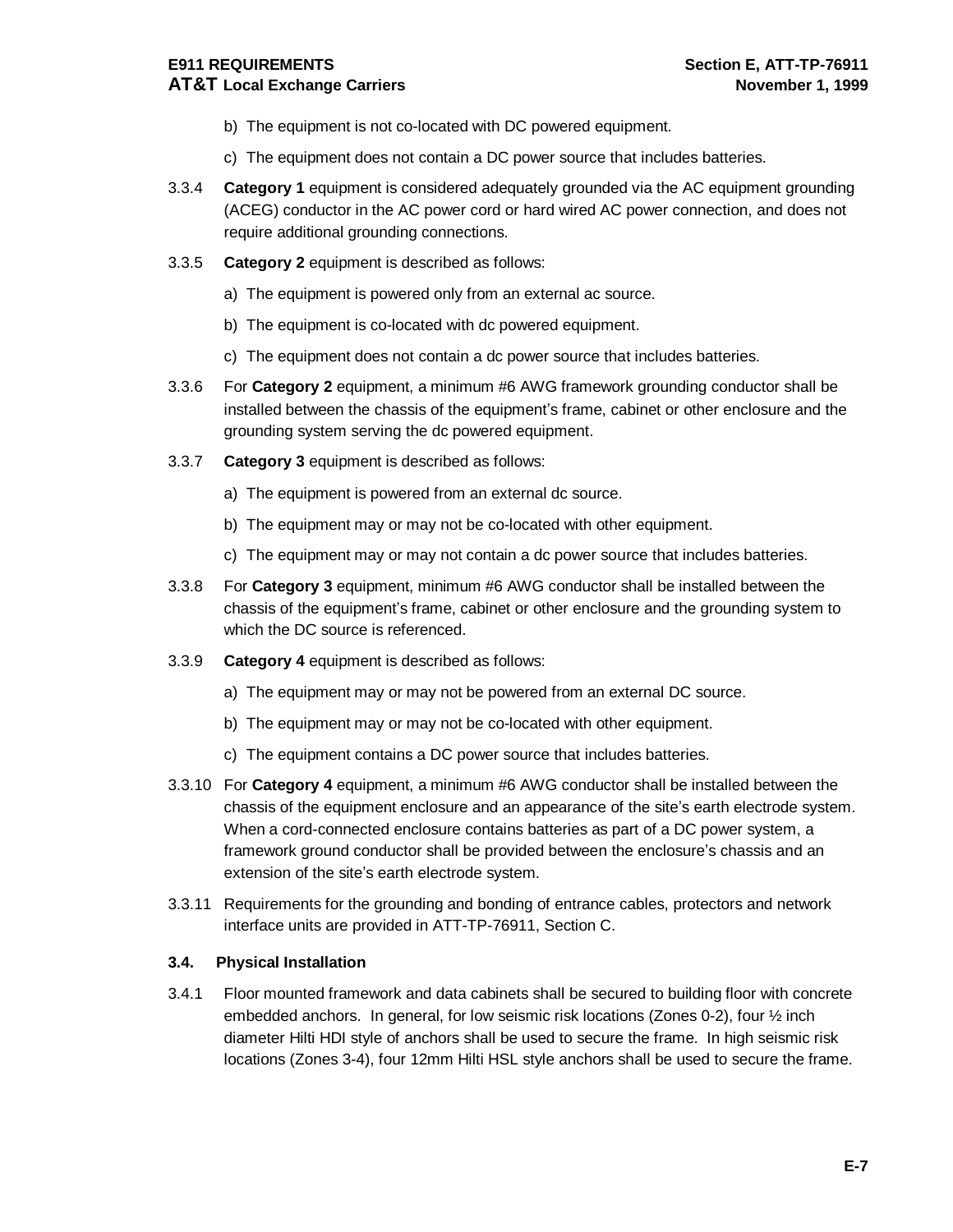- 3.4.2 Floor mounted framework shall never be loaded with total equipment weight exceeding 400 pounds.
- 3.4.3 Data cabinet doors shall have positive latches and keyed locks to prevent door from accidentally swinging open.
- 3.4.4 Equipment, up to 10 pounds in weight, attached directly to the building wall shall used the following hardware:
	- a) Concrete, brick two  $\frac{1}{4}$ " Hilti HDI or  $\frac{1}{4}$ " Hilti Kwik-Bolt anchors
	- b) Hollow Blocktwo ¼" Hilti Toggler bolt
	- c) Sheetrock two ¼" Hilti Toggler bolt
	- d) Plaster two #14 wood lag screws
- 3.4.5 Equipment more than 10 pounds in weight shall be secured to concrete, brick or hollow block with additional two anchors. When attaching to sheetrock wall, the heavier equipment must attach to the wall framing or studs with wood lag screws.
- 3.4.6 Equipment greater than 40 pounds in weight shall not be secured to wall directly. Additional support from floor shall be provided.
- 3.4.7 Equipment installed on customer raised floor system shall be housed in an enclosure or relay rack that is securely attached to the building floor. Approved securing methods are described in BSP 800-000-104MP.

#### **3.5. Cable Management**

- 3.5.1 For non-power cable, the Detail Engineer shall follow the wire and cable requirements of TP 76400MP, Section 7.
- 3.5.2 Fiber optic interconnecting cable shall be run in dedicated raceways such as rectangular or circular ducts. Do not use circular fiber innerduct inside any building because of their flammability risks.
- 3.5.3 Coaxial cables may be run with switchboard cable on cable rack or in raceway.
- 3.5.4 In locations where the building ceiling is not prepared, cable racks and raceway systems shall be supported by equipment framework.
- 3.5.5 Cable raceway such as Panduit Type F Slotted Wall Ducts shall be used to support and protect cables when running cables overhead and between equipment relay racks or cabinets. The ducts shall be provided when steel ladder type cable rack is not available or will be difficult to install. See Table E-1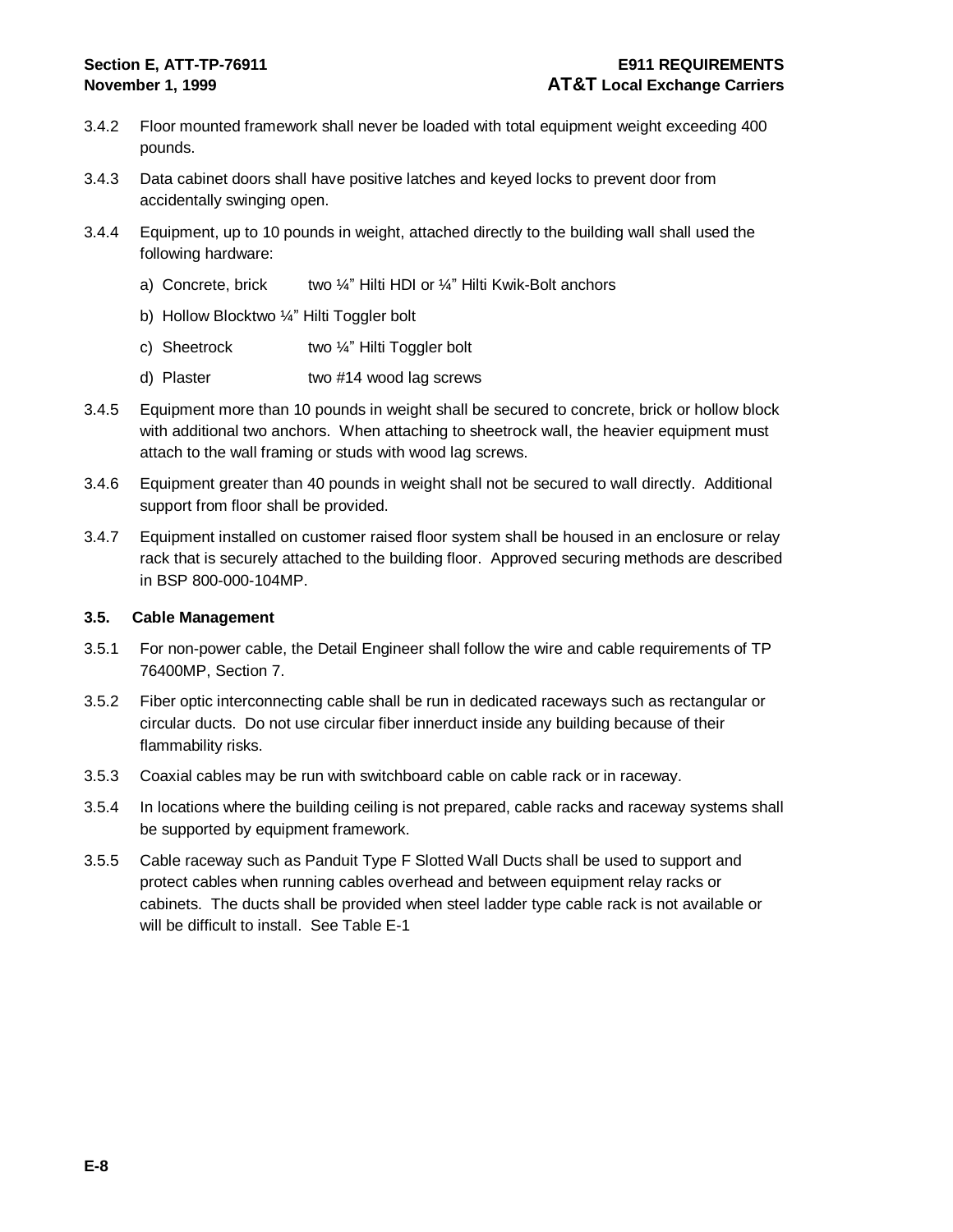| F Duct P/N      | <b>Nominal Duct</b><br><b>Size</b> |               | <b>Cover P/N</b>               | Std. Length |  |
|-----------------|------------------------------------|---------------|--------------------------------|-------------|--|
|                 | Width                              | <b>Height</b> |                                |             |  |
| F.5X.5LG6       | 0.50                               | 0.50          | C.5LG6                         | 6 ft.       |  |
| <b>F.5X1LG6</b> |                                    | 1.00          |                                |             |  |
| F.75X.75LG6     | 0.75                               | 0.75          | C.75LG6                        | 6 ft.       |  |
| F.75X1.5LG6     |                                    | 1.50          |                                |             |  |
| F1X1LG6         | 1.00                               | 1.00          | C1LG6                          | 6 ft.       |  |
| F1X1.5G6        |                                    | 1.50          |                                |             |  |
| F1X2G6          |                                    | 2.00          |                                |             |  |
| F1X3G6          |                                    | 3.00          |                                |             |  |
| F1.5X1LG6       | 1.50                               | 1.00          | C1.5LG6                        | 6 ft.       |  |
| F1.5X1.5G6      |                                    | 1.50          |                                |             |  |
| F1.5X2G6        |                                    | 2.00          |                                |             |  |
| F1.5X3G6        |                                    | 3.00          |                                |             |  |
| F2X1LG6         | 2.00                               | 1.00          | C <sub>2</sub> L <sub>G6</sub> | 6 ft.       |  |
| F2X1.5G6        |                                    | 1.50          |                                |             |  |
| F2X2G6          |                                    | 2.00          |                                |             |  |
| F2X3G6          |                                    | 3.00          |                                |             |  |
| F3X1LG6         | 3.00                               | 1.00          | C3LG6                          | 6 ft.       |  |
| F3X2G6          |                                    | 2.00          |                                |             |  |
| F3X3G6          |                                    | 3.00          |                                |             |  |
| F4X2G6          | 4.00                               | 2.00          | C4LG6                          | 6 ft.       |  |
| F4X3G6          |                                    | 3.00          |                                |             |  |

**Table E-1 Panduit Type F Slotted Wall Duct**

- 3.5.6 Ducts shall be secured to top of relay racks or cabinets and run parallel to lineup for distribution of cable to all racks. Support the ducts running to building at walls or from overhead. Ducts shall not be unsupported at distance greater than 3 feet.
- 3.5.7 All Slotted Wall Duct systems shall have joints at coupler fittings or other system fittings be secured with snap rivets, Panduit P/N NR2WH-L, for additional strength.
- 3.5.8 For switchboard, power and alarm cables, gray duct shall be used. For fiber optic cables, yellow duct shall be used.
- 3.5.9 Steel ladder cable racks shall be used in installations when large numbers of cables are expected. When cable volume exceeds capacity of 4 inch wide by 5 inch high Panduit Slotted Wall Ducts, this volume shall be considered a large number of cables.
- 3.5.10 Ladder type cable rack shall be supported to building wall per paragraphs 3.14 through 3.18 of BSP 800-006-151MP, Network Facility Cable Rack Requirements. Ladder type cable rack shall also be installed per paragraph 5.0 CDO Equipment Bracing of BSP 800-006-151MP for details on securing rack to framework and building.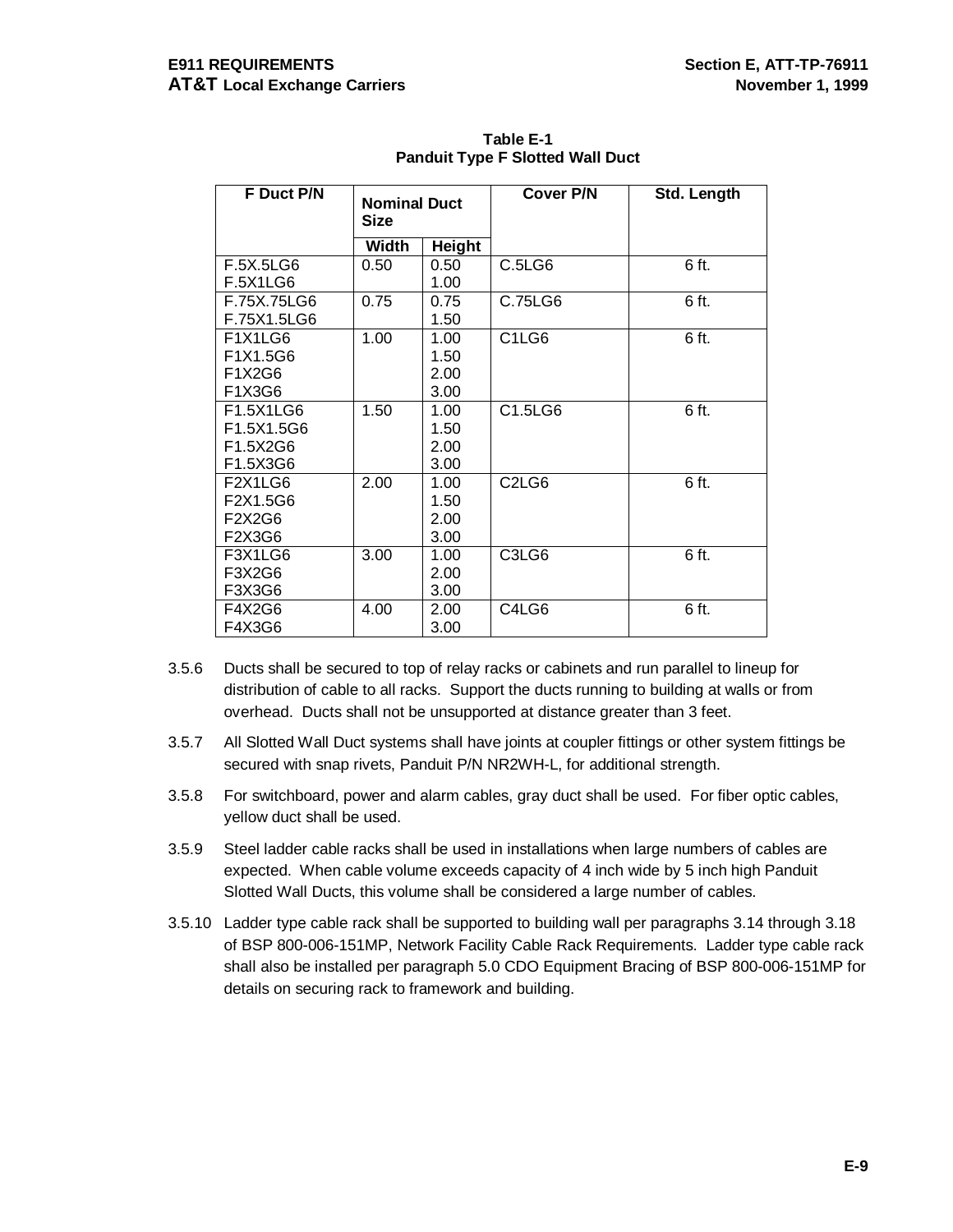#### **3.6. Alarms**

- 3.6.1 If AT&T LEC owned equipment is added at a PSAP site, the Detail Engineer should, according to local operational and maintenance practices, provision this equipment for remote alarms in accordance with the NENA-04-001 Generic Standard for E9-1-1, Section 3.16, as modified in ATT-TP-76911, Section B. Remote alarm capability is not required in all AT&T LEC franchise areas.
- 3.6.2 The following alarm provisioning is recommended:
	- a) Where remote alarm capability is to be provided, the remote alarm types to be applied for AT&T LEC owned PSAP equipment should include, but are not limited to, the following:
		- 1. Loss of Incoming Trunk
		- 2. Loss of Heartbeat > 60 seconds
		- 3. Loss of Carrier > 30 seconds
		- 4. Loss of Battery/Sealing Current
		- 5. Call Detail Record Device Failure
		- 6. Printer Problem
		- 7. Computer Sanity Alert/Watchdog/Sanity Check Circuit
		- 8. Major Server Component Failure
		- 9. Major ACD Component Failure
		- 10. Transfer to/from Backup Server
		- 11. Backup Server Off Line
		- 12. Unauthorized Access to ACS (If Secured)
		- 13. Loss of Commercial Power
		- 14. Rectifier Failure
	- b) Local alarms (audible and visual), as well as remote surveillance alarms and controls, are required for the PSAP equipment being added. The Detail Engineer should ensure the audible and visual alarms are connected to the local alarm system.
	- c) The external alarm interface should be dry contacts; Form C relay contacts are preferred. Separate contacts should be provided for alarms classified as major and minor.
	- d) If the AT&T LEC owned equipment being deployed does not provide unique and electrically isolated sets of remote alarms and local alarms, but instead provides only audible and/or visual local alarms, the visual alarm leads (typically, CRV, MJV, and MNV) should be used to initiate both the remote alarm indications and the local alarm indications via an approved splitter circuit.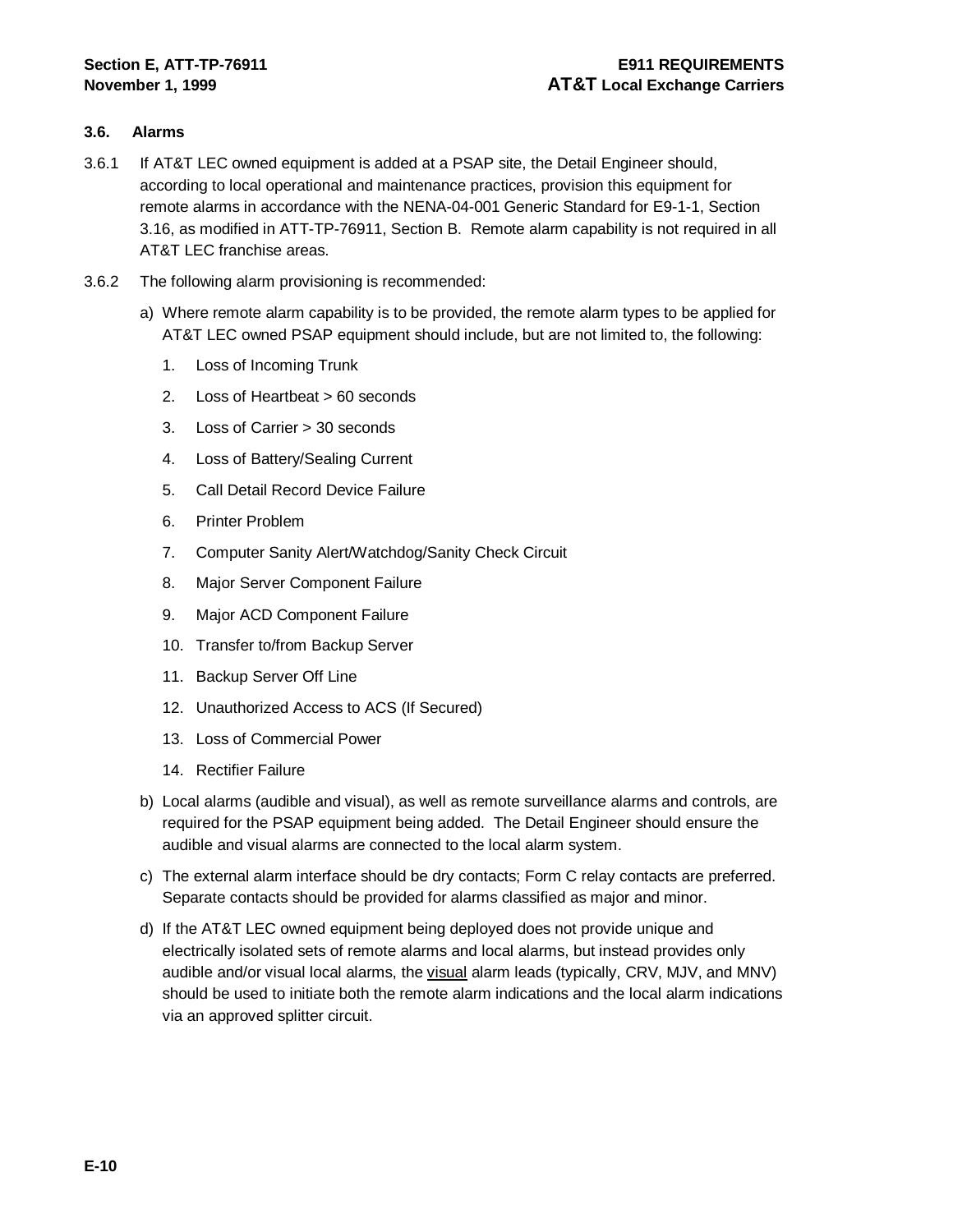# **E911 REQUIREMENTS Section E, ATT-TP-76911 AT&T Local Exchange Carriers November 1, 1999**

- e) The alarm collection system should operate independently of the PSAP equipment, so that in the event of a total/catastrophic PSAP failure, the alarm system will continue to operate as designed.
- f) The alarm collection system should be provisioned for monitoring and collecting alarms associated with the AT&T LEC owned PSAP switch equipment and for sending said alarms to the appropriate Operations Support System (OSS).
- g) PSAP equipment alarms and environmental alarms should be prioritized into Critical, Major, Minor, and Event (informational) categories and have threshold levels prescribed where applicable.
- 3.6.3 The AT&T LEC Equipment Engineer shall be contacted for resolution of all detail engineering issues involving alarms.

# **[END OF SECTION]**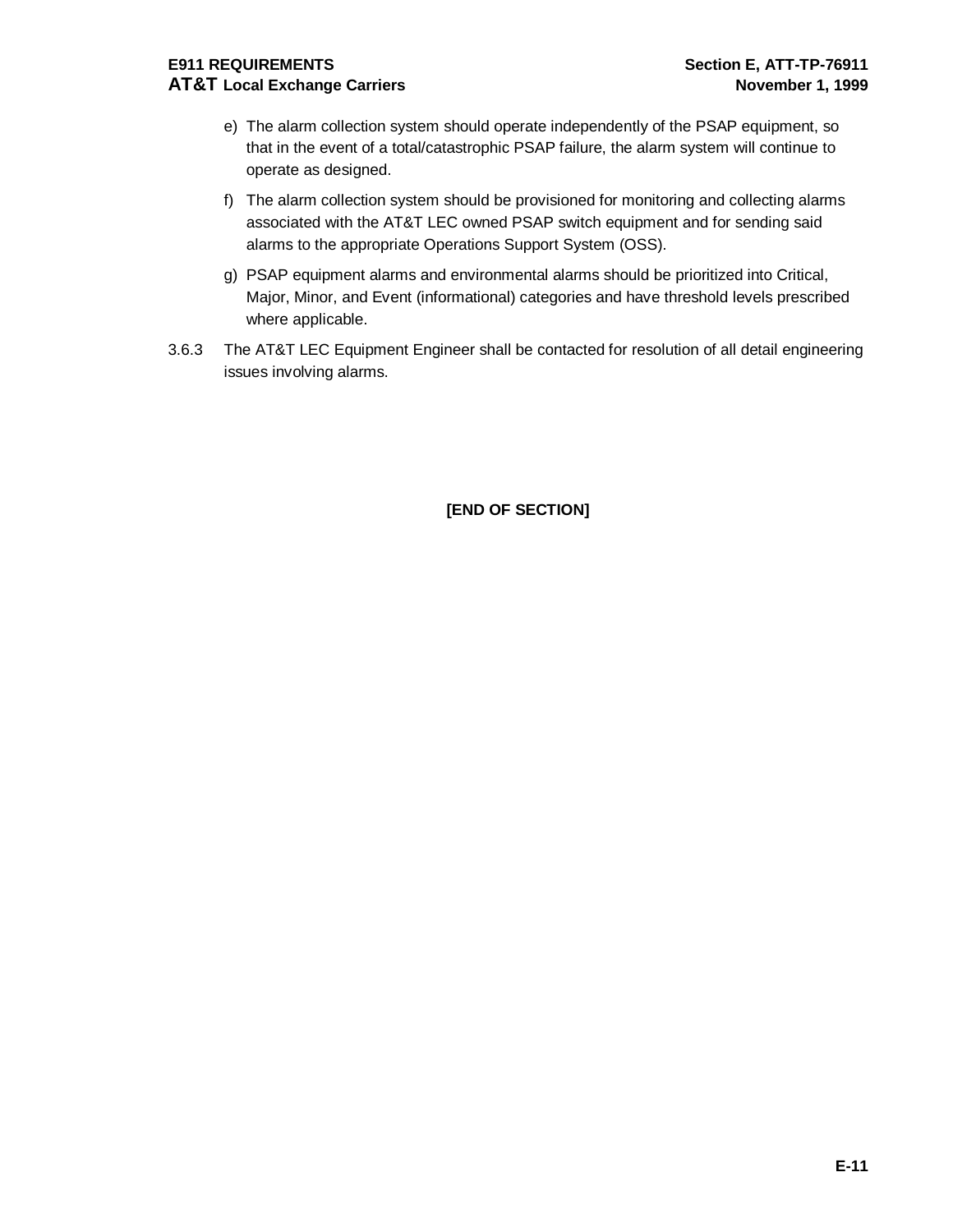# **SECTION I--INSTALLATION REQUIREMENTS**

#### CONTENTS PAGE

| 1 <sub>1</sub>                                               |  |
|--------------------------------------------------------------|--|
| 1.1.<br>1.2.                                                 |  |
| $\overline{2}$ .                                             |  |
| 2.1.<br>2.2.<br>2.3.<br>2.4.<br>2.5.<br>2.6.<br>2.7.         |  |
| 3.                                                           |  |
| 3.1.<br>3.2.<br>3.3.<br>3.4.<br>3.5.<br>3.6.<br>3.7.<br>3.8. |  |

#### **1. GENERAL**

#### **1.1. Introduction**

- 1.1.1 This section provides the administrative and workmanship requirements for installations of E911 equipment in the networks of the AT&T Local Exchange Carriers (LECs).
- 1.1.2 Changes in future issues of this section will be summarized in this paragraph.
- 1.1.3 Site conditions of E911 equipment may be outside the normal central office environmental standards, subjecting equipment to greater service risks. Installing equipment to established standards is intended to reduce these risks.
- 1.1.4 The intent of ATT-TP-76911 is to familiarize the Installation Supplier with AT&T LEC installation/removal procedural requirements by:
	- a) Outlining the basic standards to which the Installation Supplier's performance will be expected to conform for job acceptance purposes.
	- b) Defining the necessary documentation used to detail the installation/removal activity.
	- c) Covering the precautions to be taken to prevent service interruptions and degradation during the installation/removal activity.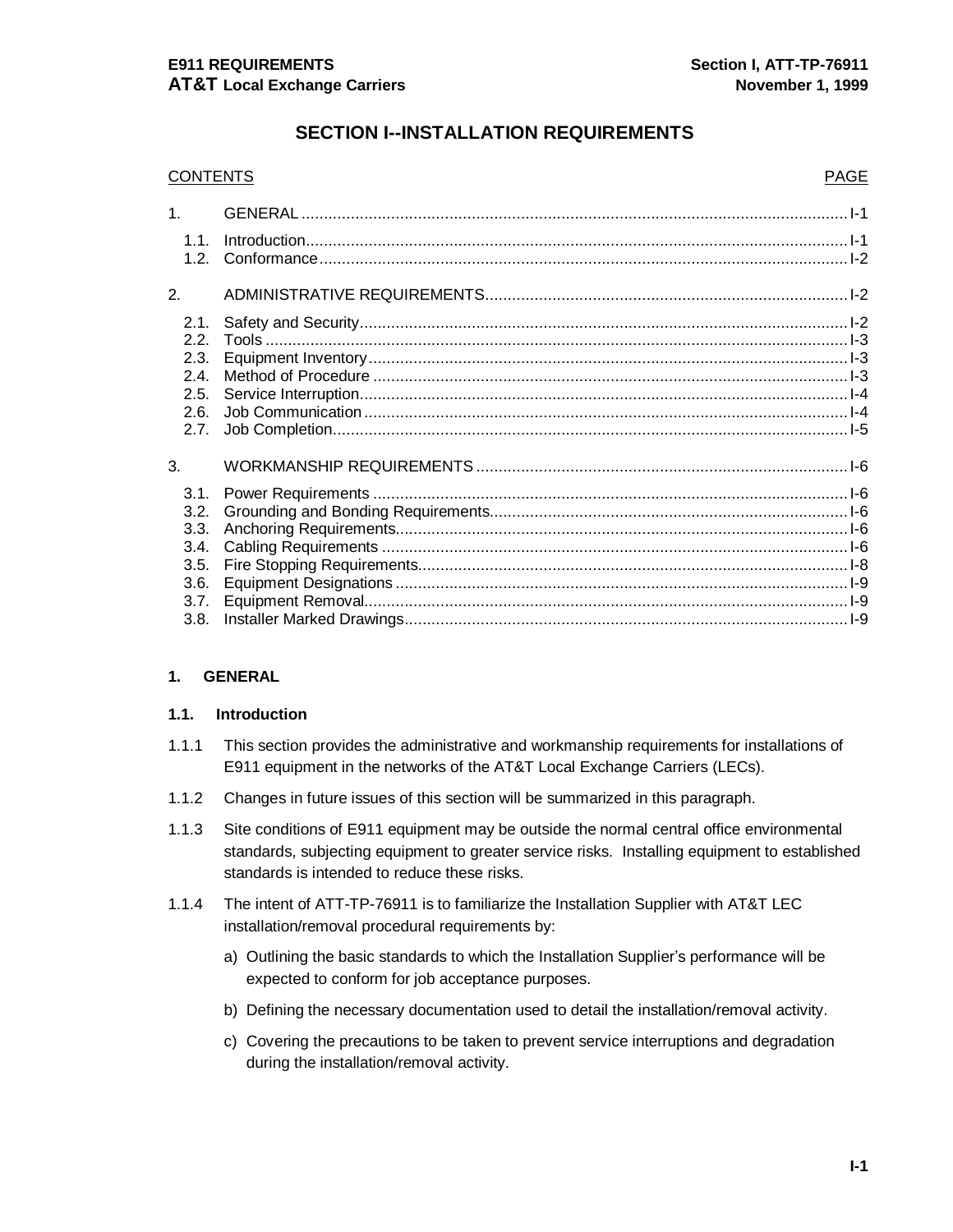- d) Defining installation start, job completion and job acceptance procedures.
- e) Identifying the AT&T LEC involvement during the various aspects of the installation/removal operation.
- 1.1.5 ATT-TP-76911 also is applicable to installation/removal/rearrangement work performed by AT&T LEC personnel (e.g., OCS, OSP/NDS, COEI, and REM) at the PSAP site.

#### **1.2. Conformance**

- 1.2.1 The AT&T LEC reserves the right to audit for compliance to these requirements, including references herein.
- 1.2.2 E911 equipment installations shall conform to the requirements and references provided herein.
- 1.2.3 The Installation Supplier is responsible for all costs incurred to conform to Section I of ATT-TP-76911.
- 1.2.4 The Installation Supplier shall have ATT-TP-76911 available (may be electronic or paper copy) at the job site while installation work is in progress.
- 1.2.5 The Installation Supplier shall ensure, as part of the evaluation of the installation, that all work has been done in accordance with the detail specifications or approved changes to the detail specifications.
- 1.2.6 The AT&T LEC Equipment Engineer must approve deviations from Section I of ATT-TP-76911. The Installation Supplier shall leave documentation of the approved deviation with the job package at the job site.
- 1.2.7 The Installation Supplier should refer questions pertaining to the detail engineering of the job to the appropriate detail engineer.

#### **2. ADMINISTRATIVE REQUIREMENTS**

#### **2.1. Safety and Security**

- 2.1.1 The Installation Supplier shall take precautions to avoid harm to personnel, equipment and building.
- 2.1.2 The Installation Supplier shall immediately report any accident or hazardous condition to the AT&T LEC Equipment Engineer.
- 2.1.3 The Installation Supplier shall comply with PSAP security policies by ensuring that the premises are locked and secured at all times. All security devices such as windows, screens, fences, doors, gates and other similar equipment shall be in place at all times, except when temporary removal is necessary for the installation of equipment. Any security equipment temporarily removed or disabled by the Installation Supplier shall be replaced at the end of each working day.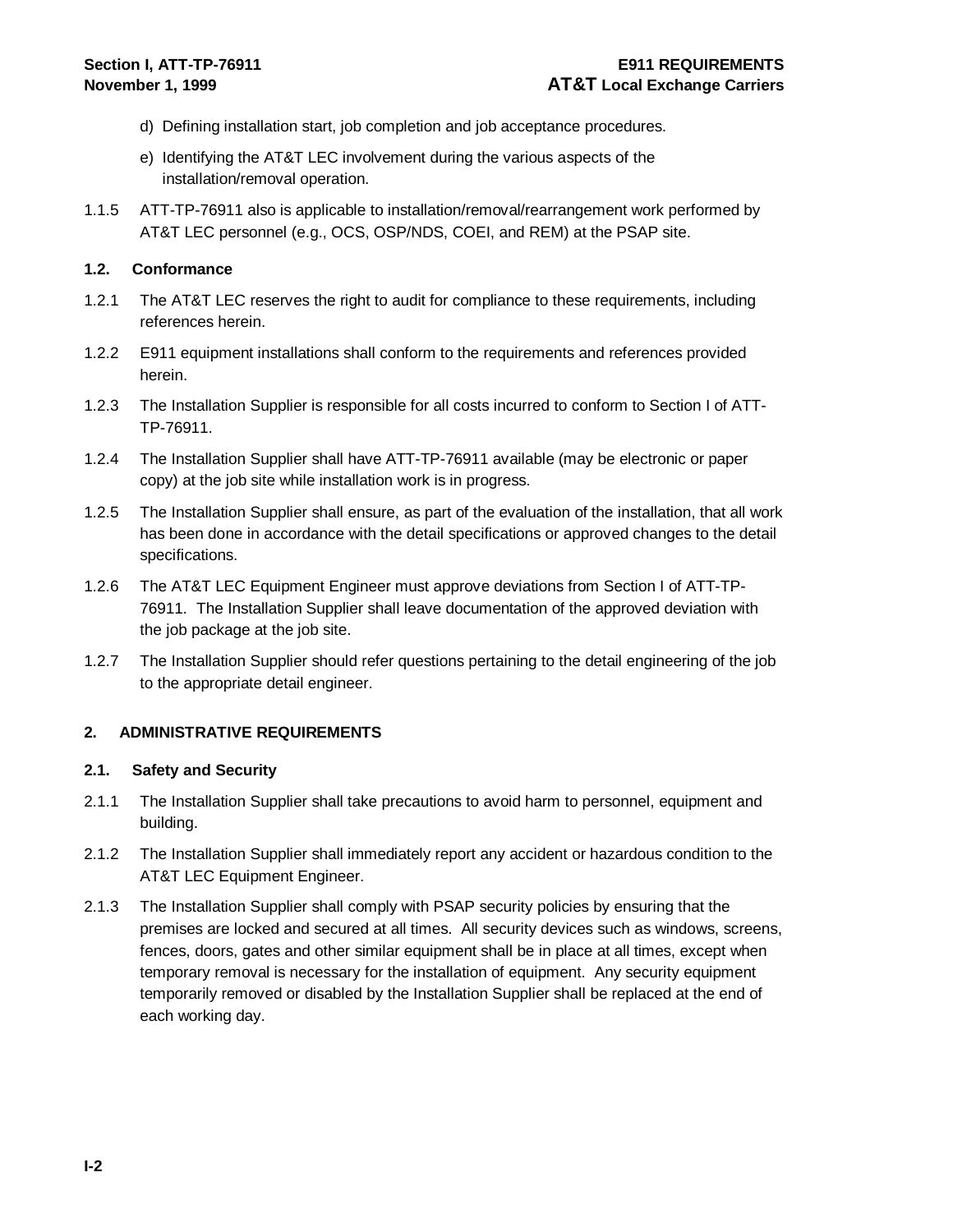# **E911 REQUIREMENTS Section I, ATT-TP-76911 AT&T Local Exchange Carriers November 1, 1999**

# **2.2. Tools**

- 2.2.1 The Installation Supplier shall provide its own tools.
- 2.2.2 Extension cords shall be NRTL listed, three conductor, 14 gauge or larger, commercial grade.

# **2.3. Equipment Inventory**

- 2.3.1 The Installation Supplier shall make a visual inspection of all equipment and apparatus shipped to the job site (prior to installation) to identify any physical damage, defects or problems that may prevent its proper installation, maintenance and/or operation. The Installation Supplier shall notify the AT&T LEC Equipment Engineer for resolution when damaged or defective equipment is discovered.
- 2.3.2 The Installation Supplier shall inventory all equipment and material shipped to the job site prior to job start. Equipment and material received after job start shall be inventoried as well. Questions and/or shortages shall be directed to the AT&T LEC Equipment Engineer.
- 2.3.3 The Installation Supplier shall provide a document holder. All job documentation to remain at the job site shall be placed in this document holder.

# **2.4. Method of Procedure**

- 2.4.1 The Method of Procedure (MOP) establishes the mutually agreed upon start and complete dates for the job interval and serves as authorization to start installation activities. The MOP (Figure I-1) shall be completed and properly authorized by the AT&T LEC Representative(s), the Installation Supplier and PSAP Representative before start of work. No work shall begin until the MOP is completed and signed. A verbal MOP shall not be considered adequate.
- 2.4.2 The AT&T LEC Equipment Engineer will be responsible for determining the AT&T LEC Representative(s) for the MOP meeting, at which details of the job will be discussed and the MOP approved.
- 2.4.3 The date of the MOP meeting shall be negotiated in advance with the AT&T LEC Representative. The Installation Supplier shall prepare the MOP in advance, for approval at this meeting.
- 2.4.4 The Installation Supplier shall distribute one copy of the signed MOP to the AT&T LEC Equipment Engineer and file one copy in the job package.
- 2.4.5 The following should be mutually agreed upon in developing a written MOP (additional considerations may be necessary for unusual installations):
	- a) Possible service problems and restoration procedures.
	- b) Detailed steps in a logical sequence.
	- c) The installation methods, tools and test sets to be used.
	- d) The responsibility (Installation Supplier or AT&T LEC) for each work activity.
	- e) The experience of personnel performing the work outlined on the MOP.
	- f) Protection required for the equipment and tools.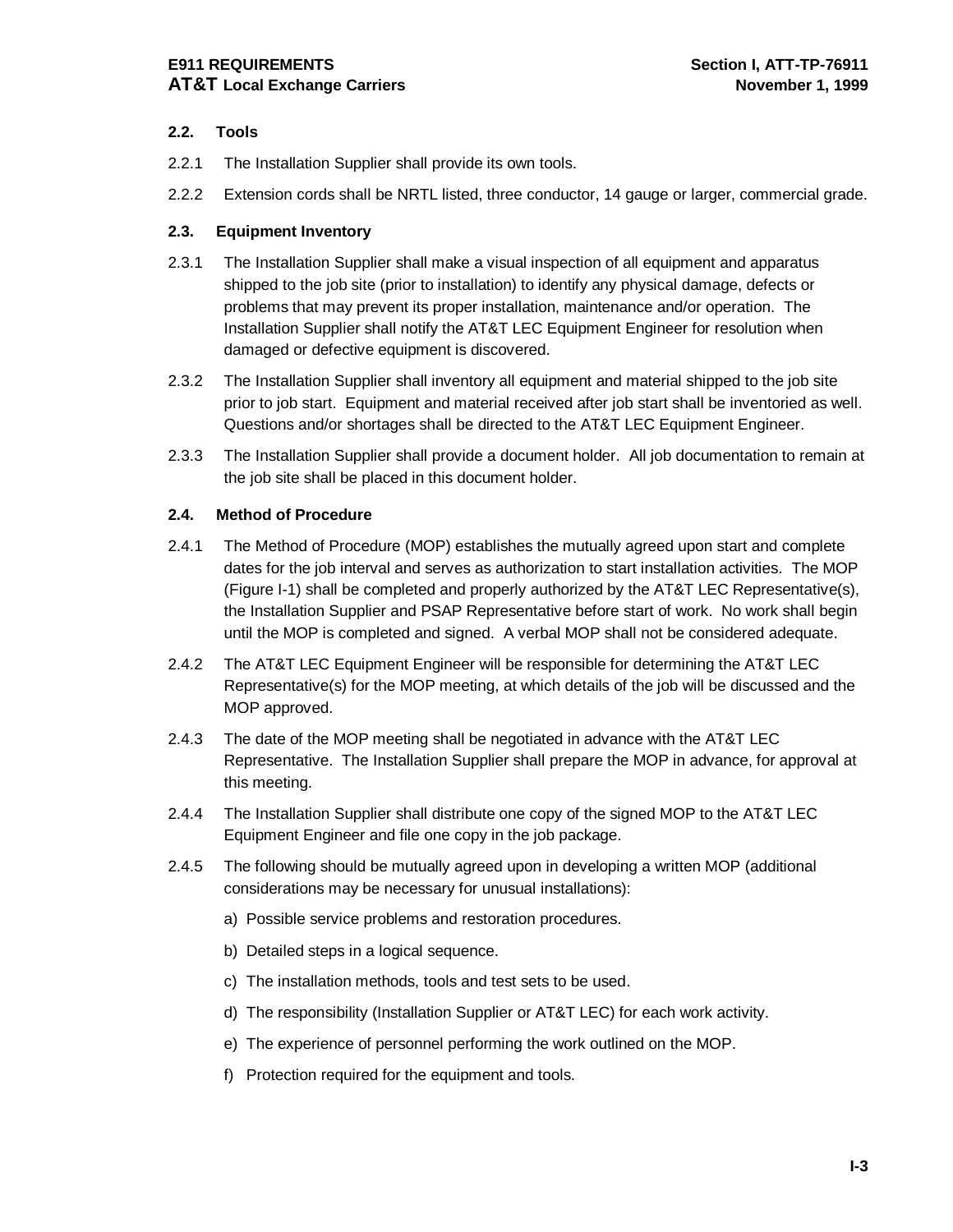- g) The time the various steps will be performed and the equipment to be removed from service, including the number and schedule of circuits to be made busy.
- h) Procedures to be followed and tests to be made before additional or modified equipment is connected to any working equipment.
- i) Provisions for testing existing alarms of all involved equipment, before and after the work is performed.
- j) Review of those alarms involved which may require special action due to location and notification of the necessary personnel.
- k) Procedures to be followed when cross connects, patch cords, plug-ins, AC power, etc., will be removed from working equipment.
- l) Location and availability of spare fuses.

#### **2.5. Service Interruption**

- 2.5.1 The Installation Supplier shall immediately report any unplanned service interruption or abnormal condition to the PSAP representative and the service outage contacts specified on the MOP. Any unplanned service interruption caused by the Installation Supplier requires a follow-up written report containing all known facts about the interruption. A service interruption is defined as any condition that:
	- a) Interrupts, severely impairs or denies service availability to one or more attended positions.
	- b) Reduces the capacity of multiple access circuits where such reduction seriously impairs completion of emergency traffic.

#### **2.6. Job Communication**

- 2.6.1 The Job Information Memorandum (JIM, Figure C-2) shall be used for those occasions when formal communications between the AT&T LEC Equipment Engineer and Installation Supplier are necessary, including, but not limited to the following:
	- a) Additional material required
	- b) Additional engineering required
	- c) Additional information required
	- d) Request for additional installation support
	- e) Request for disposition of material or equipment
	- f) Approved deviation from AT&T LEC standards on a per job basis
	- g) Document verbal agreements.
- 2.6.2 The Installation Supplier shall forward a copy of the JIM to the recipient and retain a copy in the on-site job binder.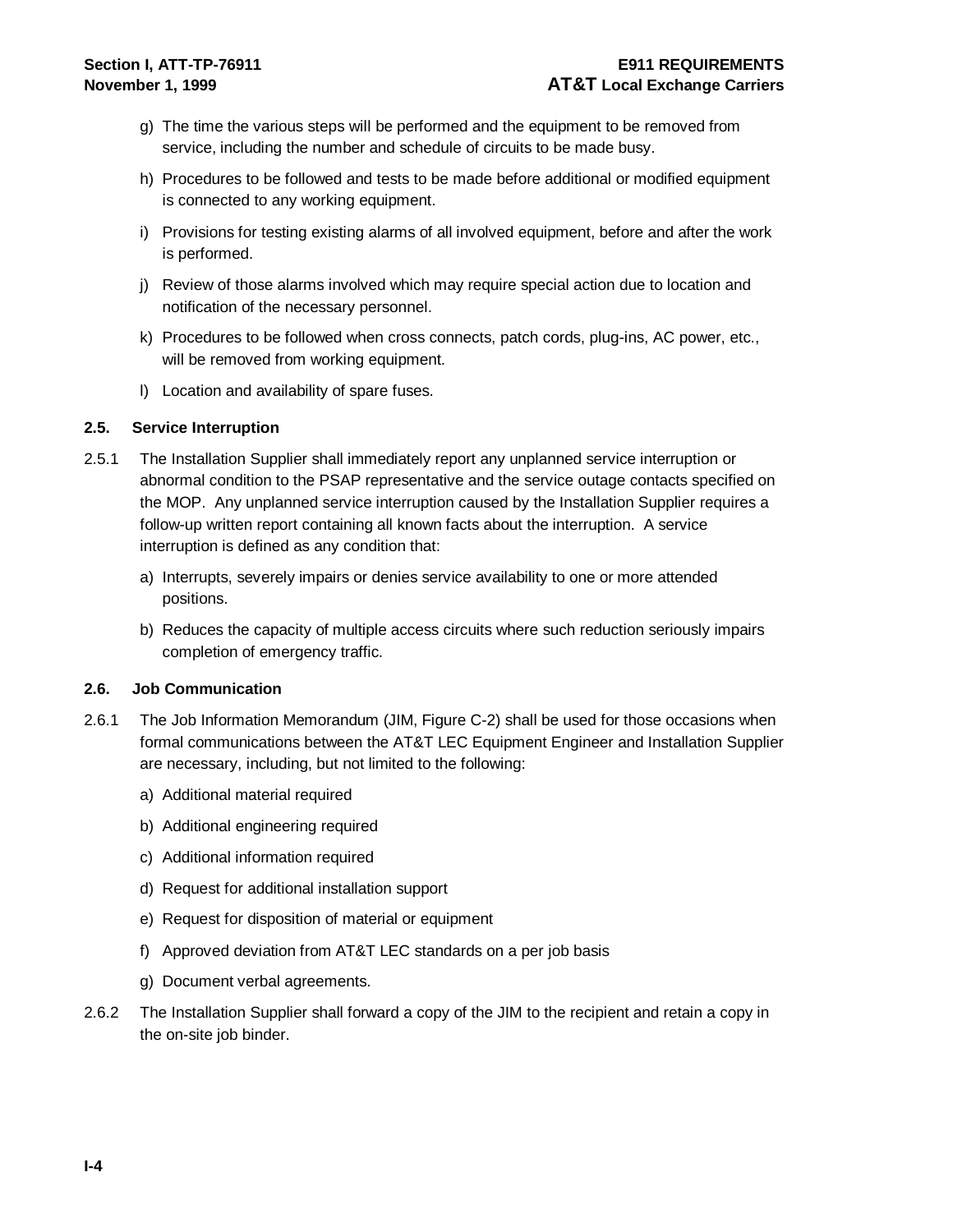# **E911 REQUIREMENTS Section I, ATT-TP-76911 AT&T Local Exchange Carriers November 1, 1999**

# **2.7. Job Completion**

- 2.7.1 The properly signed Completion/Acceptance Report (Figure I-3) serves as notification from the Installation Supplier that the job has been completed. In addition it serves as final job acceptance from the AT&T LEC Representative and authorizes final payment to the Installation Supplier. Final payment will be withheld until the signed Completion / Acceptance Report indicating job acceptance has been received.
- 2.7.2 The Installation Supplier shall consider the job complete when all items described below have been complied with:
	- a) All equipment specified in the job package has been completely wired, adjusted, tightened, labeled, tested or removed and is ready for service without exception.
	- b) Spare parts (e.g., circuit packs, fuses, etc.) have been turned over to the AT&T LEC.

NOTE: All spare parts must be in good working condition. Parts found defective by the Installation Supplier or AT&T LEC Representative during acceptance tests shall be replaced at no additional cost to the AT&T LEC. Circuit packs shall be stored in the original protective shipping cartons to reduce the possibility of ESD damage.

- c) Damage caused by the E911 equipment installation to buildings and grounds (e.g., walls, floors, driveways, fences, etc.) has been corrected by the Installation Supplier.
- d) All equipment removed or not installed has been disposed of per job package or AT&T LEC Equipment Engineer's instructions
- 2.7.3 The Installation Supplier shall notify the AT&T LEC Equipment Engineer of the completion of installation and request a job Completion/Acceptance walk-through meeting at the job site, prior to the scheduled completion date of the job. The Installation Supplier shall provide a completed Completion/Acceptance form (Figure C-2) at the start of the meeting:
	- a) At the completion of the job, the AT&T LEC Equipment Engineer, or designated representative, and the Installation Supplier shall conduct a formal job Completion/Acceptance walk-through.
	- b) At the completion of this walk-through, the AT&T LEC Representative will either accept the job or reject the job and require the Installation Supplier to correct all defects. The job will not be accepted until it is complete and properly installed.
	- c) When the AT&T LEC Representative determines that the job has been completed, the AT&T LEC Representative and Installation Supplier shall sign the Completion/Acceptance Report.
	- d) The Installation Supplier shall provide a signed copy of Completion/Acceptance Report to the AT&T LEC Equipment Engineer and leave another copy with the job package at the job site.
	- e) Jobs completed and accepted remain subject to quality audits performed by the AT&T LEC.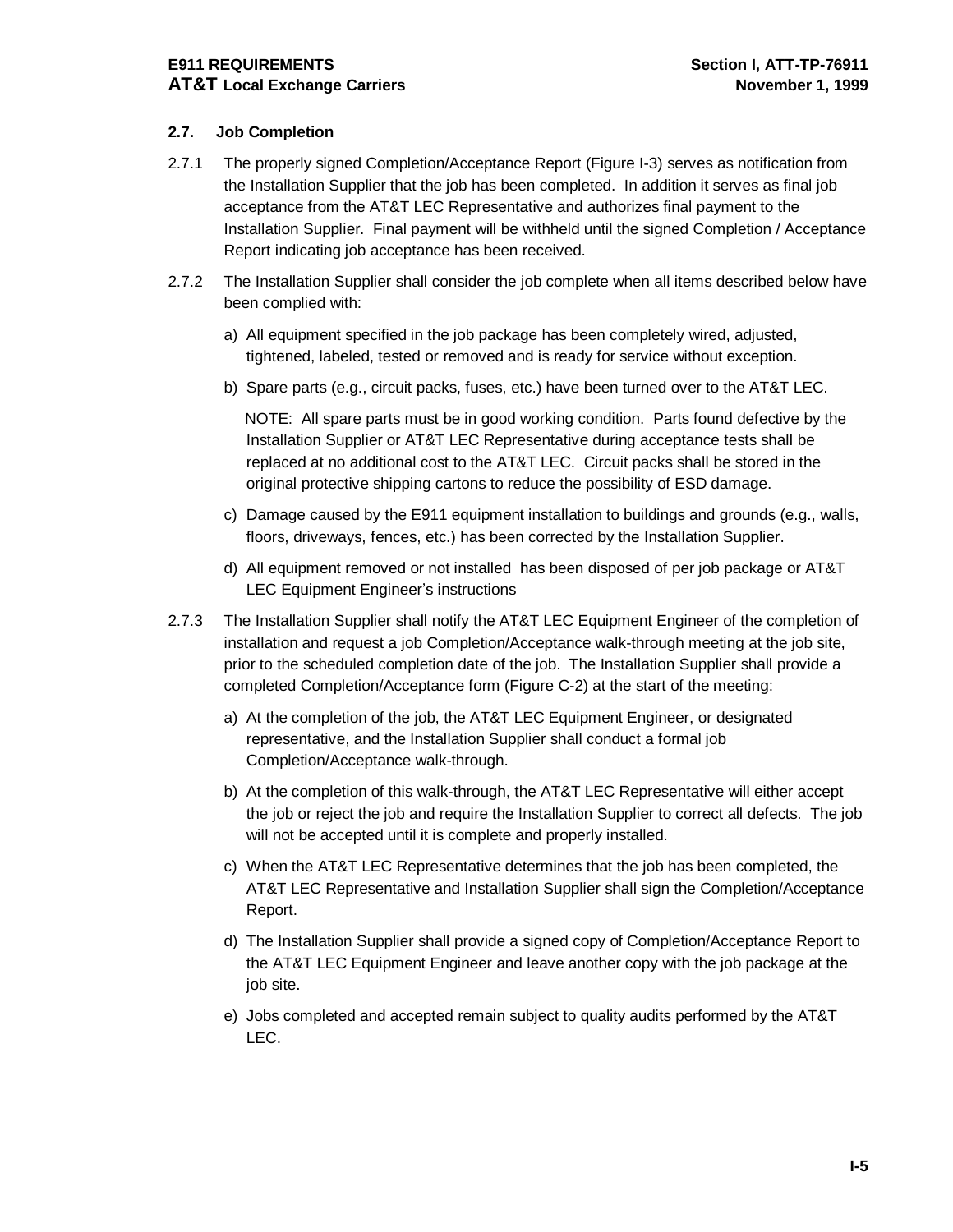#### **3. WORKMANSHIP REQUIREMENTS**

#### **3.1. Power Requirements**

- 3.1.1 E911 equipment powered by AC adapters plugged into frame mounted AC power strips shall have adapters secured to the power strip. Plastic tie wraps may be used to secure the adapter.
- 3.1.2 AC power shall not be run in cable rack or raceway with switchboard or coaxial cable.

#### **3.2. Grounding and Bonding Requirements**

3.2.1 The installation supplier shall install grounding and bonding per the job package.

#### **3.3. Anchoring Requirements**

- 3.3.1 Floor mounted framework and data cabinets shall be secured to building floor with concrete embedded anchors per the job package.
- 3.3.2 Equipment, up to 10 pounds in weight, attached directly to the building wall shall used the following hardware:
	- a) Concrete, brick two ¼" Hilti HDI or ¼" Hilti Kwik-Bolt anchors
	- b) Hollow Block two ¼" Hilti Toggler bolt
	- c) Sheetrock two ¼" Hilti Toggler bolt
	- d) Plaster **two #14 wood lag screws**
- 3.3.3 Equipment more than 10 pounds in weight shall be secured to concrete, brick or hollow block with additional two anchors. When attaching to sheetrock wall, the heavier equipment must attach to the wall framing or studs with wood lag screws.
- 3.3.4 Equipment greater than 40 pounds in weight shall not be secured to wall directly. Additional support from floor shall be provided.
- 3.3.5 Equipment installed on customer raised floor system shall be housed in an enclosure or relay rack that is securely attached to the building floor.
- 3.3.6 All equipment shall be secured within its framework or cabinet, including securing small equipment placed on shelves or grates.

#### **3.4. Cabling Requirements**

3.4.1 All cable shall be placed and securely supported so there is no appreciable sag in the cabling, or undue strain on skinners, connectors, or terminating apparatus. In general, cable shall not be unsupported for a distance greater than 3 feet when measured along the shortest cable between the last point of support on a cable rack/raceway and the first point of support at equipment or other apparatus except as follows: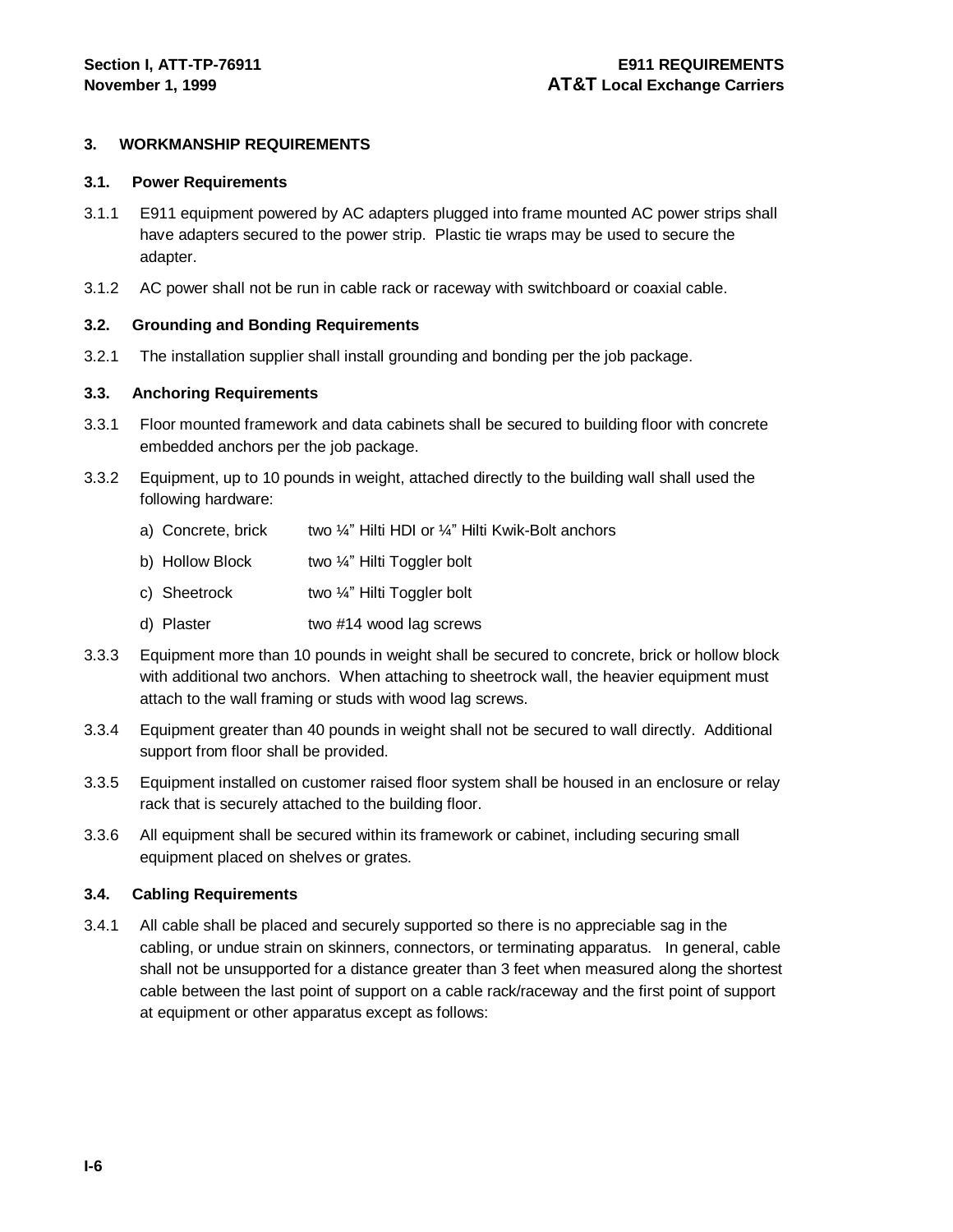## **E911 REQUIREMENTS Section I, ATT-TP-76911 AT&T Local Exchange Carriers November 1, 1999**

- 3.4.2 Interconnecting cables, fiber, wires and power cables shall be protected from physical abuse and supported to prevent service risks. Cable and wire runs shall be placed, supported, secured in an organized manner on acceptable cable trays, racks or supports.
- 3.4.3 Cable and wire shall be installed on or in cable racks and raceways designated for the type of cable being installed and shall follow the cable routing paths provided in the associated job engineering or installation documentation.
- 3.4.4 Excess cable of individual fiber optic cable runs shall not be stored on or in fiber optic raceways. All excess cable shall be stored in slack storage panels or on slack storage reels over equipment frames.
- 3.4.5 Cables that are unsupported for a distance greater than 2 feet between cable rack/raceway and the first point of support at equipment shall be banded together at a minimum of three locations to keep the cables organized. For cable lengths less than 2 feet, banding shall be applied only if necessary to keep the cables grouped together in an orderly fashion.
- 3.4.6 Cables that are supported on wall mounted brackets shall be supported at approximately every 12 inches or less if necessary to prevent cables from sagging more than a distance equal to the diameter of the cable or bundles of cable installed on the rings or brackets.
- 3.4.7 Cable on horizontal racks and raceways equipped with solid pan or bottom need not be otherwise secured except where cables exit the rack/raceway. All cables on inclines up to 45 degrees should be secured every 2 feet. Where cables turn off of a cable rack/raceway they shall be sewn to other cables so they are held securely in place.
- 3.4.8 Unsecured cables shall be placed in an orderly manner and lie reasonably flat across the entire width of cable racks/raceways. To minimize the height of cable pileups at rack/raceway intersections, unsecured cable shall not be installed in bundles.
- 3.4.9 Cables supported by wall brackets shall be bundled and banded to provide support between rings.
- 3.4.10 Wall brackets shall be used for cables when support of cable is necessary for small number of cables running over a short distance on building wall. Wall brackets shall be spaced at 12 inches or less to assure cable sag does not exceed requirements.
- 3.4.11 Cables are secured with 9-ply waxed polyester twine. A minimum of two strands of twine shall be used to secure cable to support structures such as cable racks and cable brackets, to band runs of small diameter cable and wire into larger units, and to band new to existing cables for installation uniformity purposes. Coaxial 735C type cable shall first be wrapped with 2 layers of protective sheet fiber before being secured with 9-ply waxed polyester twine.
- 3.4.12 A minimum of 4 loops of twine shall be used to secure cable to inverted cable racks. Four loops of twine shall also be used for cable securing and banding when it is apparent that the use of 2 loops will unduly deform the general shape of cable.
- 3.4.13 Unless otherwise specified, fiber optic cables shall only be tied or otherwise fastened to their supporting apparatus to the extent necessary to restrict the cable's movement. Cable stitching shall be such that the cable jacket/insulation of fiber optic conductors is not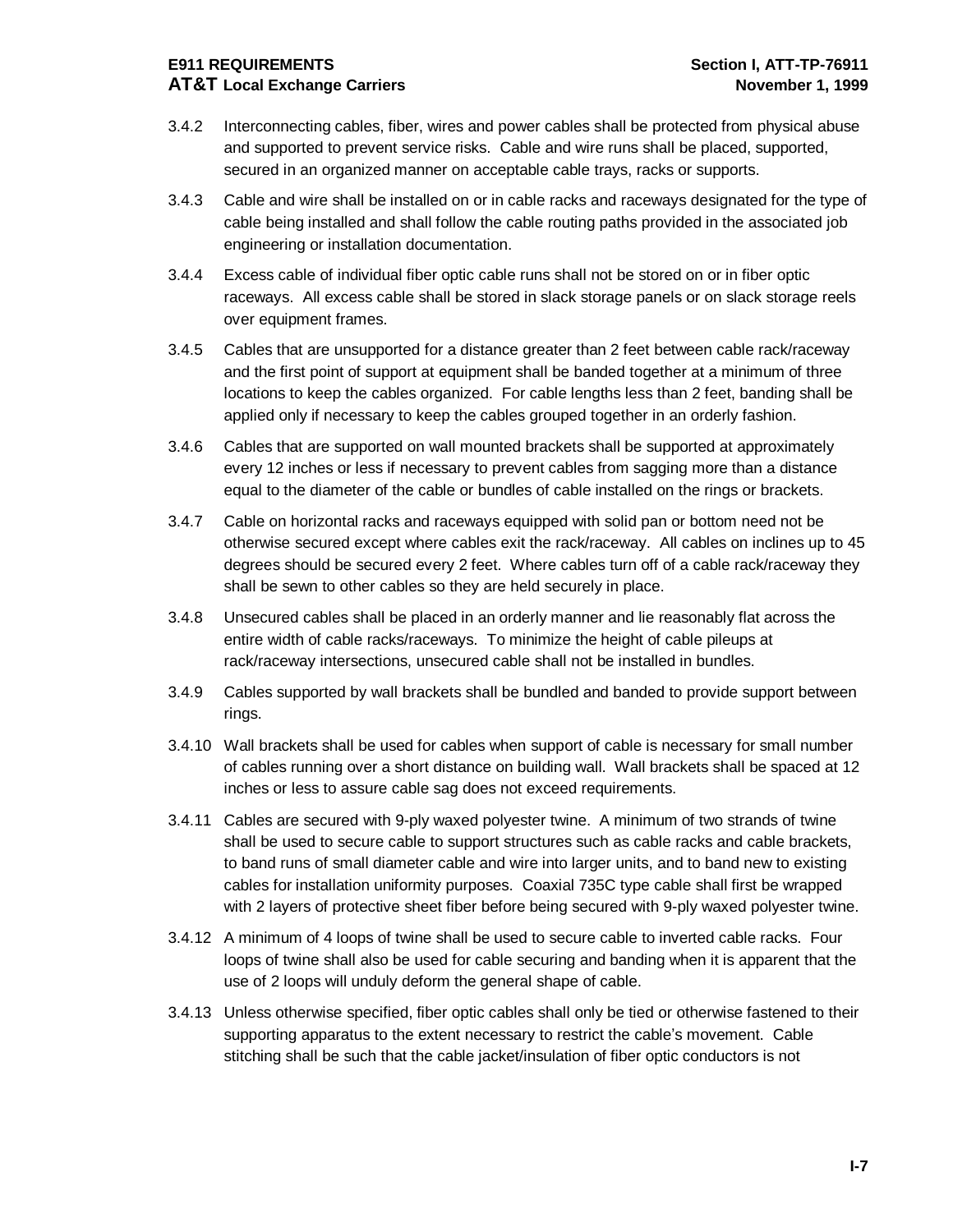deformed. With the use of slight force it should be possible to move fiber optic cable within their cable stitches.

- 3.4.14 Cable shall be protected from abrasion where it bends around or comes in contact with the edges or corners of metal objects. Generally, cable protection should be applied to the objects or surfaces the cable is being protected from, however, cable protection may be applied around the cable itself when it is more appropriate to do so.
- 3.4.15 1/64 inch thick sheet fiber (vulcanized fiber, fish paper) shall be used in general to protect cable from abrasion. Tape may be used for abrasion protection only within the confines of network equipment frames when the use of sheet fiber is not practical. Twine shall be used to hold sheet fiber in place around metal objects and cable located in the office overhead ironwork environment.
- 3.4.16 Metal clips shall never be used to secure coaxial cable.
- 3.4.17 Coaxial cable shall be secured only with waxed fiber cord when necessary.

#### **3.5. Fire Stopping Requirements**

- 3.5.1 The Installation Supplier shall cover cable hole fire stopping responsibilities in the MOP discussion before job start.
- 3.5.2 The following guidelines shall be used when the AT&T LEC Equipment Engineer approves fire stopping:
	- a) Existing cable holes shall be fire stopped according to the methods and with the same materials already being used if practicable. If it is necessary or more expedient to use fire stopping materials other than what is already being used, installers shall ensure that new fire stopping material is not mixed or intermingled with existing materials. This shall be accomplished by completely removing existing material surrounding the perimeter of installed cable and replacing it with 3M Fire Barrier brand moldable putty. Below are two exceptions to the foregoing.
		- 1. If lightweight concrete or expandable foam is used as the fire stopping medium, it is acceptable to remove only as much of the fire stop material as is necessary for the placement of new cables and fill any resulting spaces around installed cable with 3M Fire Barrier moldable putty.
		- 2. If the space between the building or cable hole covers and installed cable exceed 1 inch, a means of reducing the annular space to 1-inch or less shall be installed before applying moldable putty. 3M Fire Barrier CS-195+ composite sheets should be used for large cable hole applications. Reducing the size of annular spaces in small openings should be accomplished by the use of mineral wool batting firmly packed into the opening. 3M Fire Barrier moldable putty shall be applied around installed cable after the annular space is reduced to 1-inch or less.
	- b) All cable penetrations through fire rated walls shall be closed with proper fire stopping methods at the end of each workday.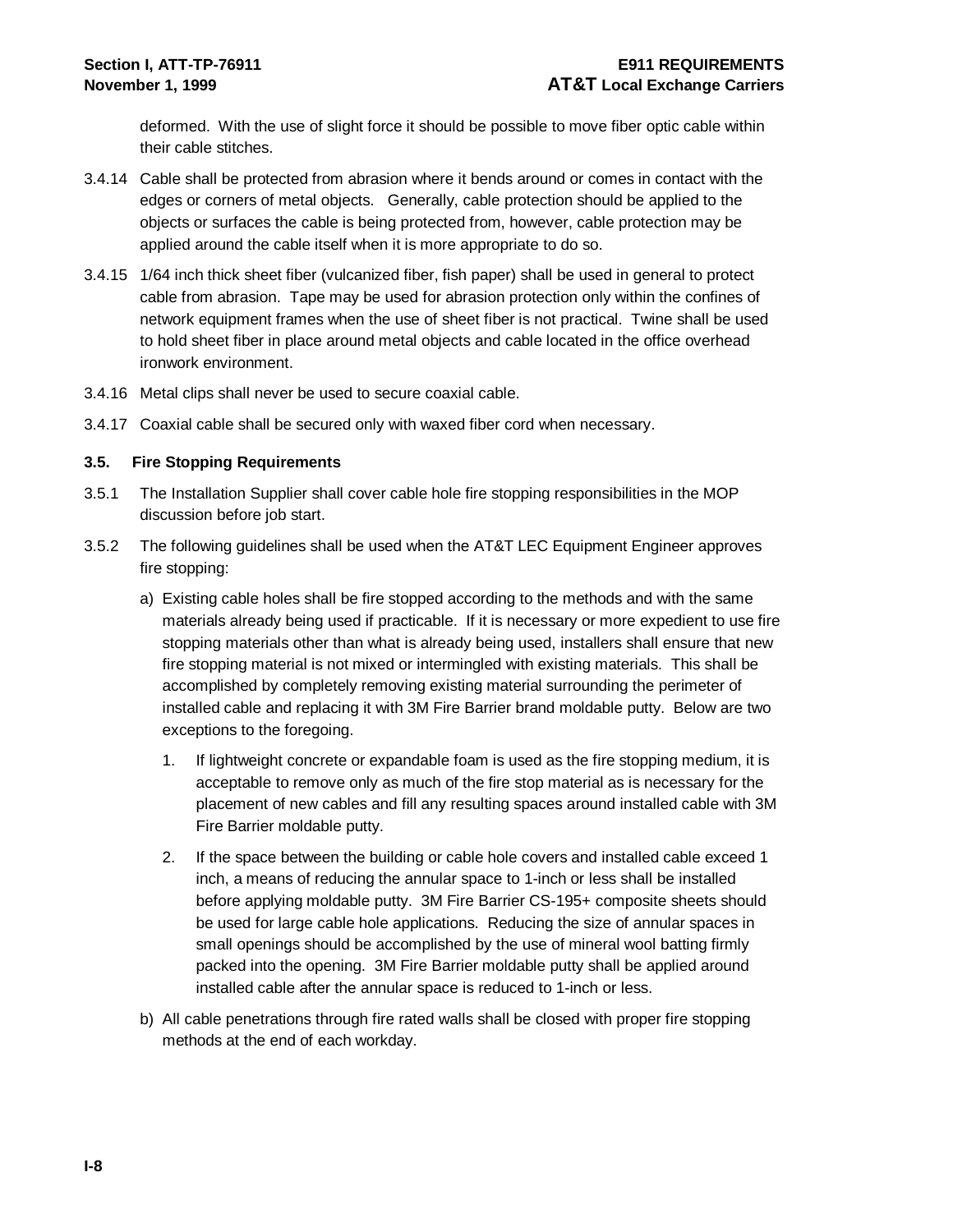## **E911 REQUIREMENTS Section I, ATT-TP-76911 AT&T Local Exchange Carriers November 1, 1999**

#### **3.6. Equipment Designations**

- 3.6.1 Labeling shall be accomplished using an approved labeling machine of the appropriate size.
- 3.6.2 All labels shall be on clear, black or white backing, or as manufacturer provides. Lettering shall be black or white, in contrast to the backing.
- 3.6.3 The front of cabinets or frames shall be designated with "AT&T E911."
- 3.6.4 OSP cable terminating strips mounted on the customer provided backboard shall be designated with OSP cable number and cable pair count.
- 3.6.5 Terminal strips shall be designated with circuit identification numbers, when possible, to facilitate testing and rearrangements.

#### **3.7. Equipment Removal**

- 3.7.1 The Installation Supplier shall coordinate with the trucking, hauling or scrap company, specified in job documentation, or as instructed by the AT&T LEC Equipment Engineer, to ensure that all scrap materials are properly removed from the job site.
- 3.7.2 Any alarms disconnected shall be restored and verified for visual and audible accuracy at the completion of each work shift and when removal operations are completed. Alarm verification shall be confirmed for both PSAP and building alarms by the remote monitoring location (e.g. CMAC).
- 3.7.3 The Installation Supplier shall make the equipment busy and remove all associated fuses, patch cords, cross-connections, etc. prior to any removal operation.
- 3.7.4 The Installation Supplier shall physically protect working equipment during removal operations.
- 3.7.5 All removed equipment shall be disposed of at the direction of the AT&T LEC Equipment Engineer.
- 3.7.6 The Installation Supplier shall contact the AT&T LEC Equipment Engineer to obtain shipping containers if containers are not specified in the detail specification.
- 3.7.7 Prior to the removal or shipment of any equipment, the Installation Supplier shall contact the AT&T LEC Equipment Engineer for instructions for the identification and handling of hazardous material.
- 3.7.8 When backboard terminal strips are partially cleared, all wiring and designations associated with the removed circuits shall be removed.
- 3.7.9 When a frame or bay is removed, the floor fastener (e.g., Loxin, Hilti, etc.) shall not extend above the floor lines. If the floor fastener extends above the floor line, it shall be removed. If the floor fastener is removed, the hole shall be filled.

#### **3.8. Installer Marked Drawings**

3.8.1 The Installation Supplier shall compare the drawings with the equipment layout and make corrections as necessary so the "final" drawings reflect the actual office layout. The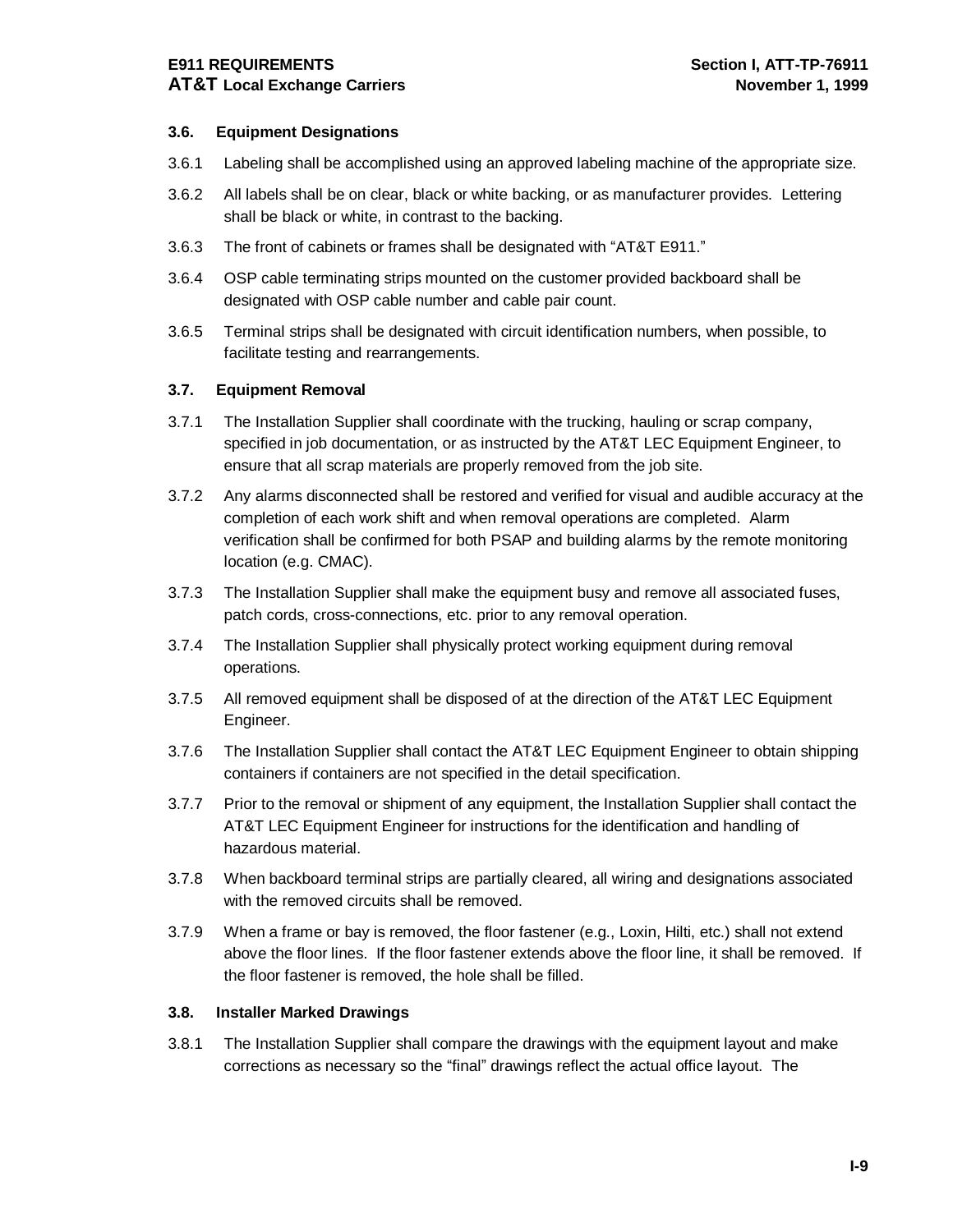### **Section I, ATT-TP-76911 E911 REQUIREMENTS November 1, 1999 AT&T Local Exchange Carriers**

requirements for a marked drawing are to verify the terminal strip, fuse panel, bay, frame, etc. for accuracy and mark the drawing to reflect the actual physical location of all items in the bay, on the panel, etc. are correct at the completion of the job. Examples: If the Installation Supplier adds a circuit to a fuse panel, the Installation Supplier must verify that the panel and drawing agree. The Installation Supplier shall update the drawings to correct any differences. If the Installation Supplier adds a unit to a bay, the Installation Supplier must verify that bay with the front equipment drawing and mark the drawing to correct any differences.

- 3.8.2 When corrections are required to the drawings, they shall be made with a colored pencil, provided it is readable. Markers, water color, etc., **are not acceptable**. Changes to the drawings shall be made as detailed below.
	- a) **Red** Additions shall be marked or highlighted in red pencil.
	- b) **Yellow** Removals shall be marked or highlighted in yellow pencil.
	- c) **Green** New information concerning existing equipment shall be marked or highlighted in green pencil. This indicates a "Record Only" change.
- 3.8.3 Two full size copies of each marked print shall be corrected or updated.
- 3.8.4 When changes to the drawings are required, the affected area shall be outlined in the appropriate color. It is not necessary to color the entire area. For example, an area outlined in red indicates that everything in that area has been added. However, everything possible shall be done to clarify the correction. Small areas (e.g., units mounted in a relay rack, added fuse, etc.) may be completely shaded; bay or circuit numbers may be colored over.
- 3.8.5 When a small area is outlined, it requires straight lines that define the affected area of equipment; a loose circle that covers part of the adjacent equipment shall not be used. However, large isolated areas may be circled, for example, if a complete bay or frame is being removed from a front equipment drawing, a circle may be used. The whole idea is to mark the drawing so the draftsperson can accurately update the drawings.
- 3.8.6 Where there is enough space to legibly enter the information:
	- a) Outline the exact area in red.
	- b) Enter the information.
		- 1. Include locating dimensions.
		- 2. Use symbols to indicate bay sizes.
- 3.8.7 Where there is not enough space on the drawing to legibly enter the information:
	- a) Select a nearby vacant area.
	- b) Using a red pencil or pen, draw an enlarged outline of the area. Circle it and draw a line to the intended location on the drawing.
	- c) Enter the new information in the outlined area.
	- d) Position the information exactly. The draftsperson will redraw it to scale.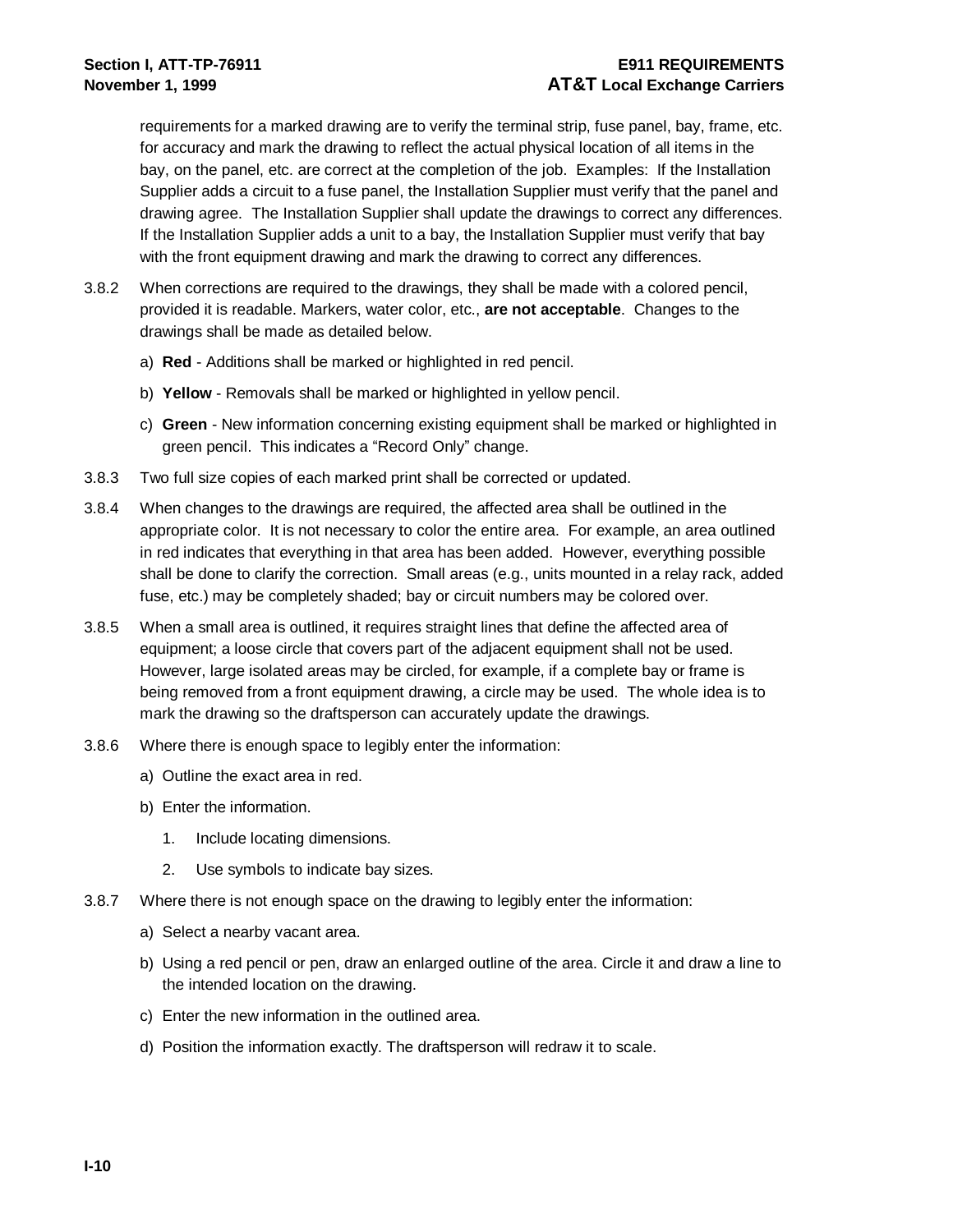## **AT&T Local Exchange Carriers November 1, 1999**

- 3.8.8 Additions (red) and information (green) shall not be drawn on top of removals or changes (yellow).
- 3.8.9 When equipment is removed, the affected area shall be outlined in yellow.
- 3.8.10 It is not necessary to yellow the entire area; everything inside the outlined area will be removed by the draftsperson.
- 3.8.11 When equipment is to be replaced, the removal location shall be outlined in yellow.
- 3.8.12 Do not add the new equipment (red) over the removed (yellow) area. Add the changes (new information and additions) using the rules detailed above for additions.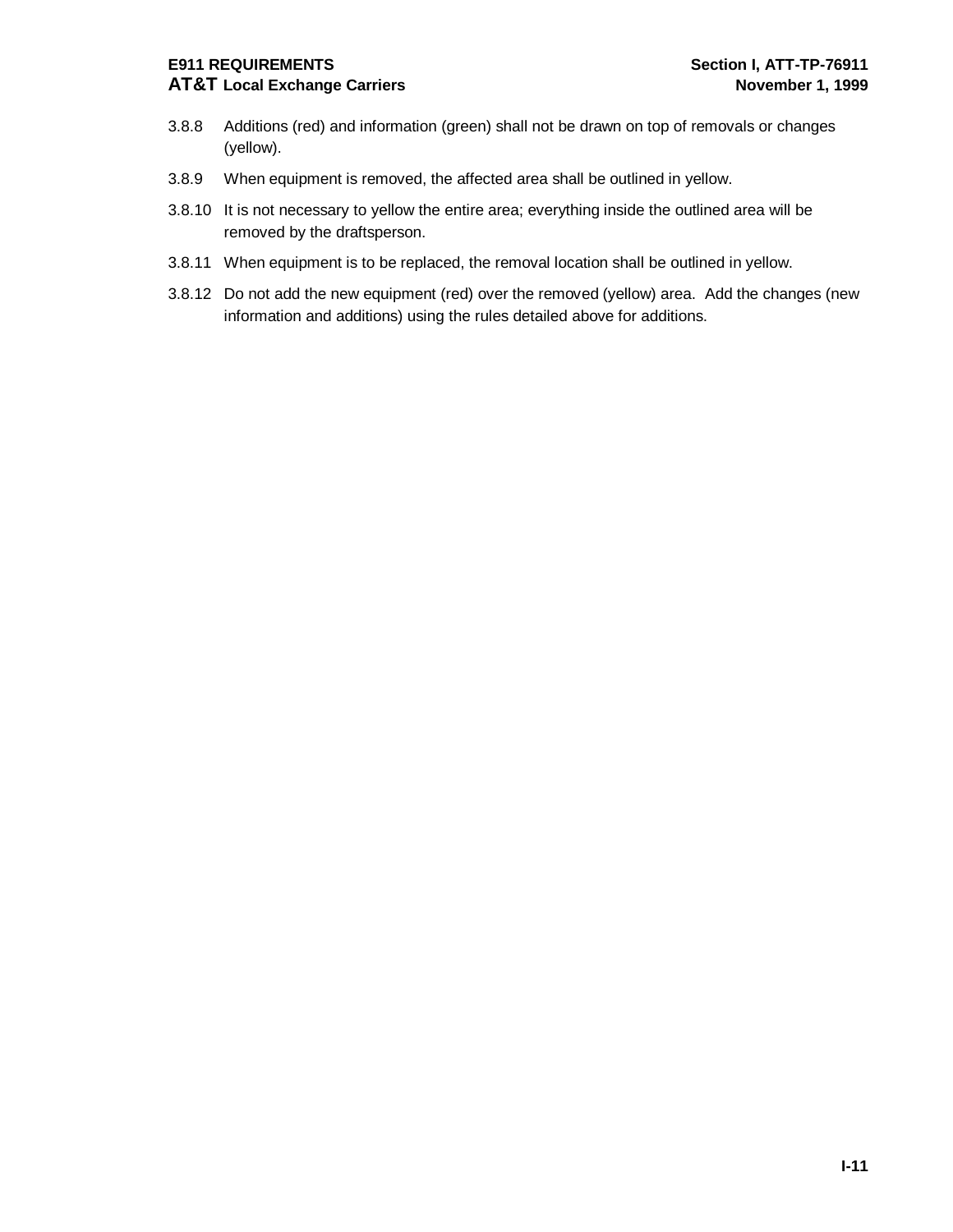#### **FIGURE I-1 – METHOD OF PROCEDURE FORM**

A reproducible MOP form follows this page.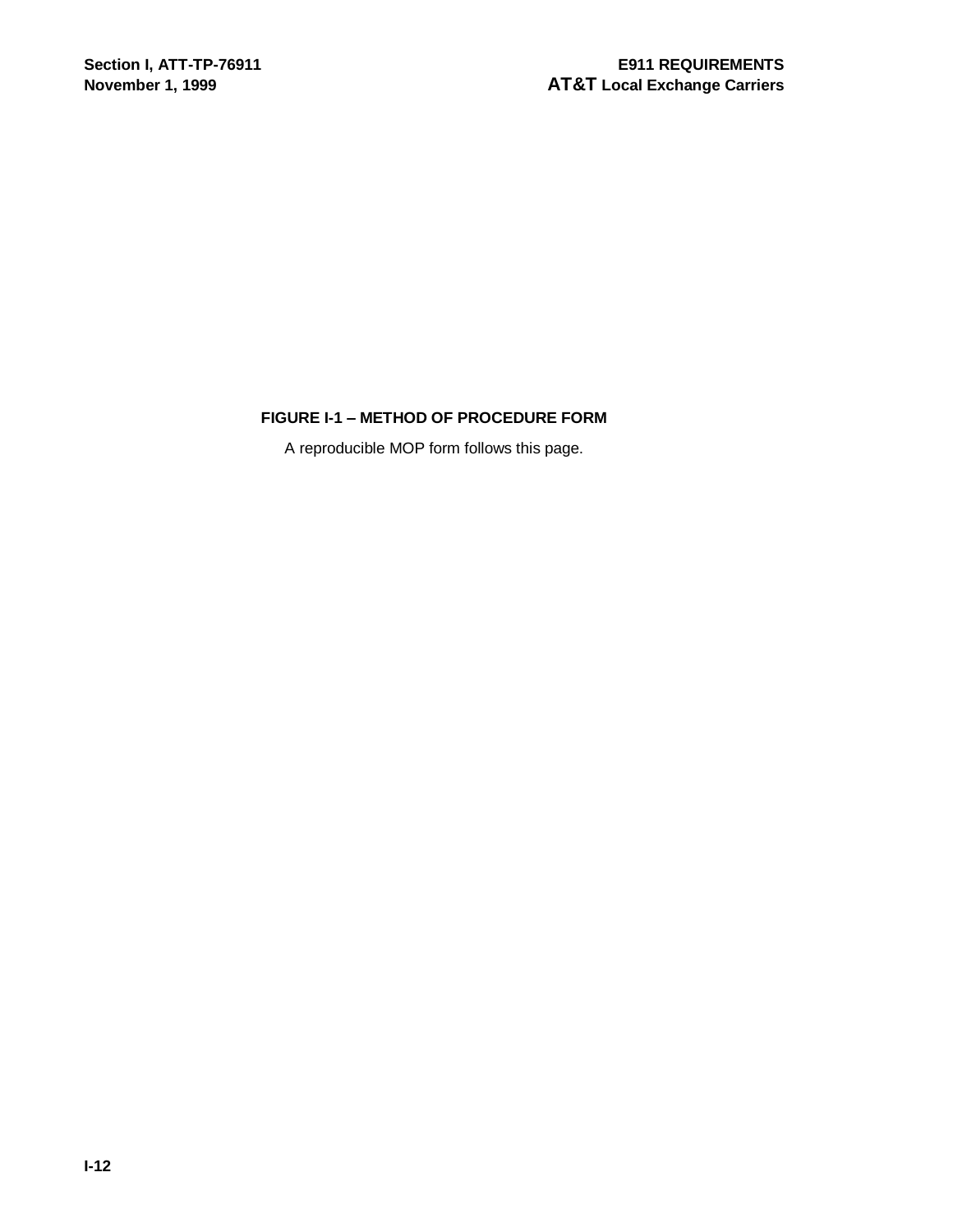AT&T Local Exchange Carriers

.

|--|--|--|

#### PSAP METHOD OF PROCEDURE NUMBER: \_\_\_\_\_\_\_\_\_\_\_\_\_\_

|                             | <b>PROJECT INFORMATION:</b> |                                                                          |  | State________                              |                 |
|-----------------------------|-----------------------------|--------------------------------------------------------------------------|--|--------------------------------------------|-----------------|
|                             |                             | LEC Req No ______________________________                                |  |                                            |                 |
|                             |                             |                                                                          |  |                                            |                 |
|                             |                             |                                                                          |  | Supplier Order No ________________________ |                 |
|                             |                             | Actual Job Completion Date ____________________                          |  |                                            |                 |
| <b>Project Description:</b> |                             |                                                                          |  |                                            |                 |
|                             |                             |                                                                          |  |                                            |                 |
|                             |                             |                                                                          |  |                                            |                 |
|                             |                             |                                                                          |  |                                            |                 |
| THIS JOB:                   |                             | LIST ALL DETAILED MOPS (BY NUMBER AND PURPOSE) WHICH ARE ASSOCIATED WITH |  |                                            |                 |
| MOP NO.                     | <b>DATE</b>                 | <b>PURPOSE</b>                                                           |  | <b>START</b>                               | <b>COMPLETE</b> |
|                             |                             |                                                                          |  |                                            |                 |
|                             |                             |                                                                          |  |                                            |                 |
|                             |                             |                                                                          |  |                                            |                 |

Detailed List of Equipment to be Installed/Removed/Modified/Affected:

| <b>Equipment Description</b> | <b>Equipment Location</b> |
|------------------------------|---------------------------|
|                              |                           |
|                              |                           |
|                              |                           |
|                              |                           |
|                              |                           |
|                              |                           |

List of all Handbooks, Technical Documents, Bulletins, Flashes, Warnings Related to Work Operations under this MOP

| <b>TITLE</b> | <b>ISSUE/ISSUE</b><br><b>DATE</b> | <b>TITLE</b> | <b>ISSUE</b> |
|--------------|-----------------------------------|--------------|--------------|
|              |                                   |              |              |
|              |                                   |              |              |
|              |                                   |              |              |
|              |                                   |              |              |
|              |                                   |              |              |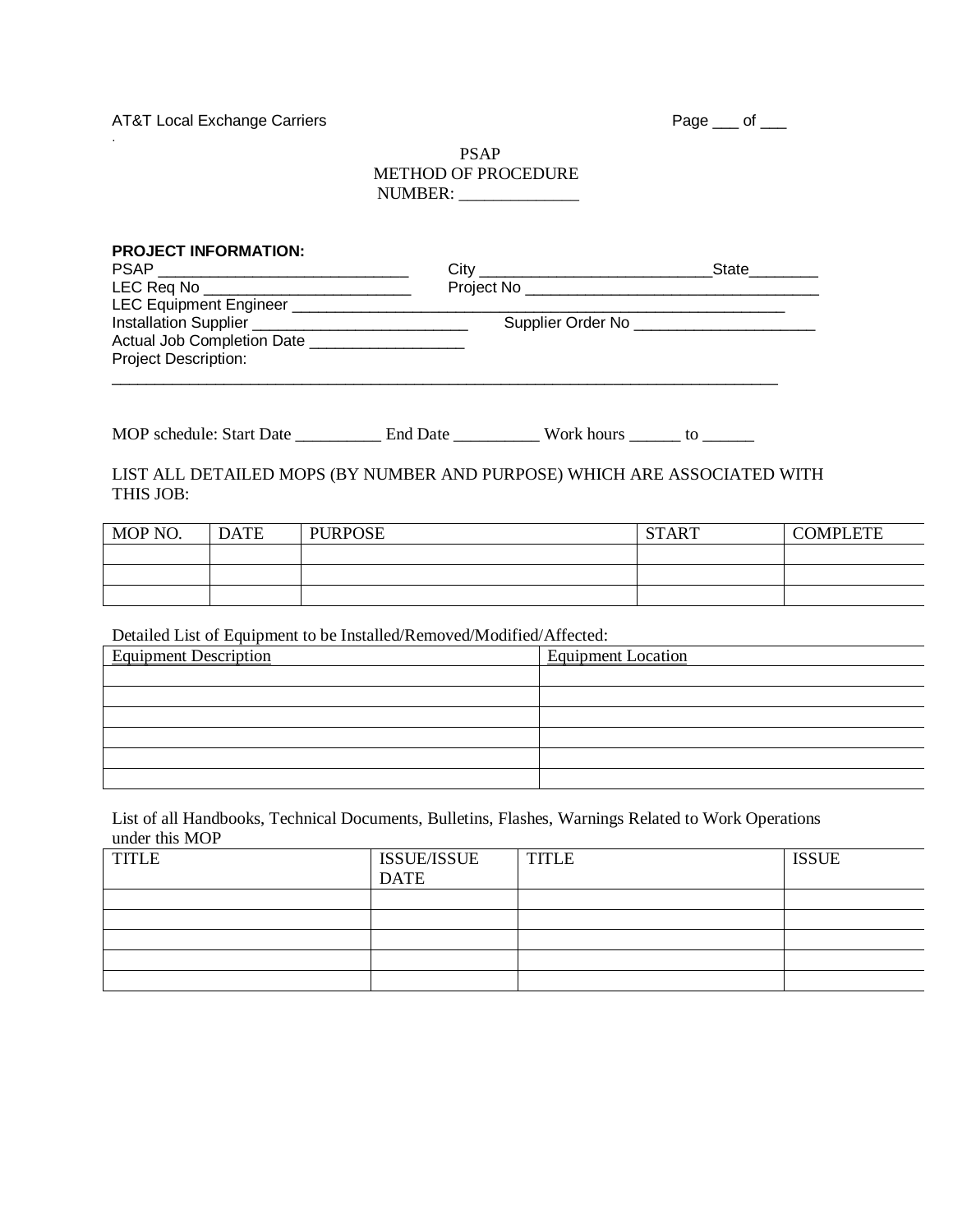#### PSAP METHOD OF PROCEDURE NUMBER: \_\_\_\_\_\_\_\_\_\_\_\_\_\_

\_\_\_\_\_\_\_\_\_\_\_\_\_\_\_\_\_\_\_\_\_\_\_\_\_\_\_\_\_\_\_\_\_\_\_\_\_\_\_\_\_\_\_\_\_\_\_\_\_\_\_\_\_\_\_\_\_\_\_\_\_\_\_\_\_\_\_\_\_\_\_\_\_\_\_\_\_\_\_\_\_\_\_\_\_ \_\_\_\_\_\_\_\_\_\_\_\_\_\_\_\_\_\_\_\_\_\_\_\_\_\_\_\_\_\_\_\_\_\_\_\_\_\_\_\_\_\_\_\_\_\_\_\_\_\_\_\_\_\_\_\_\_\_\_\_\_\_\_\_\_\_\_\_\_\_\_\_\_\_\_\_\_\_\_\_\_\_\_\_\_

\_\_\_\_\_\_\_\_\_\_\_\_\_\_\_\_\_\_\_\_\_\_\_\_\_\_\_\_\_\_\_\_\_\_\_\_\_\_\_\_\_\_\_\_\_\_\_\_\_\_\_\_\_\_\_\_\_\_\_\_\_\_\_\_\_\_\_\_\_\_\_\_\_\_\_\_\_\_\_\_\_\_\_\_

#### AT&T Local Exchange Carriers **Page 19th Contract Contract Contract Contract Contract Contract Contract Contract Contract Contract Contract Contract Contract Contract Contract Contract Contract Contract Contract Contract Co**

#### POTENTIAL RISKS OF SERVICE PROBLEMS ASSOCIATED WITH THIS JOB, AND PRECAUTIONS THAT WILL BE TAKEN TO PREVENT THEM:

**Emergency/Restoration Contact Telephone Numbers:**  FIRE/POLICE/AMBULANCE: 911 Installation Supplier Tech Assist: \_\_\_\_\_\_\_\_\_\_\_\_\_\_\_\_\_\_\_\_\_\_\_\_\_\_\_\_\_\_ Tech Assist: \_\_\_\_\_\_\_\_\_\_\_\_\_\_\_\_\_\_\_\_\_\_\_\_\_\_\_\_\_\_\_\_\_\_\_\_\_\_\_\_\_\_\_\_\_\_ Secondary PSAP Location: \_\_\_\_\_\_\_\_\_\_\_\_\_\_\_\_\_\_\_\_\_\_\_\_\_\_\_\_\_\_\_\_\_\_ Other: \_\_\_\_\_\_\_\_\_\_\_\_\_\_\_\_\_\_\_\_\_\_\_\_\_\_\_\_\_\_\_\_\_\_\_\_\_\_\_\_\_\_\_\_\_\_\_\_\_\_\_

Alarm Surveillance Control Centers (NOCs): \_\_\_\_\_\_\_\_\_\_\_\_\_\_\_\_\_\_\_\_\_\_\_\_\_\_\_\_\_\_\_\_\_\_\_\_\_\_\_\_\_\_\_\_\_\_\_\_\_\_\_\_\_\_\_

Vendor Personnel working under this MOP

| Name | Emergency# | Name | Emergency# |
|------|------------|------|------------|
|      |            |      |            |
|      |            |      |            |
|      |            |      |            |
|      |            |      |            |
|      |            |      |            |

All activity performed under this MOP must adhere to requirements specified in TP76911MP, which supersedes any other requirements.

After this MOP has been approved, no one will deviate from the listed procedures without written approval from all MOP Signatories. The approved MOP shall be filed in the job package at the job site. Copies can be made for further distribution if requested. .

MOP APPROVAL:

| Title:                       | Name: | Telephone No.: | Signature: | Date: |
|------------------------------|-------|----------------|------------|-------|
| AT&T LEC Representative      |       |                |            |       |
| <b>Installation Supplier</b> |       |                |            |       |
| <b>PSAP</b> Representative   |       |                |            |       |

**Warning: All hazardous material in the area of work operations must be identified and communicated to all involved parties**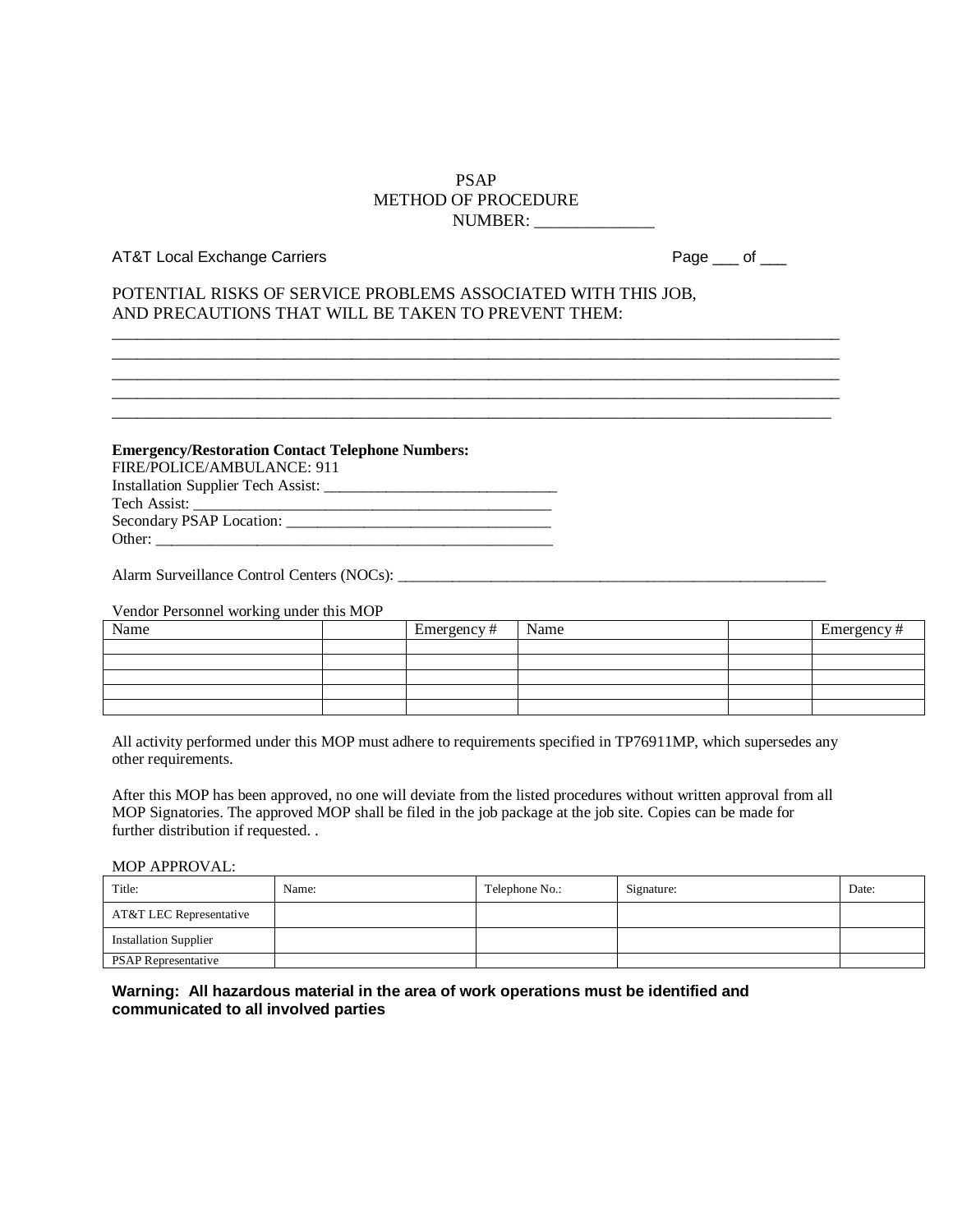#### PSAP METHOD OF PROCEDURE NUMBER: \_\_\_\_\_\_\_\_\_\_\_\_\_

 $\_$  ,  $\_$  ,  $\_$  ,  $\_$  ,  $\_$  ,  $\_$  ,  $\_$  ,  $\_$  ,  $\_$  ,  $\_$  ,  $\_$  ,  $\_$  ,  $\_$  ,  $\_$  ,  $\_$  ,  $\_$  ,  $\_$  ,  $\_$  ,  $\_$  ,  $\_$  ,  $\_$  ,  $\_$  ,  $\_$  ,  $\_$  ,  $\_$  ,  $\_$  ,  $\_$  ,  $\_$  ,  $\_$  ,  $\_$  ,  $\_$  ,  $\_$  ,  $\_$  ,  $\_$  ,  $\_$  ,  $\_$  ,  $\_$  ,  $\_$  ,  $\_$  ,  $\_$  ,  $\_$  ,  $\_$  ,  $\_$  ,  $\_$  ,  $\_$  ,  $\_$  ,  $\_$  ,  $\_$  ,  $\_$  ,  $\_$  ,  $\_$  ,  $\_$  ,  $\_$  ,  $\_$  ,  $\_$  ,  $\_$  ,  $\_$  ,  $\_$  ,  $\_$  ,  $\_$  ,  $\_$  ,  $\_$  ,  $\_$  ,  $\_$  ,  $\_$  ,  $\_$  ,  $\_$  ,  $\_$  ,  $\_$  ,  $\_$  ,  $\_$  ,  $\_$  ,  $\_$  ,  $\_$  ,

 $\_$  ,  $\_$  ,  $\_$  ,  $\_$  ,  $\_$  ,  $\_$  ,  $\_$  ,  $\_$  ,  $\_$  ,  $\_$  ,  $\_$  ,  $\_$  ,  $\_$  ,  $\_$  ,  $\_$  ,  $\_$  ,  $\_$  ,  $\_$  ,  $\_$  ,  $\_$  ,  $\_$  ,  $\_$  ,  $\_$  ,  $\_$  ,  $\_$  ,  $\_$  ,  $\_$  ,  $\_$  ,  $\_$  ,  $\_$  ,  $\_$  ,  $\_$  ,  $\_$  ,  $\_$  ,  $\_$  ,  $\_$  ,  $\_$  ,

AT&T Local Exchange Carriers **Page 19th Contract Contract Contract Contract Contract Contract Contract Contract Contract Contract Contract Contract Contract Contract Contract Contract Contract Contract Contract Contract Co** 

Firestopping Requirements:

 $\Gamma$ 

#### ASK YOURSELF QUESTIONS

(Pacific Bell only)

# **BEFORE ANY CRITICAL WORK IS PERFORMED, ALL PERSONS INVOLVED IN THE WORK OPERATION COVERED BY THIS MOP MUST COMPLETE THE FOLLOWING ASK YOURSELF QUESTIONS, CHECK EACH BOX AND SIGN OFF AT THE BOTTOM:**

| $\mathbf N$ |    | $\Box$ 1. Do I know why I am doing this work?                                                                           |
|-------------|----|-------------------------------------------------------------------------------------------------------------------------|
|             | 2. | Have I identified and notified everybody - customers and internal groups who will be<br>directly affected by this work? |
|             | 3. | Have I verified the MOP has the appropriate signatures?                                                                 |
|             |    | 4. Can I prevent or control service interruption?                                                                       |
|             |    | 5. Is it the right time to do this work?                                                                                |
|             |    | 6. Am I trained and qualified to do this work?                                                                          |
|             |    | 7. Do I have everything I need to quickly restore service if something goes wrong?                                      |
|             |    |                                                                                                                         |
|             |    |                                                                                                                         |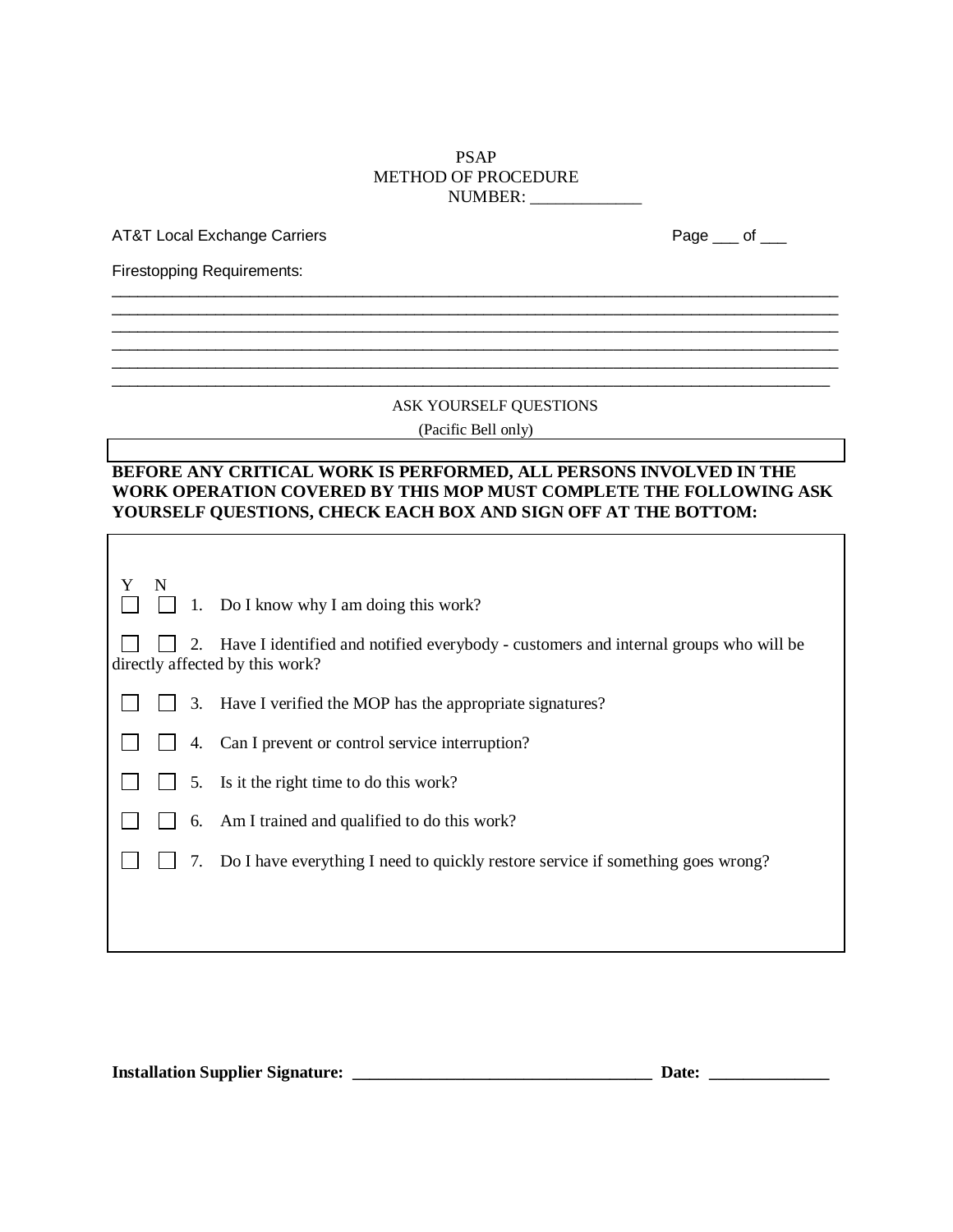#### PSAP METHOD OF PROCEDURE NUMBER: \_\_\_\_\_\_\_\_\_\_\_\_\_

AT&T Local Exchange Carriers **Page 10** and 20 and 20 and 20 and 20 and 20 and 20 and 20 and 20 and 20 and 20 and 20 and 20 and 20 and 20 and 20 and 20 and 20 and 20 and 20 and 20 and 20 and 20 and 20 and 20 and 20 and 20 a

THE DETAILED STEP BY STEP PORTION OF THIS MOP MUST BE USED TO LIST THE SEQUENTIAL STEP BY STEP WORK OPERATION FROM START TO COMPLETION. IDENTIFY AND DETAIL ALL CRITICAL WORK ACTIVITIES. (ATTACH ADDITIONAL PAGES AS REQUIRED)

#### DETAILED STEPS RESPONSIBILITY STEPS

COMPLETED S T E P # S U P L PS A P C R I T I C A L **DESCRIPTION OF WORK OPERATION** \*\* INDICATES OFFSHIFT ACTIVITIES \* INDICATES CRITICAL WORK ACTIVITY D T A & I T M E E S U P L PSAP 1 2 3 4 5 6 7 8

INITIALS: \_\_\_\_\_\_\_\_\_\_\_\_\_\_

Additional pages of Detailed Steps may be attached if needed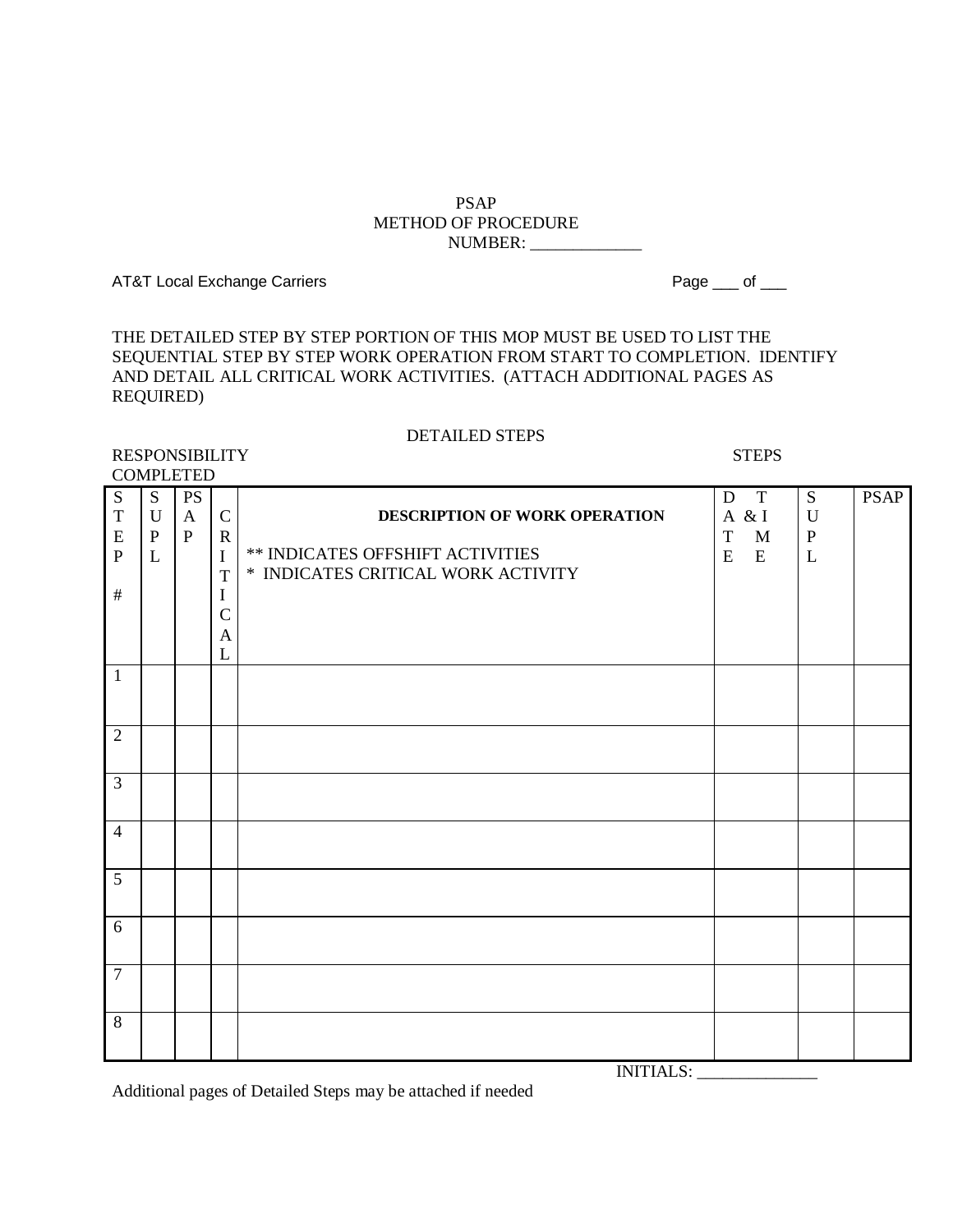# **FIGURE I-2 – JOB INFORMATION MEMORANDUM FORM**

A reproducible copy of the JIM form follows this page.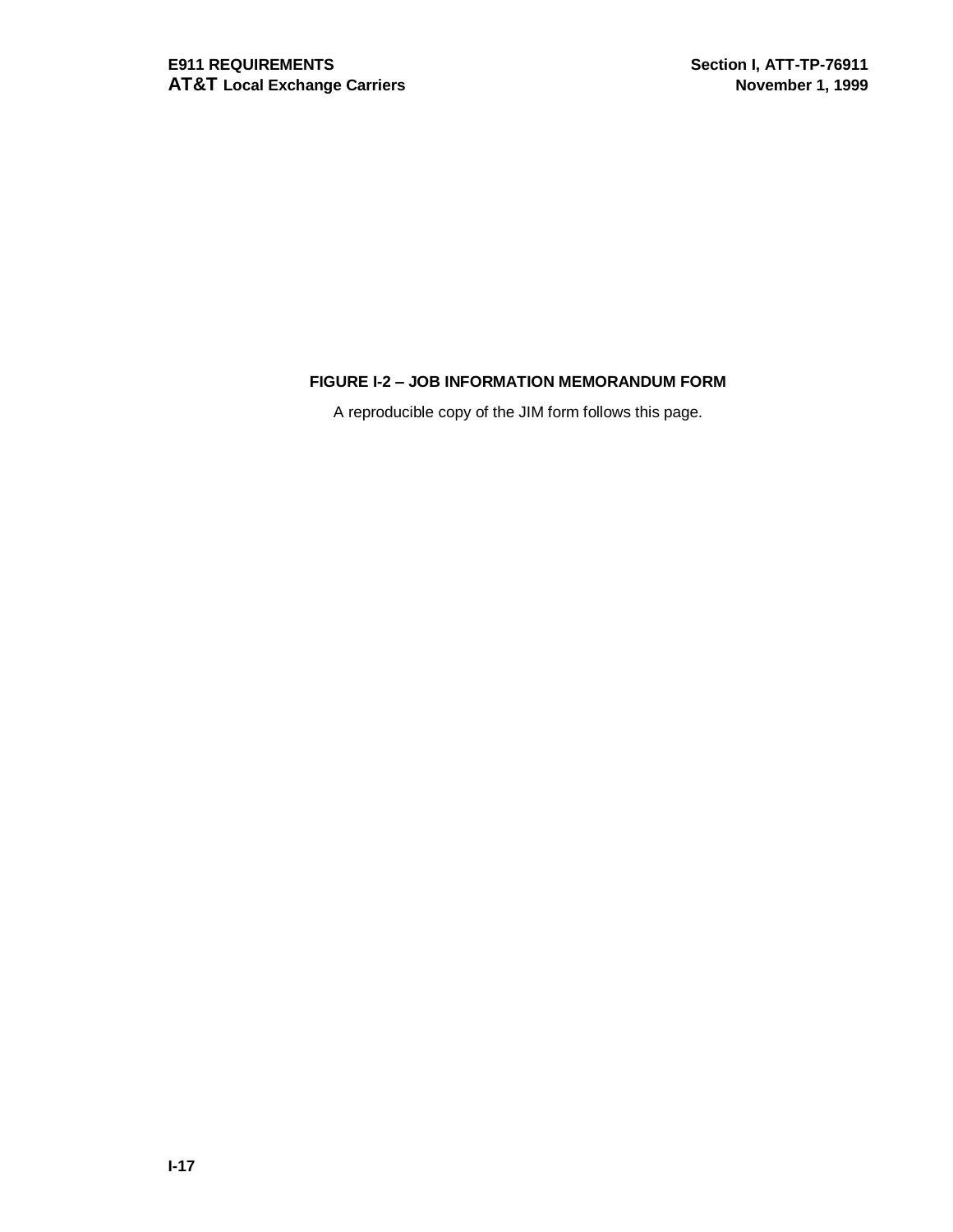| <b>JOB INFORMATION MEMO</b>                                                                                                               | DATE ________________________<br>PROJECT NO.<br>$\begin{array}{c} \hbox{JIM NO.} \begin{array}{c} \hbox{---} \end{array} \end{array}$ |
|-------------------------------------------------------------------------------------------------------------------------------------------|---------------------------------------------------------------------------------------------------------------------------------------|
| $\begin{tabular}{c} 10 & \textbf{---} & \textbf{---} & \textbf{---} & \textbf{---} & \textbf{---} & \textbf{---} \\ \hline \end{tabular}$ | FROM <del>_________________________________</del>                                                                                     |
| ADDR.                                                                                                                                     |                                                                                                                                       |
| $CITY$ $\longrightarrow$                                                                                                                  | $CITY$ $\longrightarrow$                                                                                                              |
| PHONE —————————————————                                                                                                                   | PHONE ————————————————————                                                                                                            |
|                                                                                                                                           |                                                                                                                                       |
| BLDG. ADDR. ———————————————————————————CITY —————————————                                                                                 |                                                                                                                                       |
|                                                                                                                                           |                                                                                                                                       |
| SUBJECT ————————————————————————————                                                                                                      |                                                                                                                                       |
|                                                                                                                                           |                                                                                                                                       |
|                                                                                                                                           |                                                                                                                                       |
|                                                                                                                                           |                                                                                                                                       |
|                                                                                                                                           |                                                                                                                                       |
|                                                                                                                                           |                                                                                                                                       |
|                                                                                                                                           |                                                                                                                                       |
|                                                                                                                                           |                                                                                                                                       |
|                                                                                                                                           |                                                                                                                                       |
|                                                                                                                                           |                                                                                                                                       |
|                                                                                                                                           |                                                                                                                                       |
| SIGNATURE —————————————————————————————DATE —————————————————                                                                             |                                                                                                                                       |
| RESPONSE —————————————————————————————                                                                                                    |                                                                                                                                       |
|                                                                                                                                           |                                                                                                                                       |
|                                                                                                                                           |                                                                                                                                       |
|                                                                                                                                           |                                                                                                                                       |
| SIGNATURE ——————————————————————————————DATE ————————————————————                                                                         |                                                                                                                                       |

**NOTE: A copy of this JIM shall be place in the job folder.**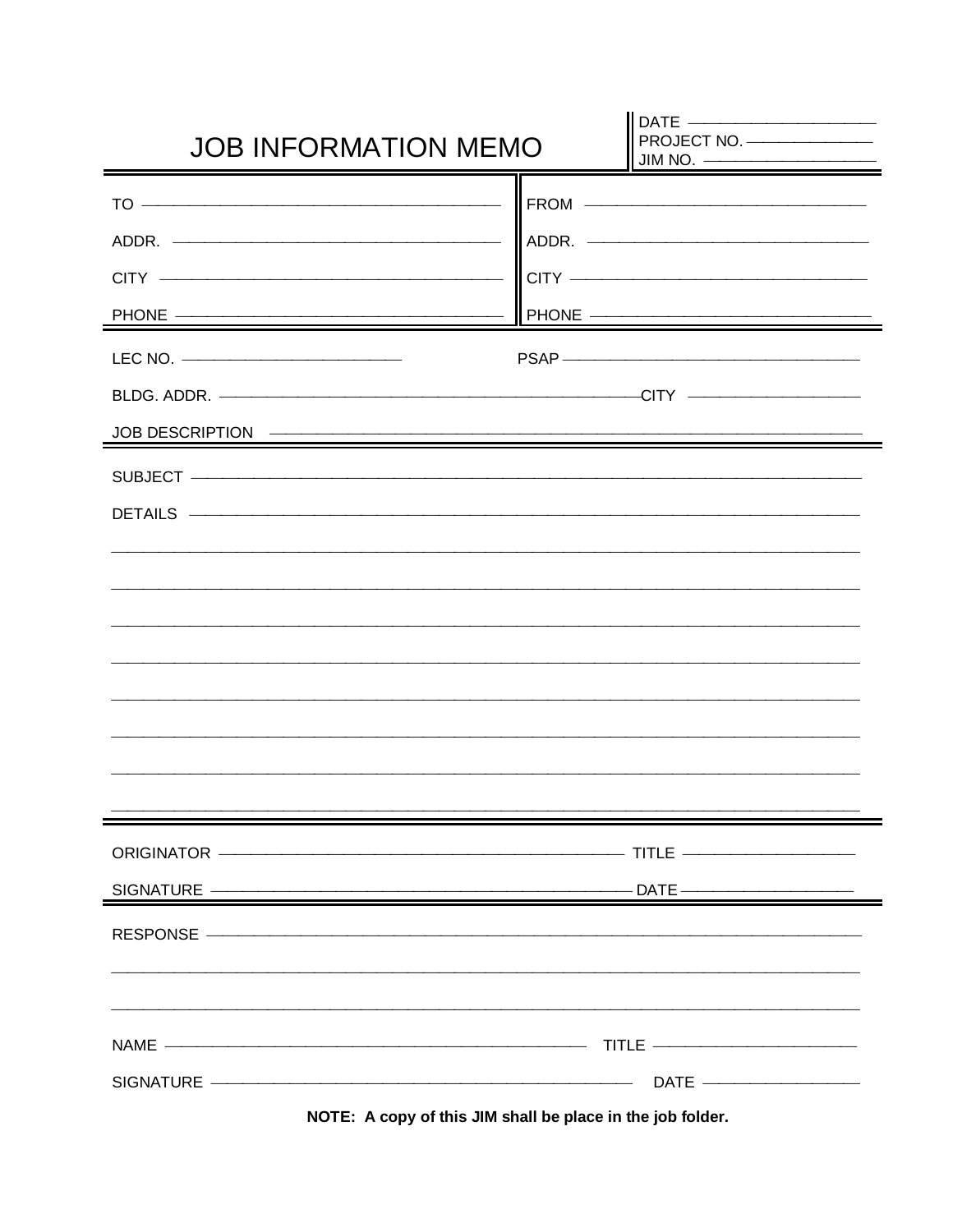# **FIGURE I-3 – COMPLETION/ACCEPTANCE FORM**

A reproducible copy of the Completion/Acceptance form follows this page.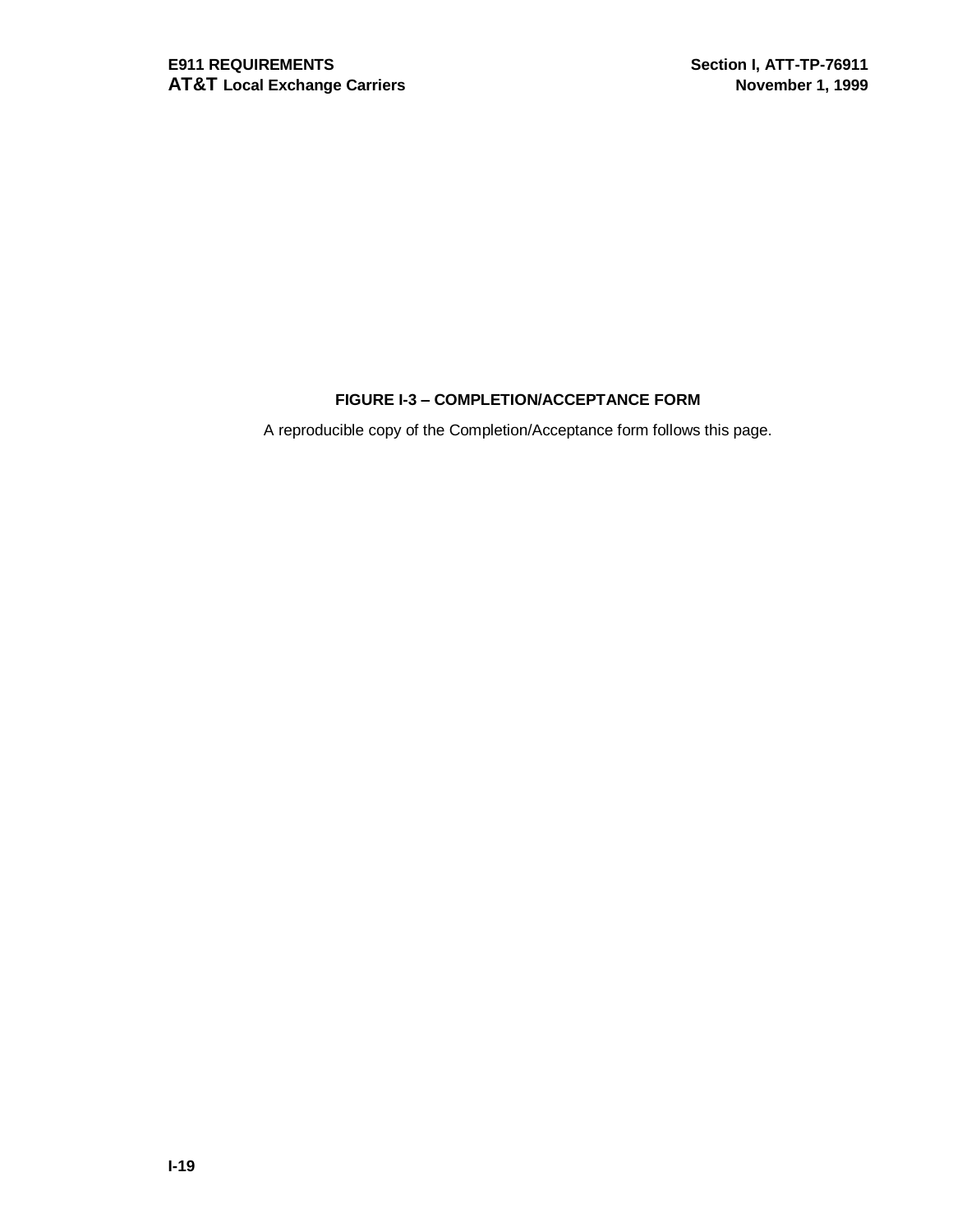#### **COMPLETION/ACCEPTANCE REPORT**

After proper authorization, this document serves as notification from the Installation Supplier of Job Completion. In addition it serves as final job acceptance from the AT&T LEC and authorizes final payment to the Supplier.

| <b>PSAP</b>                                         | <b>PROJECT INFORMATION:</b>                                                                                                                                                                                                                                   |              |                                                                                                                                                                                                                                      |  |
|-----------------------------------------------------|---------------------------------------------------------------------------------------------------------------------------------------------------------------------------------------------------------------------------------------------------------------|--------------|--------------------------------------------------------------------------------------------------------------------------------------------------------------------------------------------------------------------------------------|--|
|                                                     | LEC Req No _____________________________                                                                                                                                                                                                                      |              | Project No <b>Contract Contract Contract Contract Contract Contract Contract Contract Contract Contract Contract Contract Contract Contract Contract Contract Contract Contract Contract Contract Contract Contract Contract Con</b> |  |
|                                                     |                                                                                                                                                                                                                                                               |              |                                                                                                                                                                                                                                      |  |
|                                                     | LEC Equipment Engineer<br>Installation Supplier                                                                                                                                                                                                               |              | Supplier Order No _______________________                                                                                                                                                                                            |  |
|                                                     | Actual Job Completion Date ___________________                                                                                                                                                                                                                |              |                                                                                                                                                                                                                                      |  |
| Project Description:                                |                                                                                                                                                                                                                                                               |              |                                                                                                                                                                                                                                      |  |
|                                                     | <u> 1989 - Johann Barbara, markazar margolaria (h. 1989).</u><br><u> 1989 - Johann Stoff, deutscher Stoff, der Stoff, der Stoff, der Stoff, der Stoff, der Stoff, der Stoff, der S</u>                                                                        |              |                                                                                                                                                                                                                                      |  |
| Job Package<br><b>Test Records</b><br>Marked Prints | <b>REQUIRED DOCUMENTS:</b>                                                                                                                                                                                                                                    |              |                                                                                                                                                                                                                                      |  |
|                                                     | The following individuals were present and participated in the final completion/acceptance review:<br>Name                                                                                                                                                    |              | Title<br><u> 1989 - Johann Barbara, martin amerikan basar dan berasal dan berasal dalam basar dalam basar dalam basar dala</u>                                                                                                       |  |
|                                                     | <u> 1980 - Johann John Stone, markin film yn y brenin y brenin y brenin y brenin y brenin y brenin y brenin y br</u>                                                                                                                                          |              | <u> 1980 - Johann John Stein, marwolaeth a bhannaich an t-Amhair an t-Amhair an t-Amhair an t-Amhair an t-Amhair a</u>                                                                                                               |  |
| YES / NO                                            | All equipment ordered in the above specification has been provided and/or installed, without<br>exception, in accordance with the current ATT-TP-76911 and is ready for service.<br>(NOTE: Even if accepted, this job is subject to AT&T LEC quality audits.) |              |                                                                                                                                                                                                                                      |  |
|                                                     | If NO is circled, list the exceptions below, and reschedule the job completion by issuing a revised<br>MOP.                                                                                                                                                   |              |                                                                                                                                                                                                                                      |  |
|                                                     | Installation Supplier Representative (Sig)                                                                                                                                                                                                                    | Title        | Date                                                                                                                                                                                                                                 |  |
|                                                     | AT&T LEC Representative (Sig)                                                                                                                                                                                                                                 | <b>Title</b> | Date                                                                                                                                                                                                                                 |  |
|                                                     | This completed form (whether YES or NO is circled) shall be distributed to:<br><b>AT&amp;T LEC Equipment Engineer</b>                                                                                                                                         |              |                                                                                                                                                                                                                                      |  |

Job Package

Installation Supplier